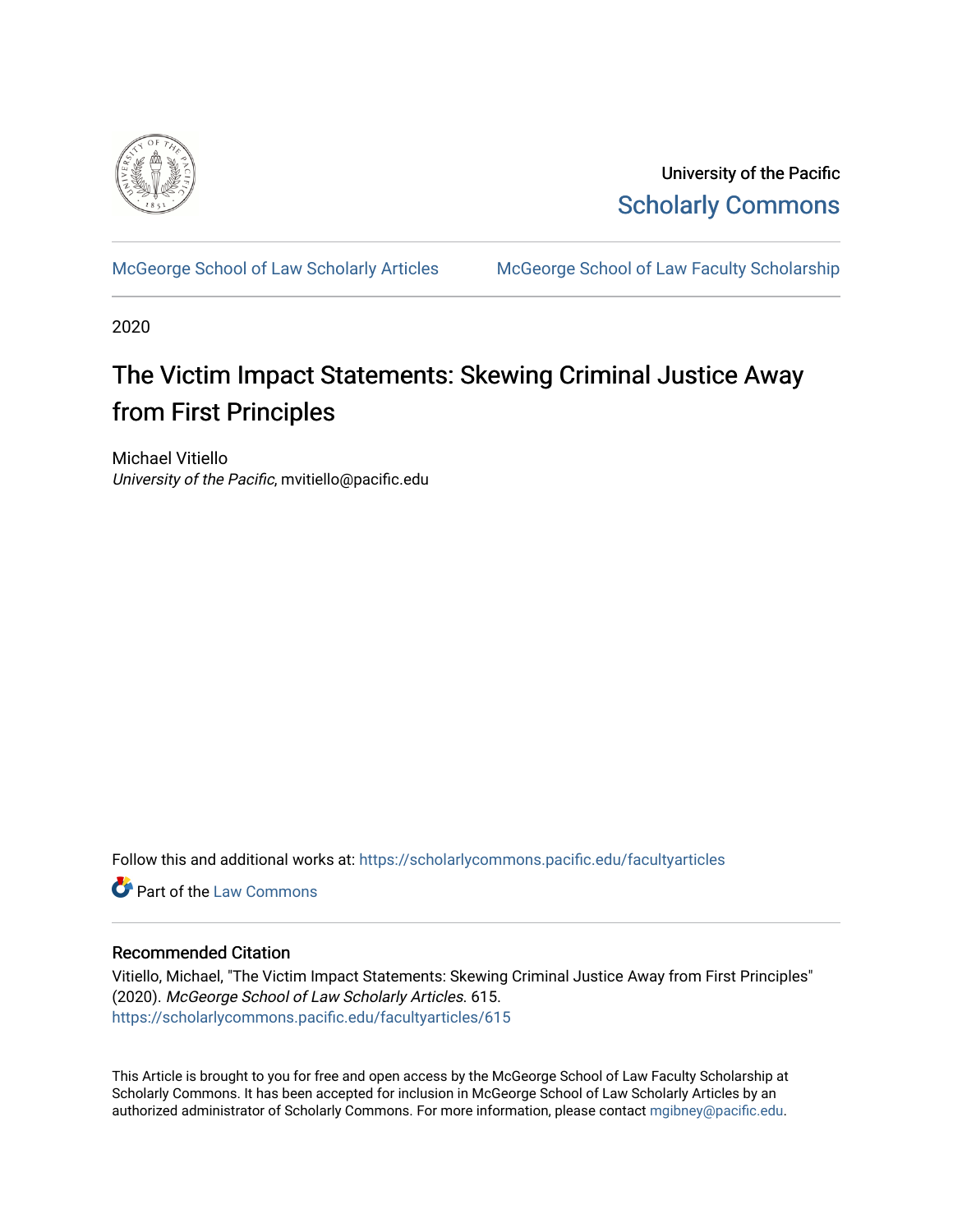## **THE VICTIM IMPACT STATEMENTS: SKEWING CRIMINAL JUSTICE AWAY FROM FIRST PRINCIPLES**

## *MICHAEL VITIELLO\**

Participation in this symposium to recognize Professor Stephen Schulhofer's impact on the criminal law is an especial honor for me. I was his law student at the University of Pennsylvania Law School during his second year as a professor there. His class on Criminal Law, his scholarship, and his friendship have had a profound and positive influence on my career.

Professor Schulhofer and members of our generation of criminal justice scholars came of age during a remarkable period of optimism for liberal reformers.1 The American Law Institute had only recently completed the Model Penal Code, which attempted to bring coherence to the criminal law and to advance principles of proportionality and culpability.2 The 1970s witnessed widespread legislative reforms based on the Code.3 Professor Schulhofer graduated from Harvard towards the end of the Warren Court criminal procedure revolution and, as a law clerk to Justice Hugo Black, saw that process from inside the sausage factory.4 Many Warren Court

<sup>\*</sup> Distinguished Professor of Law, the University of Pacific, McGeorge School of Law; University of Pennsylvania, J.D. 1974; Swarthmore College, B.A., 1969. I want to extend my thanks to Professors Joshua Dressler and Michael Hoffheimer for their helpful comments on an earlier draft of this paper. I also want to thank my several colleagues who gave me helpful feedback on this article, including Associate Dean for Scholarship Rachael Salcido and Professors Omar Dajani, Julie Davies, Frank Gevurtz, Leslie Jacobs, Brian Landsberg, Dorothy Landsberg, Courtney Lee, and Jay Mootz. Finally, I offer a special thank you to my research assistants Amy Nicole Seilliere and MaryJo Smart for their excellent work on this article.

<sup>1.</sup> *Stephen J. Schulhofer*, NYU LAW, https://its.law.nyu.edu/facultyprofiles/index.cfm?fuseaction=profile.biography&personid=20270 [https://perma.cc/KS3K-Y99P].

<sup>2.</sup> *See* MODEL PENAL CODE (AM. LAW INST. , Official Draft 1962). "The Model Penal Code took 300 years of American criminal law and distilled a coherent and philosophically justifiable statement of the bounds and details of the criminal sanction." Robina Inst. of Criminal Law & Criminal Justice, *Model Penal Code*, U. MINN. (2019) (quoting *Model Penal Code: Sentencing*, AM. LAW INST.), https://robinainstitute.umn.edu/areas-expertise/model-penal-code [https://perma.cc/24CQ-EZ55].

<sup>3.</sup> Paul H. Robinson & Markus D. Dubber, *The American Model Penal Code: A Brief Overview*, 10 NEW CRIM. L. REV. 319, 320 (2007).

<sup>4.</sup> *Schulhofer*, *supra* note 1.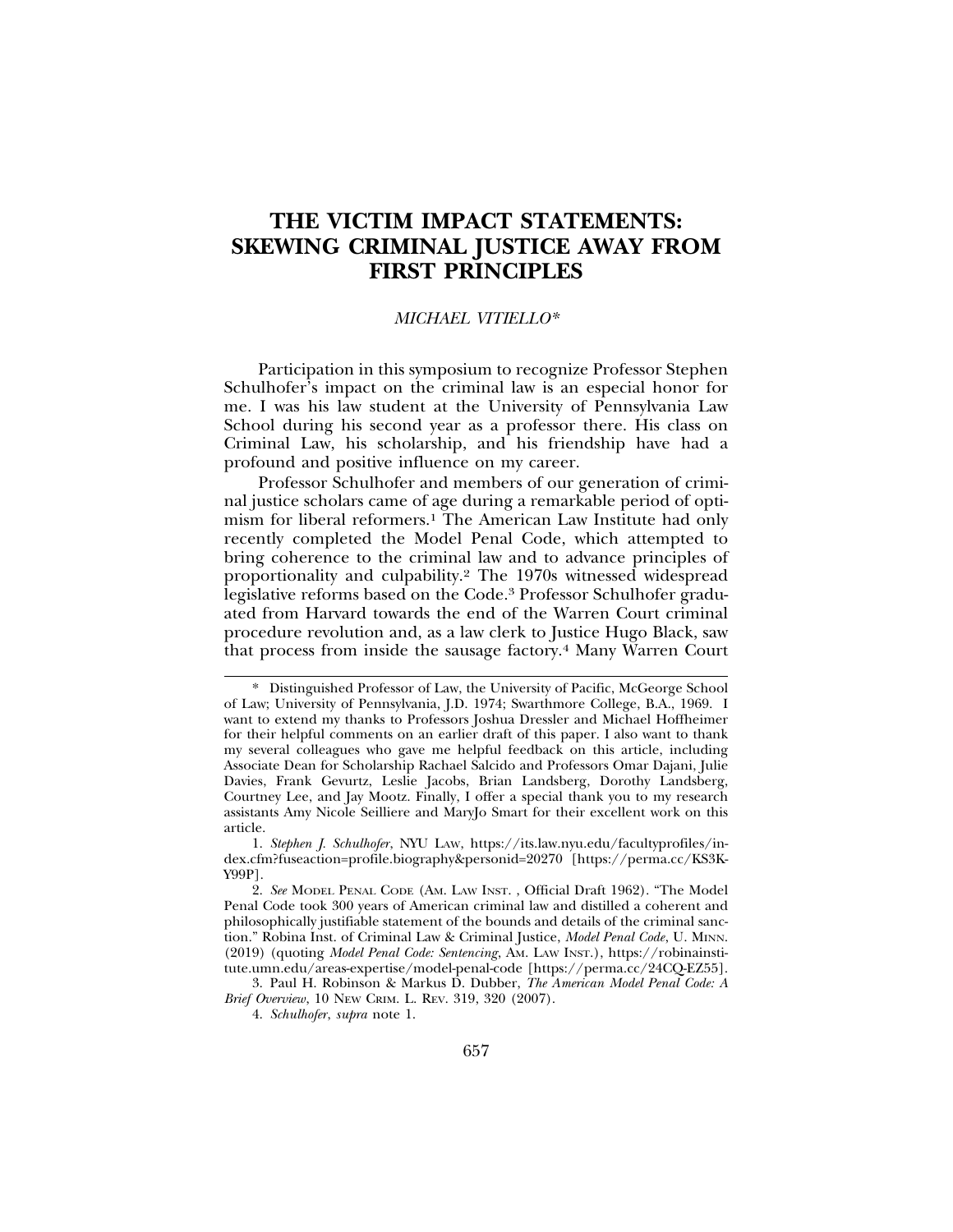decisions held promise for a more just system.5 But by the time he entered the legal academy, there were already signs of challenges to progressive reforms.

The Warren Court's revolution produced powerful resistance from the right, leading in part to Richard Nixon's presidential victory in the 1968 election.6 Nixon's four Supreme Court selections within the first two-plus years of his presidency started a process of retrenchment that has lasted for years.7 In part as a reaction to the Warren Court, victims' rights advocates began organizing and attempting to unravel Warren Court reforms.8

Due to concern about crime rates, politicians from across a broad political spectrum began efforts to "rationalize" criminal sentences, a process that would eventually lead to increased punishment, including reduced good time credits, $9 \text{ long minimum}$ sentences,<sup>10</sup> and prison as the default option for convicted offenders.11 The threat of long prison sentences led to increased bargaining power on the part of prosecutors who could compel even innocent offenders to accept plea deals in lieu of trials.12 That process has led to a system that now has eliminated trials in well over 90% of all criminal cases.13

Several developments made in recent years offer hope for liberal criminal justice reformers. Several states have enacted sentencing reforms that have reduced criminal sentences and adopted programs designed to rehabilitate offenders and to reduce recidivism.14 Some states have reduced their prison populations without

9. *See* Nicolette Parisi & Joseph A. Zillo, *Good Time: The Forgotten Issue*, 29 CRIME AND DELINQUENCY 228, 232–33 (1983).

10. MICHAEL H. TONRY, SENTENCING REFORM IMPACTS 29 (1987).

11. Bernard J. McCarthy, *Responding to the Prison Crowding Crisis: The Restructuring of a Prison System*, 2 CRIM. JUST. POL'Y REV. 3, 8–9 (1987).

12. *See* Donald A. Dripps, *Guilt, Innocence, and Due Process of Plea Bargaining,* 57 WM. & MARY L. REV. 1343, 1358–60 (2016).

13. *See* William T. Pizzi & Mariangela Montagna, *The Battle to Establish an Adversarial Trial System in Italy,* 25 MICH. J. INT'L L. 429, 445 (2004).

14. *See* Jon Wool & Don Stemen, *Changing Fortunes or Changing Attitudes? Sentencing and Corrections Reforms in 2003,* FED. SENT'G REP. 1, 7 (2004).

<sup>5.</sup> *See generally* U.S. v. Wade, 388 U.S. 218 (1967); Miranda v. Arizona, 384 U.S. 436 (1966); Gideon v. Wainwright, 372 U.S. 335 (1963); Mapp v. Ohio, 367 U.S. 643 (1961).

<sup>6.</sup> Michael Vitiello, *Reflections on an Extraordinary Career: Thoughts about Gerald Caplan's Retirement*, 46 MCGEORGE L. REV. 459, 471 (2014).

<sup>7.</sup> *Id*. at 474.

<sup>8.</sup> Raphael Ginsberg, *Victims Deserve the Best: Victims' Rights and the Decline of the Liberal Consensus* 1, 60 (Aug. 2013) (unpublished Ph.D. dissertation, University of North Carolina at Chapel Hill) (on file with the Carolina Digital Repository).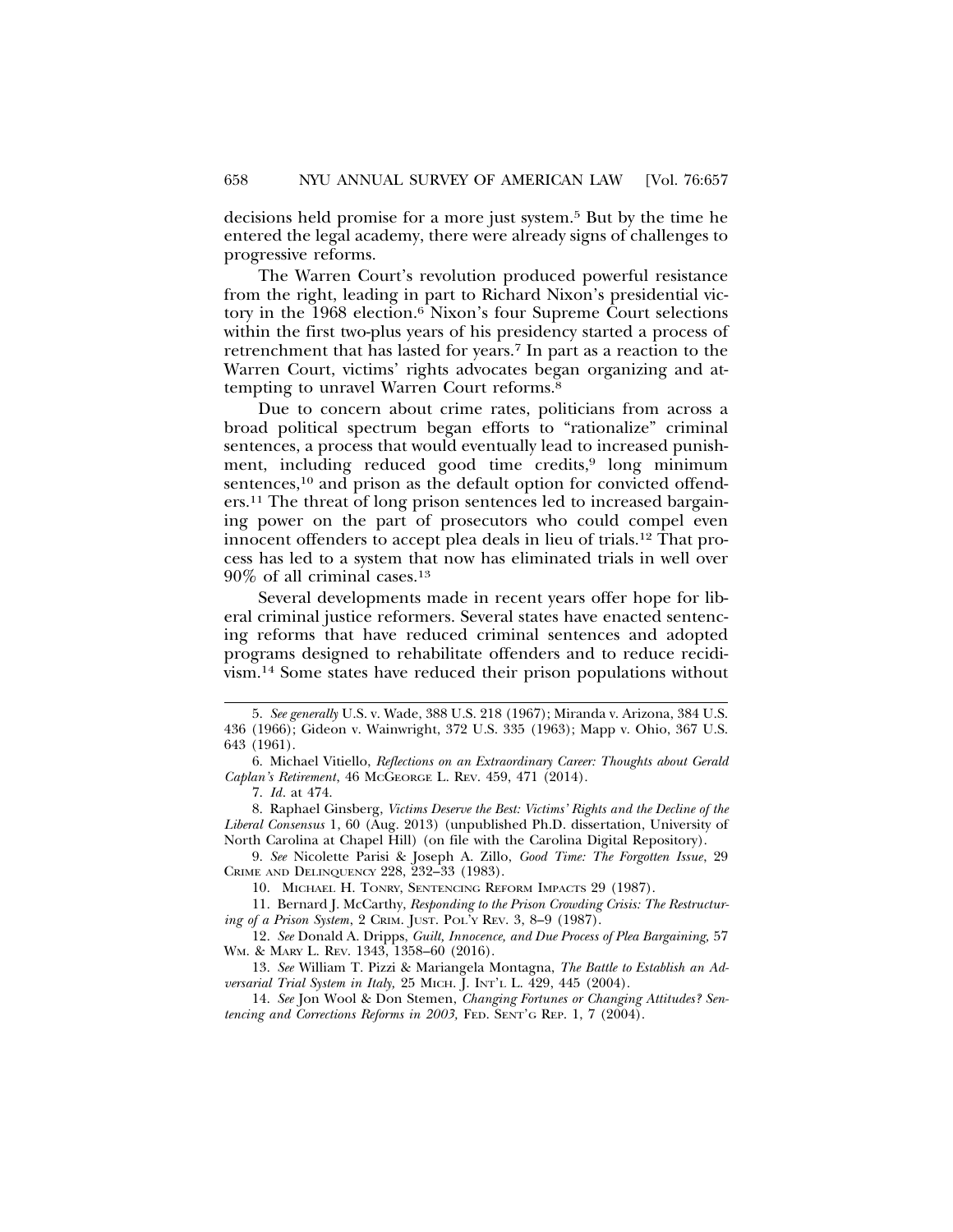endangering public safety.15 Even California, which incarcerated too many offenders for too long,16 has cobbled together sentencing reform, largely compelled by the Supreme Court.17 Reformers are winning the fight to abandon mandatory minimum sentences.18 Some states are experimenting with bail reform.19 Recent passage of the First Step Act is another example of the consensus across the political spectrum, leading to reform.20 Recent years have shown a sharp decline in newly imposed death penalties and few executions.21 After years of presenting themselves as tough on crime, a number of reform-minded prosecutors have run on progressive platforms and won elections, opposing police abuse and mass incarceration.22

Despite some progress towards meaningful reform, sustained reform efforts face significant challenges. No one would confuse the current Supreme Court with the reform-minded Warren Court. The American criminal justice system remains addicted to plea-bar-

16. *See* Franklin E. Zimring & Gordon Hawkins, *The Growth of Imprisonment in California*, 34 BRIT. J. CRIMINOLOGY 83, 83 (1994).

17. *See* Brown v. Plata, 563 U.S. 493, 543–45 (2011).

18. *Mandatory Minimums and Sentencing Reform*, CRIM. JUSTICE POLICY FOUNDA-TION, https://www.cjpf.org/mandatory-minimums/ [https://perma.cc/7T5L-U25L].

19. Lauren Sudeall Lucas, Darcy Meals, & Jobena Hill, *Misdemeanor Bail Reform and Litigation: An Overview*, GA. STATE UNIV. COLL. OF LAW CTR. FOR ACCESS TO JUSTICE 2–9 (2017), https://university.pretrial.org/HigherLogic/System/Down loadDocumentFile.ashx?DocumentFileKey=D935d1e1-80a9-3314-bf2a-bbefde

49285f&forceDialog=0 [https://perma.cc/MQ73-5FN4]; Kyle Harrison, *SB 10: Punishment Before Conviction? Alleviating Economic Injustice in California with Bail Reform*, 49 U. PAC. L. REV. 533, 542 (2018).

20. H.R. 5682, 115th Cong. (2018).

21. Brandon Garrett et al., *Capital Jurors in an Era of Death Penalty Decline*, 126 YALE L.J. F. 417, 421 (2017).

22. *See* Jennifer Gonnerman, *Larry Krasner's Campaign to End Mass Incarceration*, NEW YORKER (Oct. 29, 2018), https://www.newyorker.com/magazine/2018/ 10/29/larry-krasners-campaign-to-end-mass-incarceration [https://perma.cc/ WMA8-VTR7]; Victoria Law, *When Former Prosecutors Rebrand Themselves as Progressives to Win Elections*, IN THESE TIMES (Mar. 14, 2019), http://inthesetimes.com/ article/21794/prosecutor-kamala-harris-lori-lightfoot-sally-yates-police-elections *[*https://perma.cc/UXA7-M2T8].

<sup>15.</sup> *See* Dennis Schrantz, Stephen DeBor, and Marc Mauer, *Decarceration Strategies: How 5 States Achieved Substantial Prison Population Reductions*, SENTENCING PRO-JECT (Sept. 5, 2009), https://www.sentencingproject.org/publications/ decarceration-strategies-5-states-achieved-substantial-prison-population-reductions /#:~:text=this%20report%20examines%20the%20experience%20of%20five %20states,prison%20with%20no%20adverse%20effects%20on%20public%20 safety [https://perma.cc/2934-E7SW].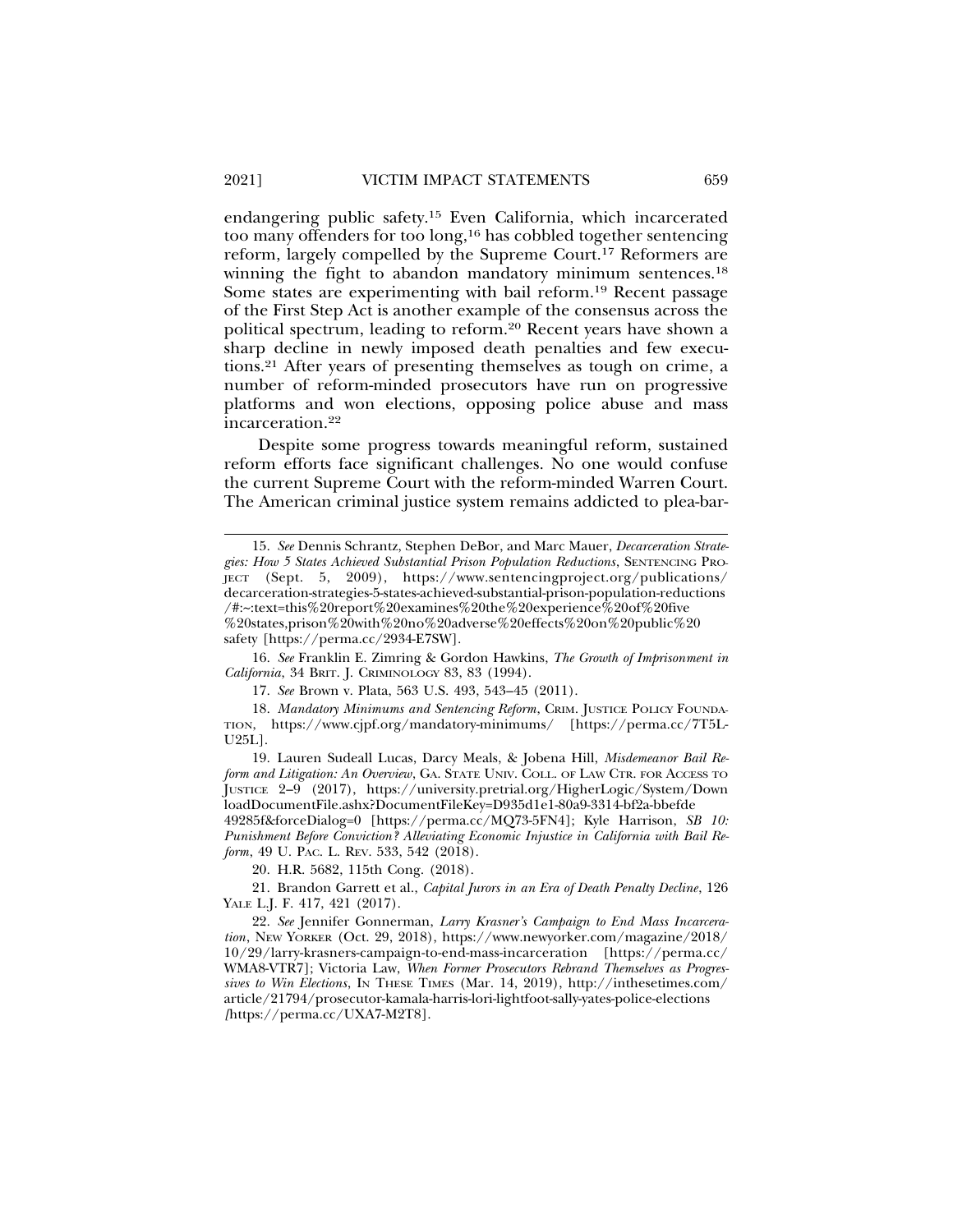gaining.23 Many states have inadequately funded public defender offices or other programs to provide indigent defendants with meaningful access to counsel.<sup>24</sup> In addition to these examples, other challenges remain.

My focus, however, is on one particular challenge: the victims' rights movement. As I develop in this paper, even in places like California where liberal reforms seem possible, the victims' rights movement remains potent.25 Such groups have been able to oppose reforms aimed at providing protection for criminal defendants. In every state, victims' rights advocates have succeeded in passing victim's rights legislation, with some even placing victims' rights protections into state constitutions.26 Nationwide, the movement hopes to add a victims' rights amendment to the United States Constitution.27

One might ask what, if anything, is wrong with such a movement. Indeed, much of what the movement has accomplished is more than laudable: for example, attention to the shameful treatment of rape victims has led to important reforms in many police departments and prosecutors' offices.28 But as developed below, victim impact statements, a major policy success of the movement, skew the way in which the public thinks about the purpose of punishment by conflating the harm to the state with the harm to the victim.29 Indeed, as suggested by the title of this article, the efforts

- 27. *See id.*
- 28. *See infra* Part III.
- 29. *See infra* Part IV.

<sup>23.</sup> *The Trial Penalty: The Sixth Amendment Right to Trial on the Verge of Extinction and How to Save It*, NAT'L ASSN. OF CRIMINAL DEF. LAWYERS 5 (2018) https://www. nacdl.org/getattachment/95b7f0f5-90df-4f9f-9115-520b3f58036a/the-trial-penaltythe-sixth-amendment-right-to-trial-on-the-verge-of-extinction-and-how-to-save-it.pdf [https://perma.cc/3MU3-7HDG ] ("[T]rial by jury has declined at an ever-increasing rate to the point that this institution now occurs in less than 3% of state and federal criminal cases.").

<sup>24.</sup> *See* Irene O. Joe, *Systematizing Public Defender Rationing*, 93 DENV. L. REV. 389, 391 (2016) (discussing the issue of under-resourced public defenders who are forced to prioritize certain clients); Richard A. Oppel Jr. & Jugal K. Patel, *One Lawyer, 194 Felony Cases, and No Time,* N.Y. TIMES (Jan. 31, 2019), https:// www.nytimes.com/interactive/2019/01/31/us/public-defender-case-loads.html ?action=click&module=top %20Stories& pgtype=Homepage [https://perma.cc/ Q8QA-BFPA].

<sup>25.</sup> *See infra* Part I.

<sup>26.</sup> *See* ACLU FACT SHEET ON THE PROPOSED VICTIMS' RIGHTS AMENDMENT, https://www.aclu.org/other/aclu-fact-sheet-proposed-victims-rights-amendment [https://perma.cc/6SXU-VGSZ] (last visited Mar. 15, 2020).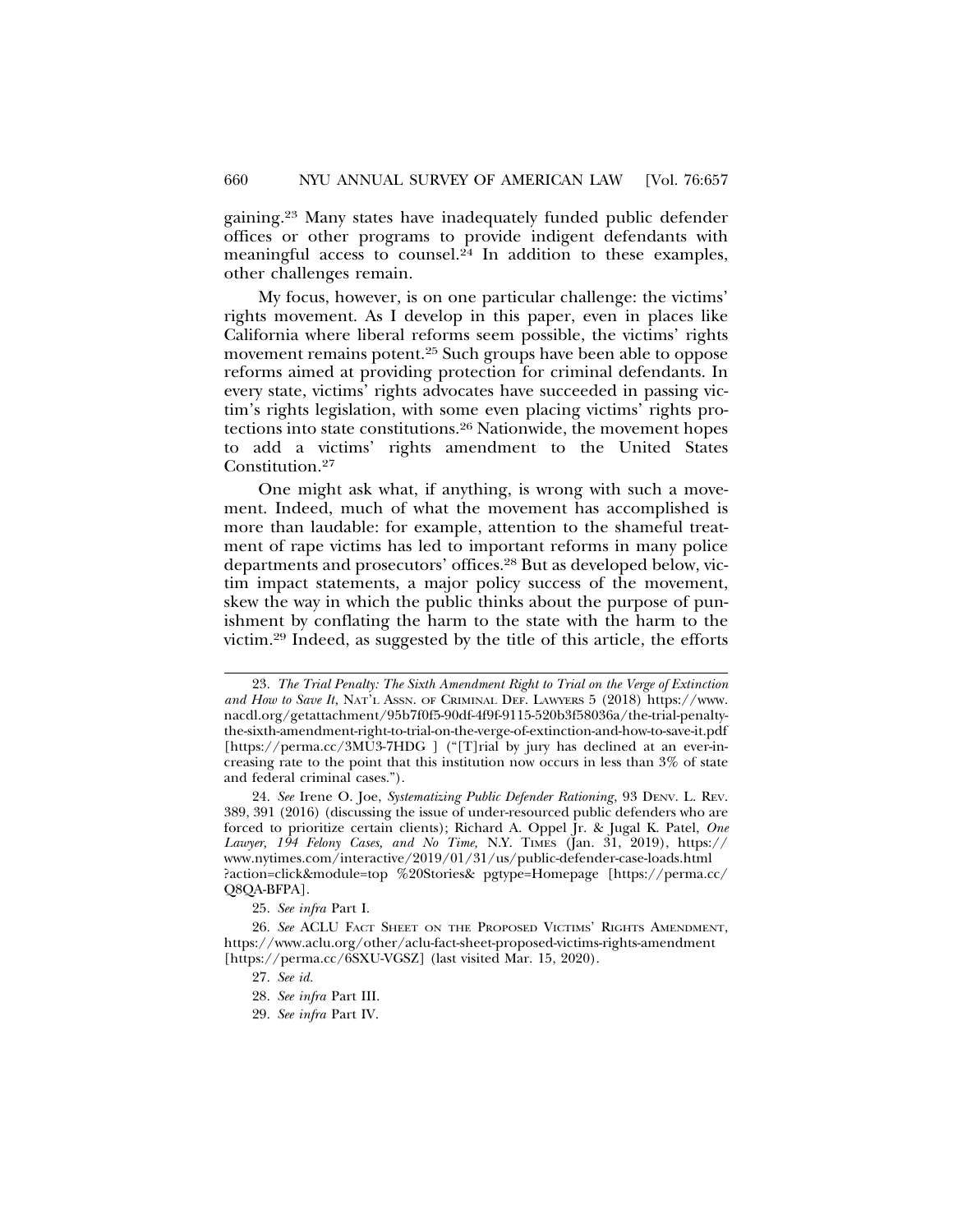to expand the victims' rights agenda have skewed some critical first principles of our criminal justice system.30

This paper focuses on the threat to criminal justice reform presented by victim impact statements. Initially, it provides a short history of the ascendency of the victims' rights movement and then a look at some of the reasons why liberal reformers have hope for the future.31 It then discusses the theoretical problem created by victim impact statements, which conflate harm to society and harm to victims.32 Specifically, they shift the focus of criminal sentencing from basic principles of the criminal law to a focus akin to that of the tort system.33 The victim impact statements focus on repairing victims, not on principles of liberty and just deserts of the offender.34 Thereafter, it turns to some anecdotes to demonstrate the power of such stories and the ability of such stories to overwhelm a more nuanced discussion about the criminal law.35 This is because victims' stories are immediately accessible; the ability to explain the workings of our criminal justice system pales by comparison.<sup>36</sup>

#### I.

#### THE SELF-INFLICTED WOUND

While many of us supported the Warren Court criminal procedure revolution, the revolution may have come too quickly.<sup>37</sup> As journalist Fred Graham characterized the process, the Court imposed a "self-inflicted wound," planting seeds of its own unraveling.38

Graham and others have written about the public backlash against, for example, *Miranda v. Arizona*. 39 Indeed, some argue that *Miranda*, more than any other case, resulted in Richard Nixon's 1968 presidential victory.40 Nixon cleverly used law and order as a

<sup>30.</sup> *See id.*

<sup>31.</sup> *See infra* Part I.

<sup>32.</sup> *See infra* Part III.

<sup>33.</sup> *See infra* Part IV.

<sup>34.</sup> *See id.*

<sup>35.</sup> *See infra* Part V–VI.

<sup>36.</sup> *See id.*

<sup>37.</sup> *See* Corinna Barrett Lain, *Countermajoritarian Hero or Zero? Rethinking the Warren Court's Role in the Criminal Procedure Revolution*, 152 U. PA. L. REV. 1361, 1362 (2004).

<sup>38.</sup> *See* FRED P. GRAHAM, THE SELF-INFLICTED WOUND 9 (1970).

<sup>39.</sup> *See id.* at 153.

<sup>40.</sup> *See* Paul G. Ulrich, *What Happened to Miranda: A Decision and Its Consequences*, 72 J. MO. B. 204, 204 (2016).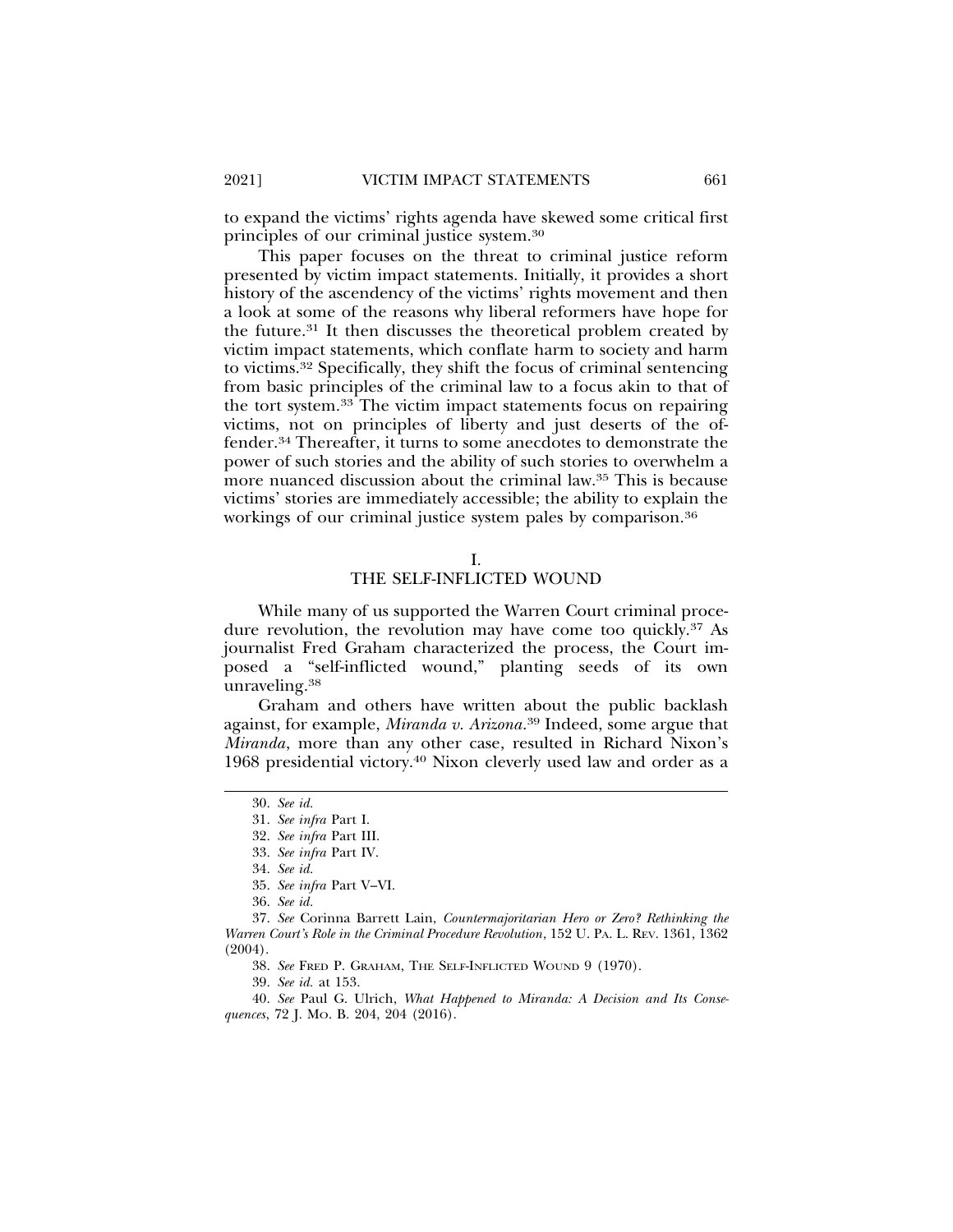key campaign issue and targeted the Court as his foil.41 As such, he was able to outmaneuver George Wallace, running as an avowed racist.42 Candidate Hubert Humphrey made no effort to defend the Court from attacks from the right.<sup>43</sup>

Two years before the campaign, members of the right were organizing against the Court.<sup>44</sup> Frank Carrington, author of the 1975 book *The Victims*, founded the Americans for Effective Law Enforcement in 1966.45 Carrington and other organizers wanted to create a counterbalance to the American Civil Liberties Union and other liberal organizations by supporting police and "law-abiding" citizens instead.46 The Reagan administration supported his efforts, as Attorney General William French appointed Carrington to a Task Force on Violent Crime.<sup>47</sup> They were joined by many on the right, including members of the Heritage Foundation, in calling for "restoring the balance" in the criminal justice system, which, from their perspective, had tilted too far towards protecting criminals.48 By restoring balance between victims and criminal defendants, they meant that the system needed to restore the rights of victims and the public.49

The move to the right on criminal justice matters was hardly the province of only the Republican Party.50 Prominent Democrats also joined in. Senator Teddy Kennedy helped pass the law creating

44. *See* Raphael Ginsberg, *Mighty Crime Victims: Victims' Rights and Neoliberalism in the American Conjuncture*, 28 CULTURAL STUD. 911, 918–19 (2014) (discussing victims' rights in the era of President Nixon).

45. FRANK CARRINGTON, THE VICTIMS (1975); *Frank Carrington, 55 Victims' Rights Lawyer*, N.Y. TIMES (Jan. 3, 1992), https://www.nytimes.com/1992/01/03/ obituaries/frank-carrington-55-victims-rights-lawyer.html?mtrref=WWw.google. com&gwh=A05B8DC84E897092181DEC2B9D7895B0&gwt=pay [https:// perma.cc/8K6A-7F9K].

46. *Americans For Effective Law Enforcement (AELE)*, LAW CROSSING https:// www.lawcrossing.com/article/900045166/Americans-for-Effective-Law-Enforcement-AELE/ [https://perma.cc/62EY-DUMB] (last visited Mar. 15, 2020).

47. *See* Ginsberg, *supra* note 8, at 8.

48. WILLIAM T., HERITAGE FOUND., RESTORE THE BALANCE: FREEDOM OF INFOR-MATION AND NATIONAL SECURITY (1982), https://www.heritage.org/homeland-security/report/restore-the-balance-freedom-information-and-national-security [https://perma.cc/XB2B-K2LH].

49. *See* Ginsberg, *supra* note 44, at 919.

50. *See* Willard Gaylin & David J. Rothman, *Introduction to* ANDREW VON HIRSCH, DOING JUSTICE: THE CHOICE OF PUNISHMENTS: REPORT OF THE COMMITTEE FOR THE STUDY OF INCARCERATION, at xxxvii (1976) (discussing how liberals have

<sup>41.</sup> JOSHUA DRESSLER & GEORGE C. THOMAS III, CRIMINAL PROCEDURE: PRINCI-PLES, POLICIES AND PERSPECTIVES 600, 647 (6th ed. 2017).

<sup>42.</sup> *Id*.

<sup>43.</sup> *Id*.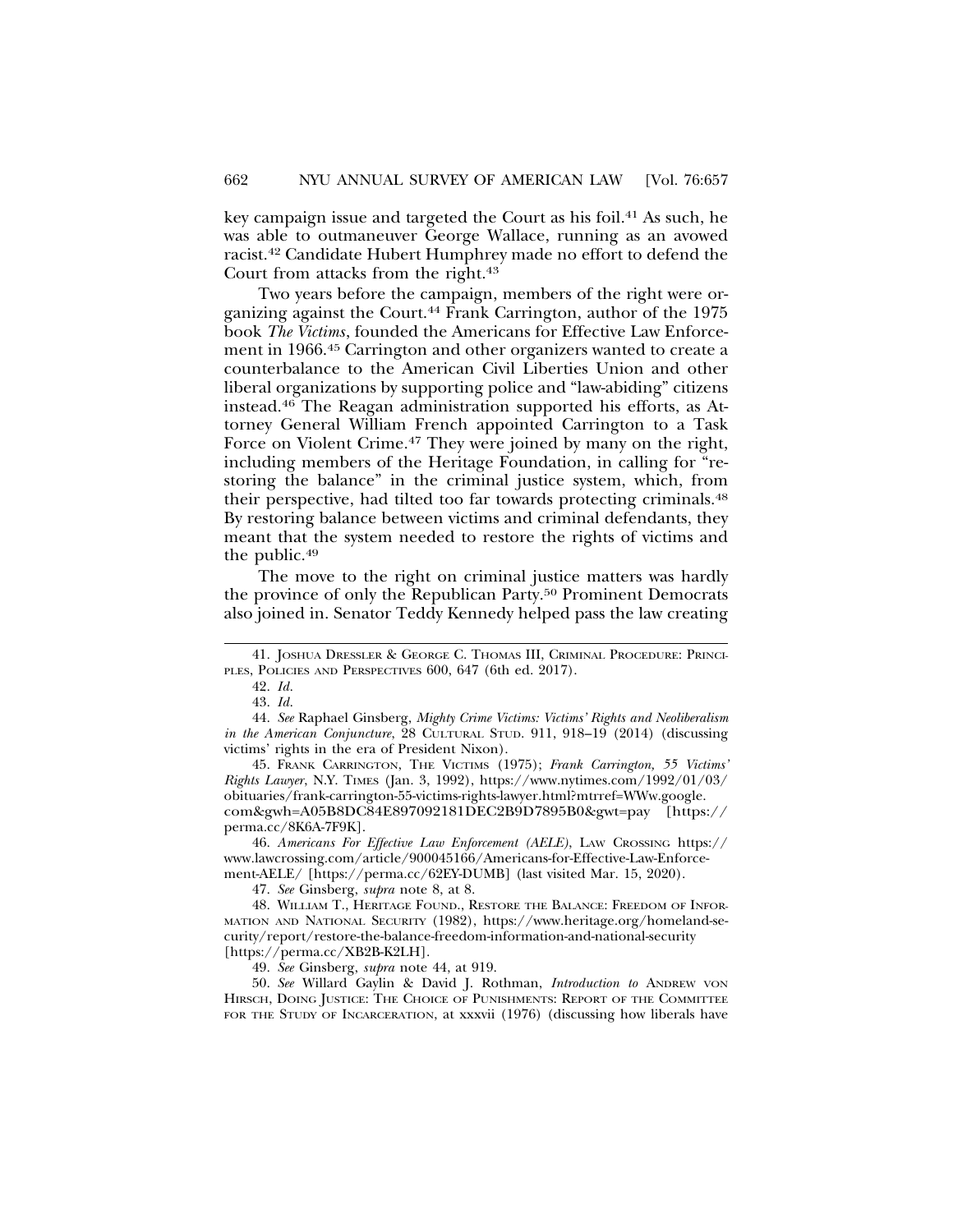the Federal Sentencing Commission and federal sentencing guidelines, viewed by many as a failed system leading to unnecessarily long sentences.<sup>51</sup> As evidenced by his stance on the death penalty and other criminal justice matters, President Bill Clinton courted law enforcement groups through his support of the 1994 Violent Crime Control and Law Enforcement Act<sup>52</sup> and the 1996 Antiterrorism and Effective Death Penalty Act.53 Indeed, in 2016, Presidential Candidate Hillary Clinton lost support from some members of the African-American community because of her husband's support for a number of law and order measures.54 As commentators have observed in other contexts, significant criminal justice reform often results only when consensus forms across the political spectrum.55 Supporters of gun rights and of an invigorated Second Amendment also joined the victims' rights movement.56

Not only did law and order advocates support victims' rights, but so too did supporters of women and many on the left.57 Liberal reformers found fault with police response to rape victims.58 Beyond pushing for better treatment for victims, liberal reformers began pushing for a more modern approach to rape and sexual assault laws.59

52. Jessica Lussenhop, *Clinton Crime Bill: Why Is It So Controversial?*, BBC NEWS MAG. (Apr. 18, 2016), https://www.bbc.com/news/world-us-canada-36020717 [https://perma.cc/ABQ5-W7GG]. .

53. Press Release, William J. Clinton, Statement by the President (Apr. 24, 1996) (on file with Clinton White House Archive), https://clintonwhitehouse6. archives.gov/1996/04/1996-04-24-president-statement-on-antiterrorism-bill-sign ing.html [https://perma.cc/87Q3-4AE2]; *see also* Liliana Segura, *Gutting Habeas Corpus*, THE INTERCEPT (May 4, 2016), https://theintercept.com/2016/05/04/theuntold-story-of-bill-clintons-other-crime-bill/ [https://perma.cc/CZ7K-3FZ2].

54. Keeanga-Yamahtta Taylor, *Why Should We Trust You? Clinton's Big Problem with Young Black Americans*, THE GUARDIAN (Oct. 21, 2016), https://www.theguardian.com/us-news/2016/oct/21/hillary-clinton-black-millennial-voters [https:// perma.cc/GPT8-W4KL]

55. *91 Percent of Americans Support Criminal Justice Reform, ACLU Polling Finds*, ACLU N. CAL. (Nov. 16, 2017), https://www.aclunc.org/news/91-percent-americans-support-criminal-justice-reform-aclu-polling-finds [https://perma.cc/Q5VW-LCF6].

56. Libertarian National Committee, *Gun Ownership*, LIBERTARIAN, https:// www.lp.org/issues/gun-ownership/ [https://perma.cc/P6S5-2K7Q] (last visited Mar. 15, 2020).

57. *See* Ginsberg, *supra* note 44, at 922–25.

58. *See id.*

59. *See id.*

moved towards joining the argument for abandonment of the rehabilitation model).

<sup>51.</sup> Edward M. Kennedy, *Introduction: Symposium on Sentencing, Part I*, 7 HOF-STRA L. REV. 1, 1 (1978).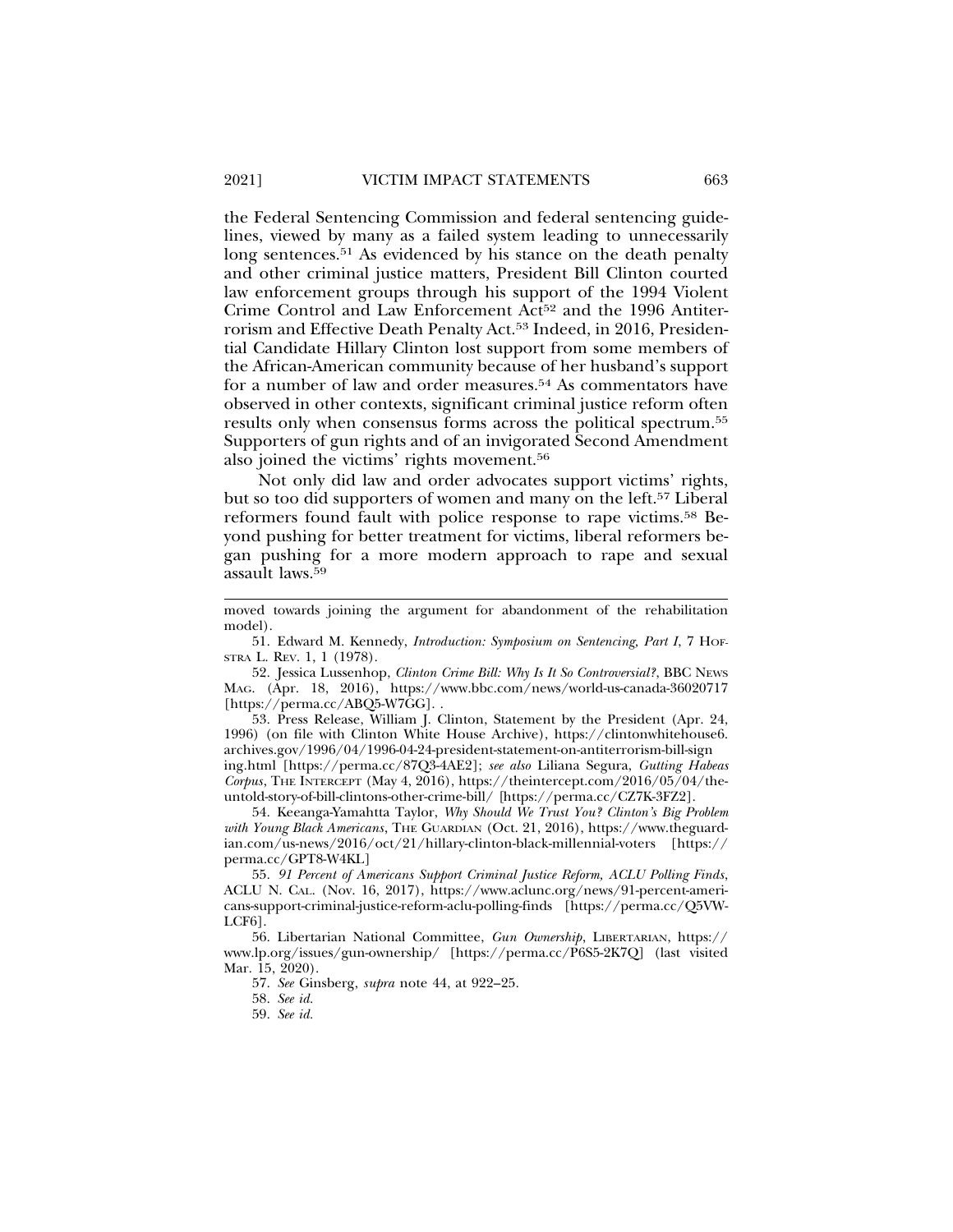The victims' rights movement and other law and order groups had remarkable success with these efforts in a short period of time. California made a series of changes to its laws, including victims' rights provisions added to its constitution.<sup>60</sup> In 1982, California approved Proposition 8, which amended its constitution to include the "Victims' Bill of Rights."61 The provision did a number of things, with an overarching goal to give "crime victims a stronger voice within the criminal justice system."62 It created a "Truth-in-Evidence" provision to expand the evidence admissible against defendants and to limit exclusionary rules.63 It also created a victim's right to restitution from perpetrators or from public funds.<sup>64</sup>

The movement's momentum continued into the 1990s with the passage of Proposition 115. Proposition 115, the Crime Victims Justice Reform Act,<sup>65</sup> was aimed at limiting the ability of liberal judges to give an expansive reading of the state constitution to favor criminal defendants.66

A decade ago, California expanded victims' rights when it adopted Marsy's Law, also known as the Victims' Bill of Rights Act of 2008.67 According to supporters, it provides victims with due process not available absent special legislation.68 The 2008 initiative amended the state constitution.69 Some of the rights now provided

<sup>60.</sup> *See* CAL. CONST. art. I, §§ 14.1, 24 (incorporating portions of another initiative called "The Crime Victims Justice Reform Act," or Proposition 115, in California); David Aram Kaiser & David A. Carillo, *California Constitutional Law: Reanimating Criminal Procedural Rights After the Other Proposition 8,* 56 SANTA CLARA L. REV. 33, 49 (2016) (discussing the addition of California's first victims' rights Constitutional amendment, commonly known as Proposition 8); *Victims' Bill of Rights Act of 2008: Marsy's Law*, STATE OF CAL. DEP'T OF JUST., https://oag.ca.gov/victimservices/marsys\_law [https://perma.cc/A3TR-FW57] (noting that Marsy's Law in California is the most current California victims' rights law).

<sup>61.</sup> *See* CAL. CONST. art. I, §28. The California Victim's Bill of Rights was added by Proposition 8 in 1982.

<sup>62.</sup> Diana Friedland, *27 Years of "Truth-in-Evidence": The Expectations and Consequences of Proposition 8's Most Controversial Provision*, 14 BERKELEY J. CRIM. L. 1, 1 (2009).

<sup>63.</sup> *See id.*

<sup>64.</sup> CAL. CONST. art. I, § 28(a)(13).

<sup>65.</sup> Deborah Glynn, *Proposition 115: The Crime Victims Justice Reform Act*, 22 Pac. L.J. 1010, 1012 (1991).

<sup>66.</sup> *Id*. at 1011.

<sup>67.</sup> *Victims' Bill of Rights Act of 2008: Marsy's Law*, *supra* note 60.

<sup>68.</sup> Office of Victim and Survivor Rights & Services, *Marcy's Law*, CAL. DEP'T OF CORRECTIONS & REHABILITATION, https://www.cdcr.ca.gov/victim-services/marsys-law/ [https://perma.cc/7SK9-FQVL].

<sup>69.</sup> *Id.*; Marsy's Law was named after Marsy Nicholas, a UC Santa Barbara student who was stalked and killed by her ex-boyfriend in 1983. Just one week later,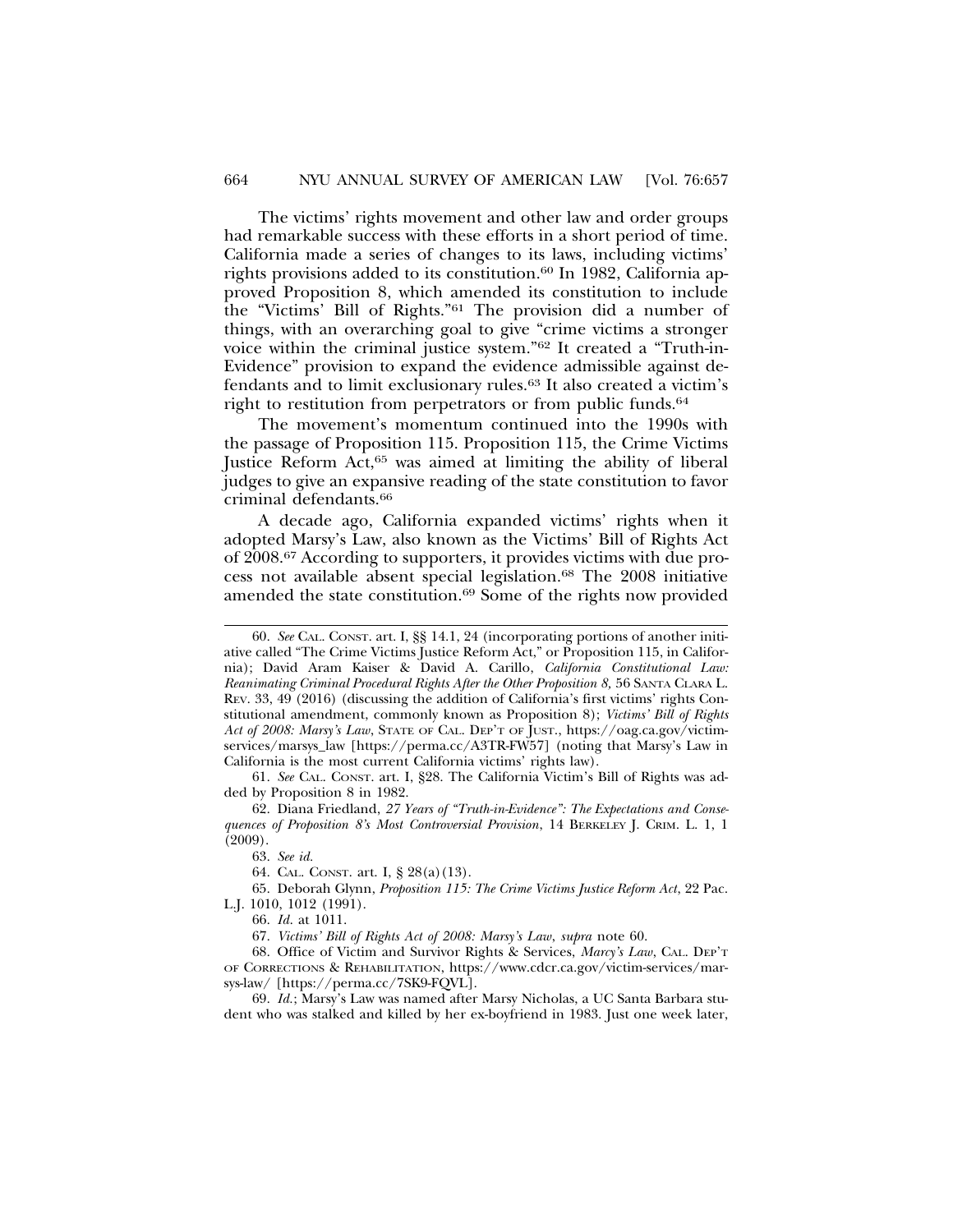to victims in that document include a victim's right to refuse an interview, deposition, or discovery request by the defense; the right to be informed of details regarding the defendant's sentence, including release date; and the right to have the safety of the victim and their family considered before any parole or post-judgment release decision is made.70 It also lengthened the period between parole hearings for prisoners serving life sentences.71

Prison construction was another effect of many of the reforms that took place in California.72 Even then, with massive prison construction, those reforms led to massive overcrowding in California's prisons.73 Not coincidentally, the California Correctional Peace Officers Association (CCPOA), the union that represents prison guards, gained extraordinary political clout.74 Often, the CCPOA worked hand-in-glove with victims' rights groups to advance their overlapping agenda.75

Several other states have adopted laws similar to Marsy's Law.76 Much of the funding for the passage of such laws comes from Marsy

72. *See* Joan Petersilia, *California Prison Downsizing and Its Impact on Local Criminal Justice Systems*, 8 HARV. L. & POL'Y REV. 327, 350 (2014) (discussing funding from AB 900 resulting in the construction of jails).

73. *See* Andrew Cohen, *The Supreme Court Declares California's Prisons Overcrowded*, THE ATLANTIC (May 23, 2011), https://www.theatlantic.com/national/ archive/2011/05/the-supreme-court-declares-californias-prisons-overcrowded/ 239313/ [https://perma.cc/U3SK-RF57] (discussing the *Brown v. Plata* ruling, which declared California's prisons overcrowded).

74. *See The California Sentencing Commission: Laying the Groundwork*, STAN. LAW SCH. CRIM. JUST. CTR. 3 (2007) https://law.stanford.edu/wp-content/uploads/ sites/default/files/child-page/266901/doc/slspublic/Stanford\_Exec\_Sessions\_Report\_Recommendations.pdf [https://perma.cc/DQ9L-QV4C] (listing the CCPOA's Executive VP as a member of Stanford Law School's Executive Sessions on Sentencing and Corrections).

75. JOSHUA PAGE, THE TOUGHEST BEAT: POLITICS, PUNISHMENT, AND THE PRISON OFFICERS UNION IN CALIFORNIA 84 (2011).

76. Carter Coudriet, *Billionaire-Backed 'Marsy's Law' Ballot Measures Pass In Six States, Thanks To \$72 Million Push*, FORBES (Nov. 7, 2018, 7:54 AM), https:// www.forbes.com/sites/cartercoudriet/2018/11/07/billionaire-sponsored-marsyslaw-for-victims-rights-passes-in-six-states-thanks-to-72-million-push/#5d715f945b7c [https://perma.cc/VYD7-YFQX].

while Marsy's brother and mother were grocery shopping, they saw the accused murderer in the store, having had no idea that the man had been released on bail. Marsy's brother, Dr. Henry Nicholas, was the key proponent of Marsy's Law. California was the first to pass the law and in doing so put California at the forefront of the United States' victims' rights movement. *About Marsy's Law,* MARSY'S LAW (2020), https://marsyslaw.us/about-marsys-law/ [https://perma.cc/3PWS-48ES].

<sup>70.</sup> CAL. CONST. art. I, § 28(b).

<sup>71.</sup> *Id.*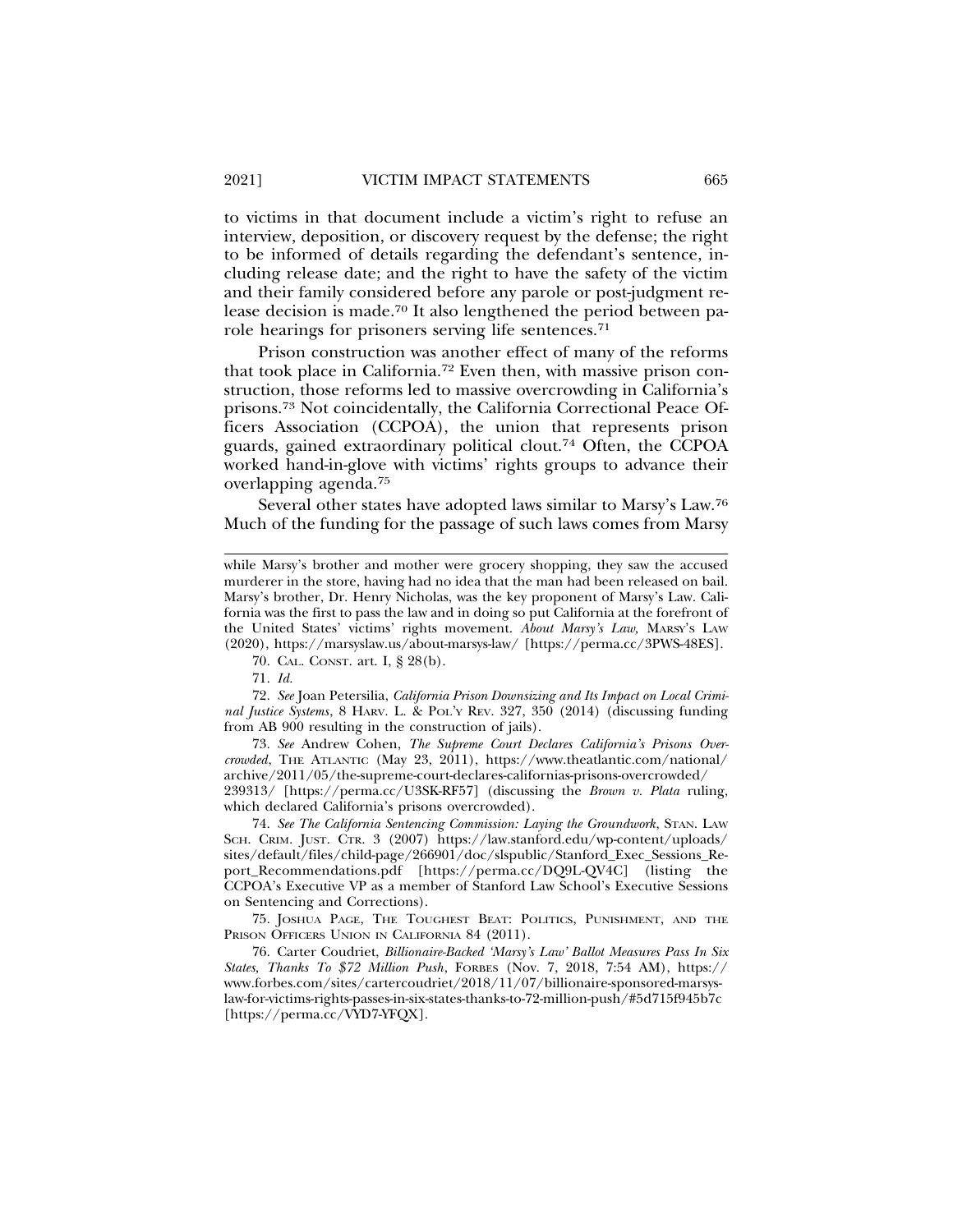Nicholas' billionaire brother Henry Nicholas.<sup>77</sup> He injected \$72 million into recent elections, which contributed to the creation of similar laws in Florida, Georgia, Kentucky, Nevada, North Carolina, and Oklahoma.78

More broadly, thirty-two states have added victims' rights amendments to their state's constitution and all fifty states have passed some sort of victims' rights legislation.79

Victims' rights advocates' long-term goal is an amendment to the United States Constitution.<sup>80</sup> A proposed victims' rights amendment is currently before Congress.<sup>81</sup> It enumerates various rights for crime victims.82 These would include the right for a victim to be notified of all legal proceedings, guaranteed admission of victims to these proceedings, and the right to speak during them.83 The amendment would also guarantee that courts consider the interests of victims in their attempt to ensure that trials occur without "unreasonable delays" and looking at a victims' safety when determining whether to grant a defendant a conditional release.84

Victims' rights groups have gained political clout, often appealing to a broad political spectrum. But some of the groups' policies have troubled liberal justice reformers. Two of those developments are particularly noteworthy.

The first development occurred early, as the victims' rights movement gained credibility in reaction to the Warren Court criminal procedure revolution.85 Candidate Nixon's not-so-subtle racist appeal to voters, including many traditional white working class voters fearful of increased crime rates and expanding civil rights for

<sup>77.</sup> *Marsy's Law Crime Victim Rights*, BALLOTPEDIA, https://ballotpedia.org/ Marsy%27s\_Law\_crime\_victim\_rights [https://perma.cc/A24X-MCYR](last updated Apr. 2020).

<sup>78.</sup> Coudriet, *supra* note 76.

<sup>79.</sup> ACLU FACT SHEET, *supra* note 26. As of 2000, 32 states had amended their constitutions: Alabama, Alaska, Arizona, California, Colorado, Connecticut, Florida, Idaho, Illinois, Indiana, Kansas, Louisiana, Maryland, Michigan, Mississippi, Missouri, Montana, North Carolina, Nebraska, Nevada, New Jersey, New Mexico, Ohio, Oklahoma, Oregon, Rhode Island, South Carolina, Tennessee, Texas, Utah, Virginia, Washington, and Wisconsin. S. REP. NO. 106–254, at n.1 (2000).

<sup>80.</sup> *See* ACLU FACT SHEET, *supra* note 26.

<sup>81.</sup> H.R.J. Res. 93, 115th Cong. (2017).

<sup>82.</sup> *See* ACLU FACT SHEET, *supra* note 26.

<sup>83.</sup> *Id*.

<sup>84.</sup> *Id.* The latest action on this resolution is that the House referred it to the Subcommittee on the Constitution and Civil Justice on April 12, 2017.

<sup>85.</sup> Shirley S. Abrahamson, *Redefining Roles: The Victims' Rights Movement*, 1985 UTAH L. REV. 517, 528 (1985).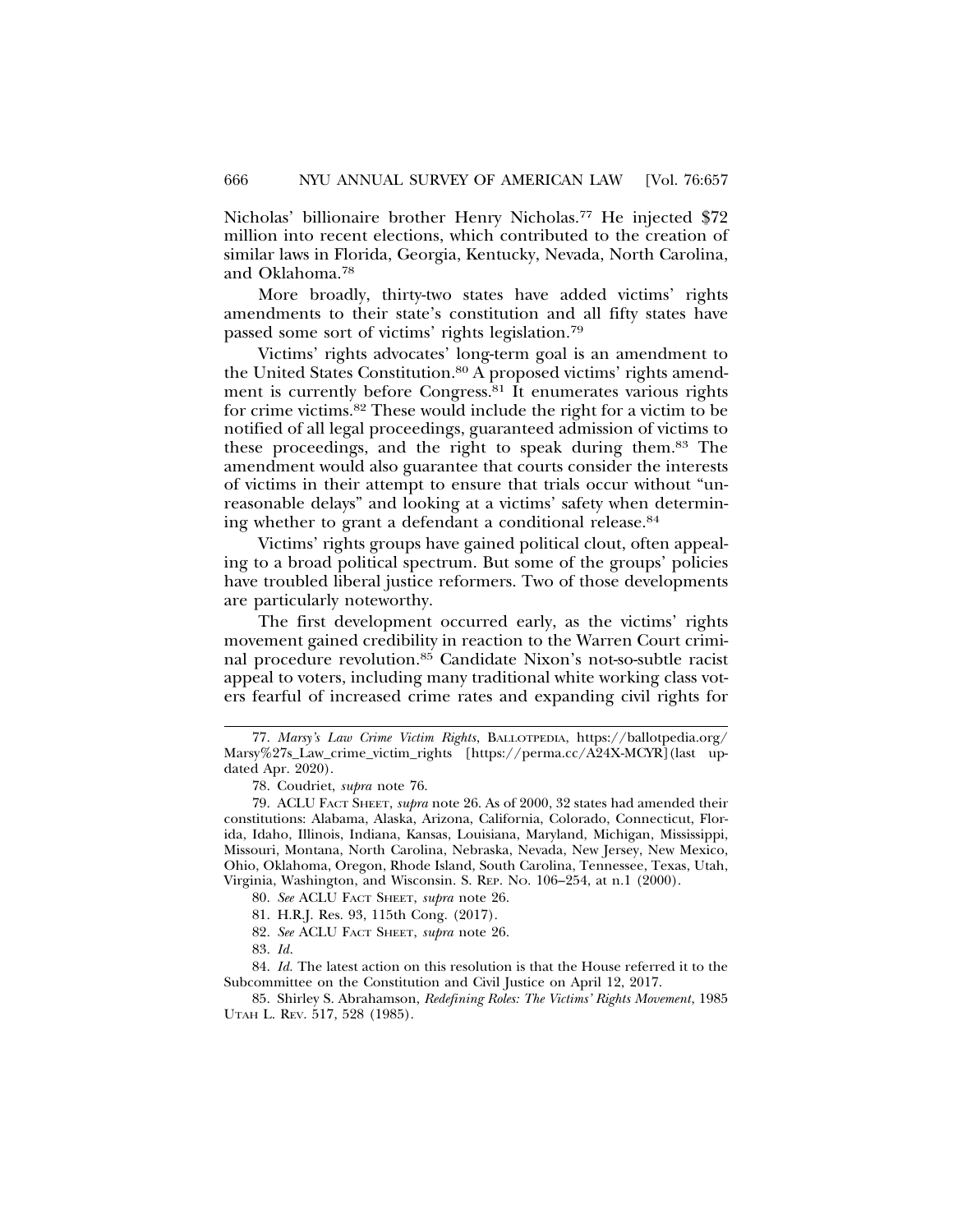minorities, paid off.86 In remarkably short order, Nixon got to reshape the Court with four appointments in two-plus years.<sup>87</sup> While the counter-revolution did not come as quickly and dramatically as some on the right might have hoped, it came nonetheless.<sup>88</sup> Over time, the Court frequently refused to expand or erode Warren Court precedent in matters of victims' rights.89 The Burger and Rehnquist Courts cabined many Warren Court decisions. *Miranda* was the most notable example of that process. By the time the Court squarely addressed overruling *Miranda*, Chief Justice Rehnquist, appointed to the Court in part to overrule cases like *Miranda*, wrote the 2000 decision upholding *Miranda* from a frontal attack on its constitutional legitimacy.90

The second development that liberal criminal justice reformers and scholars have focused on is the expanded use of prison as the punishment of choice for offenders. Beginning with his first goround as California's Governor, Jerry Brown endorsed the abandonment of indeterminate sentencing, in favor of fixed prison terms.91 Initially, such reforms had broad political support.92 Liberal reformers saw the back-end decisions made by parole boards as racially biased.93 Many critics of indeterminate sentencing saw the system as arbitrary: judges viewing the same case file varied their proposed sentences wildly.94 But by the time states and the federal government abandoned indeterminate sentencing, the nation had

87. Yale Kamisar, *The Miranda Case Fifty Years Later*, 97 B.U. L. REV. 1293, 1295 (2017).

88. Kit Kinports, *The Supreme Court's Love-Hate Relationship with Miranda*, 101 J. CRIM L. & CRIMINOLOGY 375, 376–78 (2011).

89. Jerold H. Israel, *Criminal Procedure, the Burger Court, and the Legacy of the Warren Court in* FRANCIS G. LEE, NEITHER CONSERVATIVE NOR LIBERAL: THE BURGER COURT IN CIVIL RIGHTS AND LIBERTIES 84–85 (F. G. Lee ed., 1983).

90. Dickerson v. United States, 530 U.S. 428, 444 (2000); *see* Kamisar, *supra* note 87, at 1294–95.

91. *See* Marisa Lagos, *Brown Sees Proposition 57 as Key to Ending Court's Oversight of Prisons*, NPR (Nov. 8, 2016), https://www.kvpr.org/post/brown-sees-proposition -57-key-ending-courts-oversight-prisons [https://perma.cc/PX36-4LVX].

92. *See* Jennifer Warren, *Jerry Brown Calls Sentence Law a Failure*, L.A. TIMES (Feb. 28, 2003, 12:00 AM), http://articles.latimes.com/2003/feb/28/local/meprisoners28 [https://perma.cc/S3HQ-EFFV].

93. JEREMY TRAVIS, BUT THEY ALL COME BACK 17–18 (2005) ("Reliance on the exercise of discretion by judges, corrections administrators, parole boards, and parole officers was criticized as arbitrary, racially discriminatory, and fundamentally unfair.").

94. *See id.* 

<sup>86.</sup> Hugh Davis Graham, *Richard Nixon and Civil Rights: Explaining an Enigma*, 26 PRESIDENTIAL STUD. Q. 93, 93–94 (1996).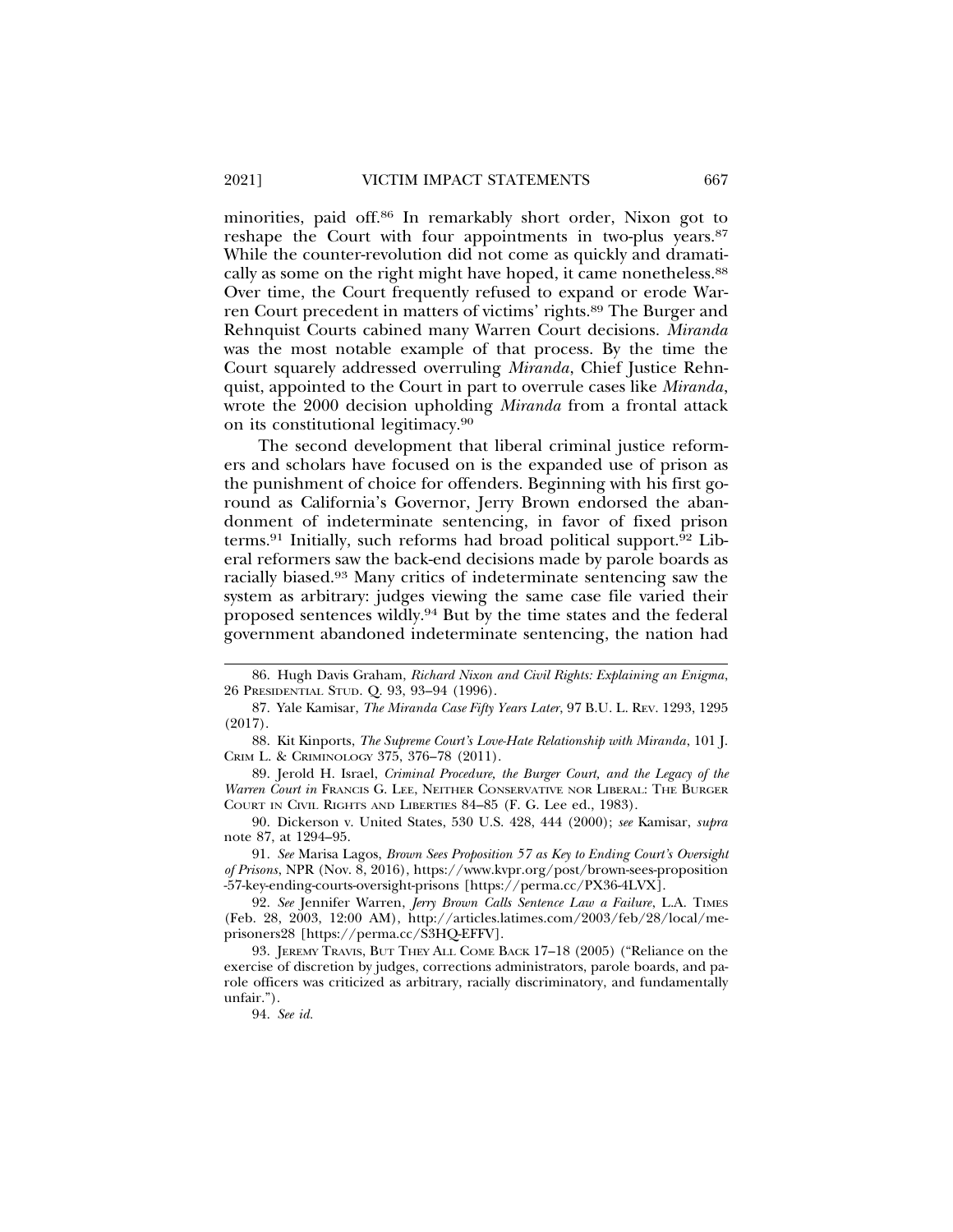taken a hard turn to the right.95 Retribution was back in vogue.96 The trend would become part of a march towards increased incarceration, including a move towards mandatory minimum sentences.<sup>97</sup> Longer sentences,<sup>98</sup> court decisions legitimizing pleabargaining,<sup>99</sup> longer criminal dockets,<sup>100</sup> the war on drugs,<sup>101</sup> and shrinking resources for public defenders (often leaving defense lawyers with little alternative other than pleading their clients)<sup>102</sup> were only some of the causes leading to mass incarceration. The critique of mass incarceration is now so widely disseminated that I need not dwell on its social costs at so many levels.103

Liberal criminal justice scholars and reformers like Professor Schulhofer have had plenty to rail against. For most of us who came of age in the late 1960s and early 1970s, the arc of history has not provided many opportunities for celebrating expansion of protections for criminal defendants. But that is changing. Or is it? That is the subject of the next section of this article.

#### II.

## AN ERA OF REFORM

Clearly, no one expects the current Supreme Court to emulate the Warren Court by protecting criminal defendants. Indeed, Brett Kavanaugh, Justice Kennedy's replacement, may help undo a few of the hopeful Supreme Court cases in which Justice Kennedy pro-

97. Dripps, *supra* note 12, at 1352.

98. *See* Marc Mauer, *Race to Incarcerate: The Causes and Consequences of Mass Incarceration*, 21 ROGER WILLIAMS U. L. REV. 447, 452 (2016).

100. *See* Mauer, *supra* note 98, at 448–49 (discussing how the criminal justice system has expanded overall at a fast rate since the 1970s).

101. *See id.* at 450.

102. *See* Faye Taxman et al., *Racial Disparity and the Legitimacy of the Criminal Justice System: Exploring Consequences for Deterrence*, 16 J. HEALTH CARE POOR & UN-DERSERVED 57, 70 (2005) (discussing indigent defense systems operating outside of national standards).

103. *See generally* JOHN PFAFF, LOCKED IN: THE TRUE CAUSES OF MASS INCARCER-ATION AND HOW TO ACHIEVE REAL REFORM (2017); MICHELLE ALEXANDER, THE NEW JIM CROW (2010); IMPRISONING AMERICA (Mary Pattillo et al. eds., 2004).

<sup>95.</sup> *See* Michael Vitiello, *Reconsidering Rehabilitation*, 65 TUL. L. REV. 1011, 1012 (1991).

<sup>96.</sup> *See* WAYNE R. LAFAVE, CRIMINAL LAW 26 (2d. ed. 1986).

<sup>99.</sup> *See* Bryan v. United States, 492 F.2d 775, 780 (5th Cir. 1974) ("Plea bargains have accompanied the whole history of this nation's criminal jurisprudence."); Shelton v. United States, 246 F.2d 571 (5th Cir. 1957), *rev'd per curiam on confession of error,* 356 U.S. 26 (1958).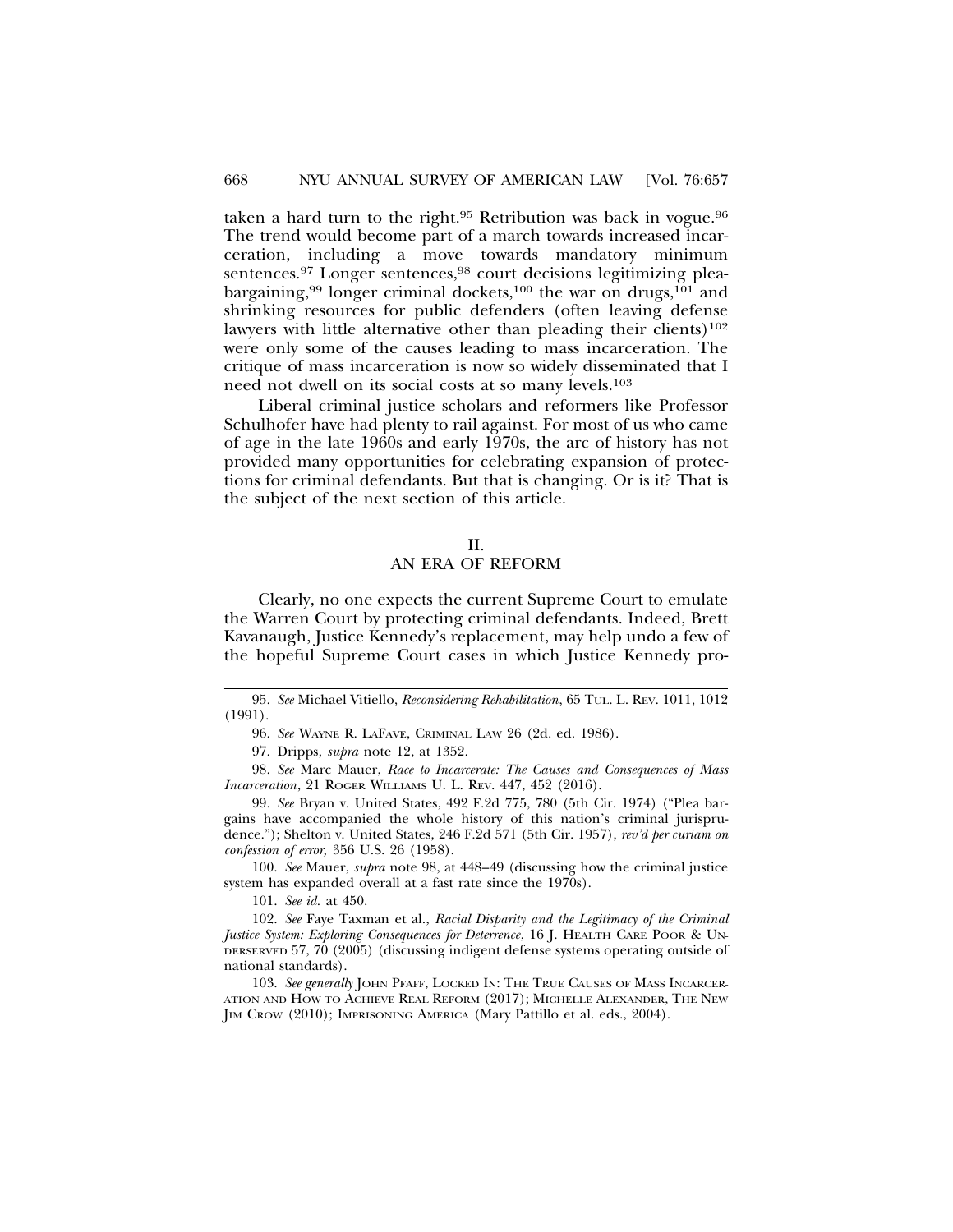vided a fifth vote.104 But in recent years, this adversity aside, liberal criminal justice reformers have had cause for optimism.

Notably, many states have reformed their criminal sentencing systems to reduce prison populations.<sup>105</sup> That has occurred in both conservative and liberal leaning states.106 Surprisingly to some, California was slow to reform its overcrowded prison system.107 But with a healthy incentive from a three-judge panel of federal judges, whose decision to force prison reductions was affirmed by the Supreme Court,<sup>108</sup> California has followed suit.<sup>109</sup> Indeed, even in some jurisdictions, attorneys have campaigned to serve as district attorneys on platforms that oppose mass incarceration.110 Some, including in Philadelphia, have won and seem poised to take on resis-

105. *See* Sean T. McAllister & Kenneth M. Plotz, *Criminal Sentencing Reform in Colorado*, 36 COLO. LAW. 23, 23 (2007) (discussing "ongoing efforts to evaluate incarceration policy in Colorado that seek to ease the fiscal burden of increased incarceration while maintaining public safety"); James B. Jacobs, *Sentencing By Prison Personnel: Good Time*, 30 UCLA L. REV. 217, 224 (1982) (discussing states that have reformed their prisoner good time credits to reduce prison populations); Tim Arango, *In California, Criminal Justice Reform Offers a Lesson for the Nation*, N.Y. TIMES (Jan. 21, 2019), https://www.nytimes.com/2019/01/21/us/california-incarceration-reduction-penalties.html [https://perma.cc/7NGR-7A5C]; *Data Trends: South Carolina Criminal Justice Reform*, PEW CHARITABLE TR. (Sept. 2017), https:// www.pewtrusts.org/~/media/data-visualizations/infographics/2017/data-trendssouth-carolina-criminal-justice-reform.pdf [https://perma.cc/DP4V-X4TB].

106. *See* McAllister & Plotz, *supra* note 105 (discussing criminal sentencing reform in Colorado); Justin Wingerter, *How Tough-On-Crime Texas Lowered Its Prison Population and What Oklahoma Can Learn from It*, THE OKLAHOMAN (Aug. 12, 2018, 5:00 AM), https://oklahoman.com/article/5604318/how-tough-on-crime-texaslowered-its-prison-population-and-what-oklahoma-can-learn-from-it [https:// perma.cc/2FUD-2G55]; *State Reforms Reverse Decades of Incarceration Growth*, PEW CHARITABLE TR. (Mar. 21, 2017), https://www.pewtrusts.org/en/research-andanalysis/issue-briefs/2017/03/state-reforms-reverse-decades-of-incarcerationgrowth [https://perma.cc/ML2W-K6FS].

107. *Dealing with California's Overcrowded Prisons* (NPR radio broadcast May 26, 2011).

108. *See* Brown v. Plata, 563 U.S. 493, 543–45 (2011).

109. *Safe Neighborhoods and Schools Act,* CAL. PROPOSITION 47 (2014) (codified as CAL. GOV'T §§ 7599–7599.2; CAL. PENAL CODE § 1170.1); Assemb. B. 109, 2011–12 Leg., Reg. Sess., (Cal. 2011).

110. *See* Taylor Pendergrass, *In District Attorney Races Across the Nation, Reform Is Still on the Agenda*, ACLU: SMART JUSTICE (Oct. 29, 2018), https://www.aclu.org/ blog/smart-justice/mass-incarceration/district-attorney-races-across-nation-reformstill-agenda [https://perma.cc/M5XJ-FP3L].

<sup>104.</sup> Justice Kennedy wrote a number of opinions for a closely divided Court in such cases. *See* Graham v. Florida, 560 U.S. 48 (2010); Kennedy v. Louisiana, 554 U.S. 407 (2008); Roper v. Simmons, 543 U.S. 551 (2005); Atkins v. Virginia, 536 U.S. 304 (2002). He joined the more liberal wing of the Court in other instances. *See* Miller v. Alabama, 567 U.S. 460 (2012).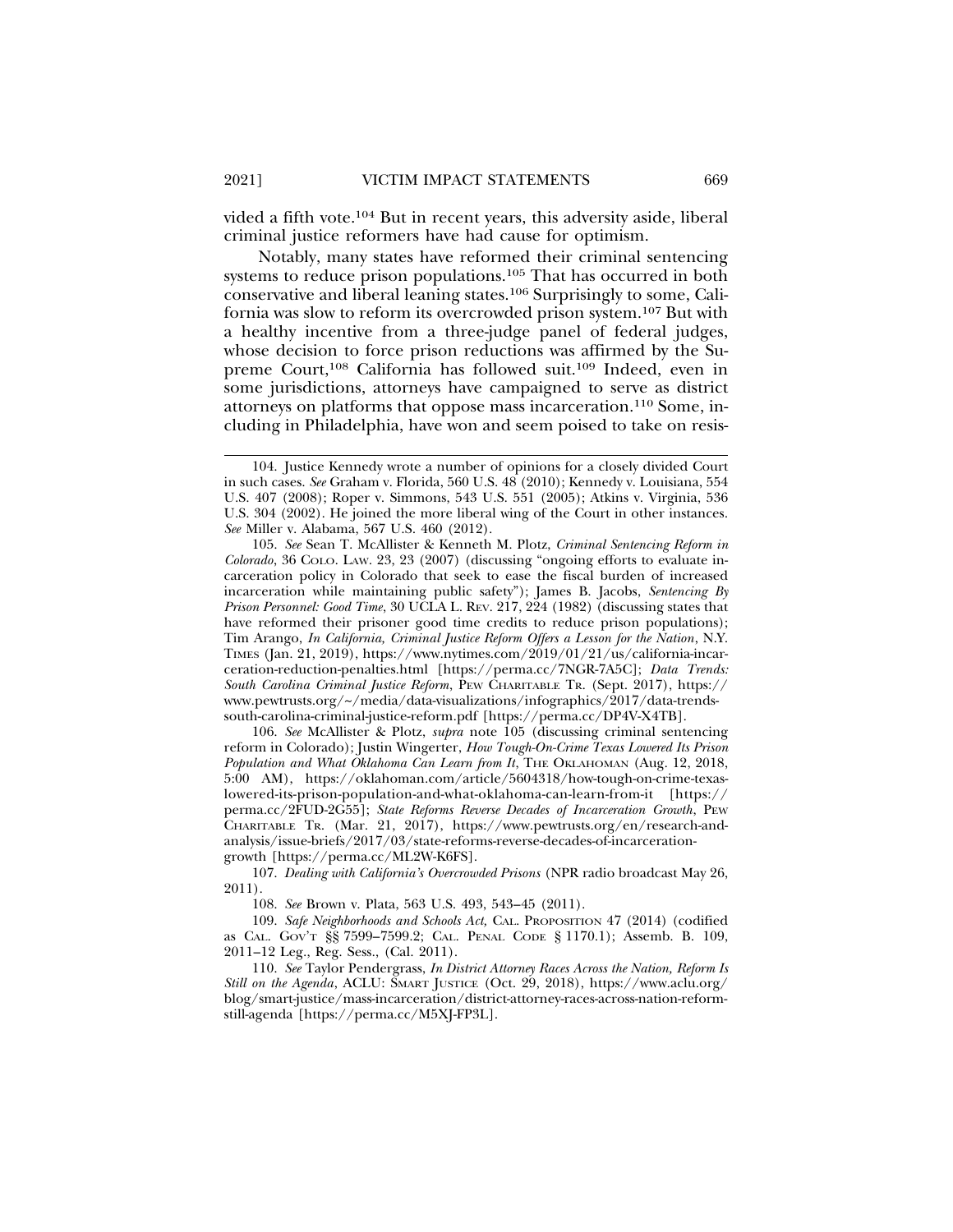tance from police and resistance within their own offices among assistant district attorneys.111

In the recent past, a coalition formed across a broad political spectrum, resulting in criminal justice reform in Congress.<sup>112</sup> Congress passed the First Step Act, which was signed into law by then-President Trump on December 21, 2018.113 The First Step Act reduces prison sentences for many federal drug offenders.114 It builds upon the experience in many states, which have reintroduced rehabilitative programs and achieved measurable success in reducing recidivism.<sup>115</sup> The Act adds provisions that allow inmates to amass good time credits to secure earlier release.116

Another example of recent reform is that the death penalty is on the decline. The Supreme Court has narrowed cases in which the death penalty satisfies the Eighth Amendment's proportionality principle.117 Several states have abandoned the death penalty without increases in crime rates.118 Juries are less and less likely to impose the death penalty.119 In fact, district attorneys are less likely than in the past to seek the death penalty, outside of a few coun-

114. Gina Martinez, *The Bipartisan Criminal-Justice Bill Will Affect Thousands of Prisoners. Here's How Their Lives Will Change,* TIME (Dec. 20, 2018), http:// time.com/5483066/congress-passes-bipartisan-criminal-justice-reform-effort/ [https://perma.cc/Y4W8-PG5H].

115. Gleason, *supra* note 112.

116. Martinez, *supra* note 114.

117. John F. Stinneford, *Rethinking Proportionality Under the Cruel and Unusual Punishments Clause*, 97 VA. L. REV. 899, 899 (2011).

118. Beth Kassap, *Does Murder Rate Go Up Without the Death Penalty?*, ORLANDO SENTINEL (Mar. 23, 2017, 2:10 PM), https://www.orlandosentinel.com/news/osdoes-death-penalty-deter-crime-20170321-story.html [https://perma.cc/3XJR-CTA9].

119. *See* BRANDON L. GARRETT, END OF ITS ROPE: HOW KILLING THE DEATH PENALTY CAN REVIVE CRIMINAL JUSTICE 8-9 (2017).

<sup>111.</sup> Gonnerman, *supra* note 22.

<sup>112.</sup> Patrick Gleason, *First Step Act Was This Past Year's Second Example of Federalism At Its Finest*, FORBES (Dec. 31, 2018, 8:57 PM), https://www.forbes.com/sites/ patrickgleason/2018/12/31/enactment-of-the-first-step-act-was-the-past-years-second-example-of-federalism-at-its-finest/#3993fa3d184e [https://perma.cc/ULY3- GX3D].

<sup>113.</sup> John Malcolm & John-Michael Seibler, *Trump and Congress Earn a Conservative Victory with First Step Act*, HERITAGE FOUND. (Dec. 21, 2018), https:// www.heritage.org/crime-and-justice/commentary/trump-and-congress-earn-conservative-victory-first-step-act [https://perma.cc/BM25-5TJB].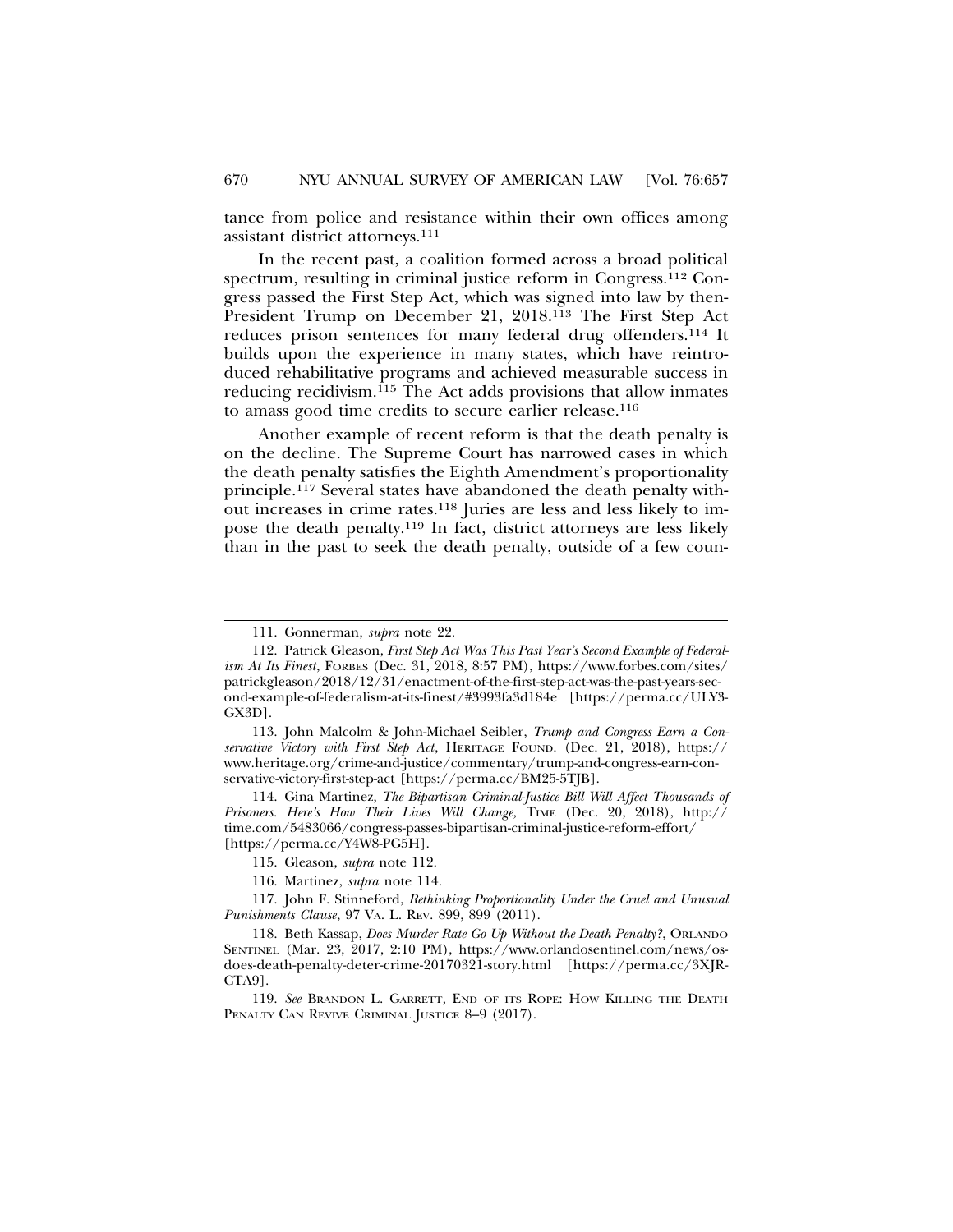ties.120 Only a handful of counties account for almost all of the few death penalties still imposed in the United States.121

Cases like the shooting of Michael Brown by a Ferguson, Missouri police officer have brought attention to an additional group of issues that result from the imposition of numerous fines for misdemeanors by the United States criminal justice system.122 The Obama Justice Department brought attention to the vicious cycle whereby poor people end up in a never-ending trap.<sup>123</sup> Unable to pay their fines, they end up paying amounts that are many times more in costs and fees than their original fines.124 Often, this cycle leads to incarceration or loss of employment and employability.125 In response to this harmful cycle, some states have begun studying alternatives to such a disabling application of the law.126

Bail is another area of reform, and some states have reformed their bail systems.127 Reformers have long argued that the cash bail

121. *See* Richard Dieter, *The 2% Death Penalty: How a Minority of Counties Produce Most Death Cases at Enormous Costs to All*, DEATH PENALTY INFO. CTR. (2013), https://files.deathpenaltyinfo.org/legacy/documents/TwoPercentReport.pdf [https://perma.cc/4WNU-WCZS].

122. *See* ALEXANDRA NATAPOFF, PUNISHMENT WITHOUT CRIME 27–28 (2018); U.S. DEP'T OF JUST., REPORT REGARDING THE CRIMINAL INVESTIGATION INTO THE SHOOTING DEATH OF MICHAEL BROWN BY FERGUSON, MISSOURI POLICE OFFICER DAR-REN WILSON (Mar. 4, 2015), https://www.justice.gov/sites/default/files/opa/press -releases/attachments/2015/03/04/doj\_report\_on\_shooting\_of\_michael\_ brown\_1.pdf [https://perma.cc/RA3W-HY94].

123. *See* Vanita Gupta, Head of the Civil Rights Division, Dep't of Justice, Remarks at Southern Center for Human Rights Symposium on the Criminalization of Race and Poverty (Sept. 20, 2016) (transcript available at https://www.justice.gov/ opa/speech/head-civil-rights-division-vanita-gupta-delivers-remarks-southerncenter-human-rights [https://perma.cc/CR4Q-CSBP]).

124. *See id.*

125. *See id.*

126. Alexandra Bastien, *Ending the Debt Trap: Strategies to Stop the Abuse of Court-Imposed Fines and Fees*, POLICYLINK 8–9 (Mar. 2017), https://www.policylink.org/ sites/default/files/ending-the-debt-trap-03-28-17.pdf [https://perma.cc/4HND-57GD] (discussing various state reforms in Colorado, Michigan, Ohio, Washington, Iowa, California, Georgia, and Missouri).

127. *See id.* at 10 ("In 2017, the New Orleans City Council voted unanimously to allow indigent defendants charged with minor offenses to be released without bail in its municipal court system.").

<sup>120.</sup> *See id.* at 4; Radley Balko, *In America's Leading Death-penalty County, Judges Routinely Outsource Their Written Opinions to Prosecutors*, WASH. POST (June 26, 2018, 4:21 PM), https://www.washingtonpost.com/news/the-watch/wp/2018/06/26/inamericas-leading-death-penalty-county-judges-routinely-outsource-their-writtenopinions-to-prosecutors/?utm\_term=.328f4c5496d0 [https://perma.cc/A8ER-L6KF]; *The Death Penalty in 2017: Year End Report*, DEATH PENALTY INFO. CTR. 2 (2017), https://files.deathpenaltyinfo.org/reports/year-end/2017YrEnd.f1560 295940.pdf [https://perma.cc/R6RJ-NEM4].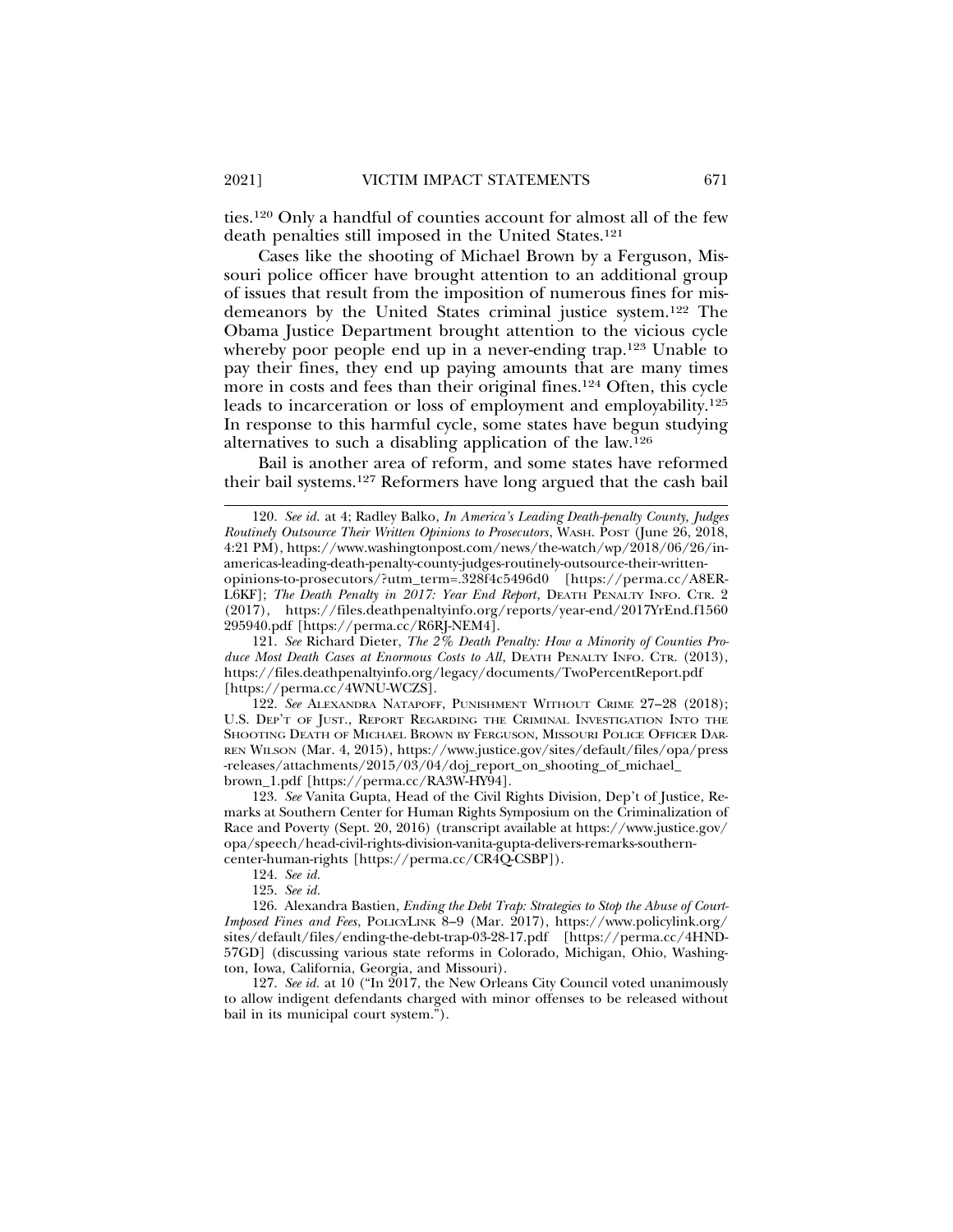system is a failure.<sup>128</sup> It disadvantages poor defendants who, when unable to make bail, are more likely to be convicted or to plead guilty.129 Indeed, numerous stories of innocent defendants pleading guilty to get out of jail have made headlines.130 Not only is cash bail discriminatory against less affluent defendants, it also is not necessary in many cases to assure a defendant's appearance at trial.131 Leading the efforts for this type of reform, in 2018 California became the first state to abolish—at least for many cases—cash bail.132

Reforms like these demonstrate new attitudes about the criminal justice system, again expanding protection for criminal defendants. Some commentators point to additional areas where the criminal justice system needs significant reform, including additional reductions in the use of prisons, greater efforts towards equality in criminal sentencing and renewed commitment to provide adequate resources for public defenders. But the arc of history seems to have turned back towards a more just criminal justice system, where the rights of criminal defendants matter again. Or has it? In the next section, I address one of the most meaningful challenges to criminal justice reform.

#### III.

## A CLOSER LOOK AT THE VICTIM IMPACT STATEMENTS

One would have to be callous to suggest that all of the reforms advanced by victims' rights groups were inappropriate. Victims' rights advocates have brought important issues into the national dialogue. For example, Professor Susan Estrich highlighted the way in which police treated rape victims, initially in her Yale Law Journal

<sup>128.</sup> *See* Steven Duke, *Bail Reform for the Eighties: A Reply to Senator Kennedy*, 49 FORDHAM L. REV. 40, 40 (1980) (discussing the Bail Reform Act of 1966, recognizing that pretrial incarceration was unnecessary and frequently unjust and discriminatory).

<sup>129.</sup> *See* Udi Ofer, *We Can't End Mass Incarceration Without Ending Money Bail*, ACLU: SMART JUSTICE (Dec. 11, 2017), https://www.aclu.org/blog/smart-justice/ we-cant-end-mass-incarceration-without-ending-money-bail [https://perma.cc/ 4T85-JZQD].

<sup>130.</sup> *See* John Rapling, *Plead Guilty, Go Home. Plead Not Guilty, Stay in Jail*, L.A. TIMES (May 17, 2017, 4:00 AM), https://www.latimes.com/opinion/op-ed/la-oeraphling-bail-20170517-story.html [https://perma.cc/A7X7-547T].

<sup>131.</sup> *See* Duke, *supra* note 128.

<sup>132.</sup> *See* Thomas Fuller, *California Is the First State to Scrap Cash Bail*, N.Y. TIMES (Aug. 28, 2018), https://www.nytimes.com/2018/08/28/us/california-cashbail.html [https://perma.cc/3Z3L-YYAS].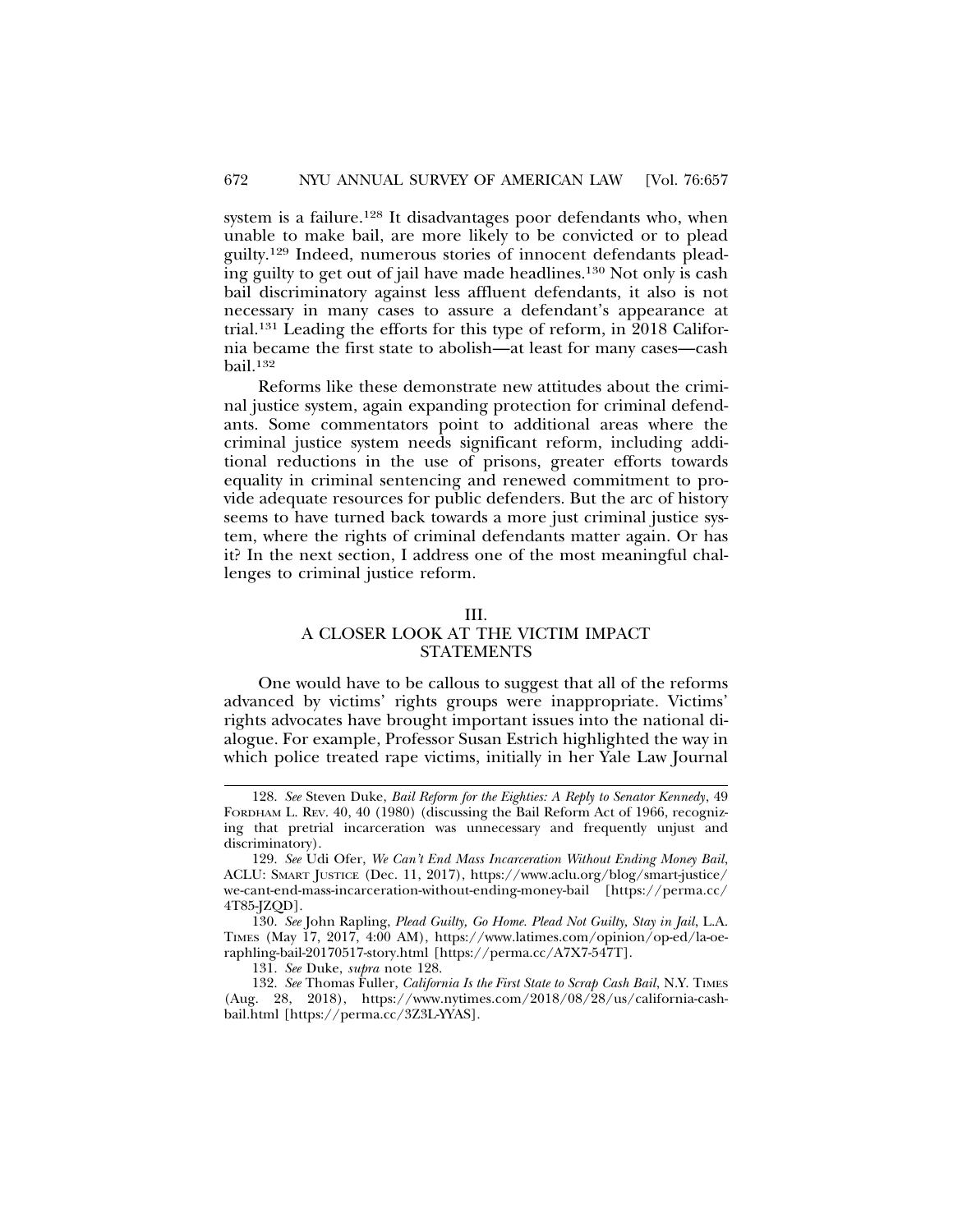article *Rape*, 133 and then in her book *Real Rape*. 134 She was hardly the only feminist or women's rights supporter who brought such practices to light.135

Some other agenda items advanced by the victims' rights movement remain controversial. Victim impact statements have been the most controversial.136 Notably, in death penalty cases, families of victims have been able to speak extensively about their trauma caused by the defendant.137 Similar powerful evidence is admissible in many non-death penalty cases as well. During convicted sex offender Larry Nassar's sentencing, for example, over 150 women and girls presented horrifying stories about the harm that Nassar caused through his sexual abuse.138

The Supreme Court ruled twice that victim impact statements were unconstitutional in death penalty cases.139 Their reasoning was that such statements created an unacceptable risk that jurors would focus on information unrelated to the offender's intent to kill.<sup>140</sup> It did so first in 1987<sup>141</sup> and again in 1989.<sup>142</sup> Two years later, after Justice Souter replaced Justice Brennan,<sup>143</sup> the Court reversed

137. *See* Payne v. Tennessee, 501 U.S. 808, 825–27 (1991) (holding that if the prosecution decides to introduce victim impact statements, the Eighth Amendment poses no per se bar prohibiting them). *See generally* Ray Paternoster & Jerome Deise, *A Heavy Thumb on the Scale: The Effect of Victim Impact Evidence on Capital Decision Making*, 49 CRIMINOLOGY 129 (2011) (discussing widespread usage of victim impact statements since *Payne* and results of an experiment that support the idea that VIS would arouse the emotions of jurors and bias them in favor of death).

138. *See* Benedict Carey, *More Than 150 Women Described Sexual Abuse by Lawrence Nassar. Will Their Testimony Help Them Heal?*, N.Y. TIMES (Jan. 26, 2018), https://www.nytimes.com/2018/01/26/health/nassar-victims-testimony.html [https://perma.cc/6DSD-8QBY].

139. *See* South Carolina v. Gathers, 490 U.S. 805, 811 (1989); Booth v. Maryland, 482 U.S. 496, 509 (1987).

<sup>133.</sup> Susan Estrich, *Rape*, 95 YALE L.J. 1087 (1986).

<sup>134.</sup> *See* SUSAN ESTRICH, REAL RAPE (1988).

<sup>135.</sup> *See* Courtney E. Ahrens, *Being Silenced: The Impact of Negative Social Reactions on the Disclosure of Rape*, 38 AM. J. COMTY. PSYCHOL. 263, 263 (2006).

<sup>136.</sup> *See generally* Bryan Myers & Edith Greene, *The Prejudicial Nature of Victim Impact Statements: Implications for Capital Sentencing Policy*, 10 PSYCHOL., PUB. POL'Y, & L. 492 (2004) (discussing the danger of prejudice with victim impact statements); *see also* Ilene Seidman & Susan Vickers, *The Second Wave: An Agenda for the Next Thirty Years of Rape Law Reform*, 38 SUFFOLK U. L. REV. 467, 467 (2005) (discussing the recent movement in the law seeking gender equality in sexual relations and its success in enacting rape shield laws).

<sup>140.</sup> Myers & Greene, *supra* note 136.

<sup>141.</sup> *See* Booth, 482 U.S. at 509.

<sup>142.</sup> *See* Gathers, 490 U.S. at 811.

<sup>143.</sup> PAUL FINKELMAN, THE SUPREME COURT: CONTROVERSIES, CASES, AND CHARACTERS FROM JOHN JAY TO JOHN ROBERTS 1148 (2014).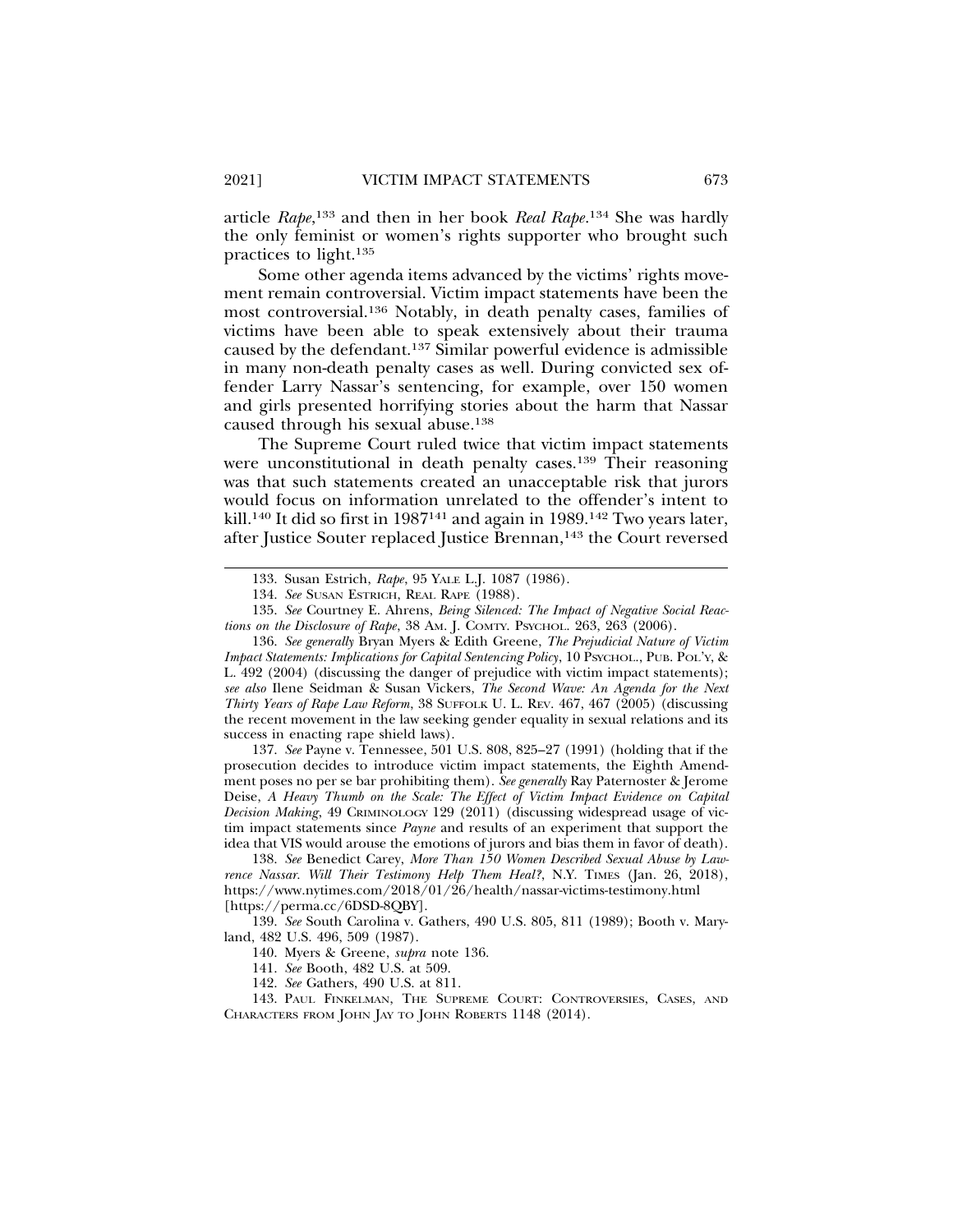those decisions, typically an unusual event for that Court.144 Seldom has the Supreme Court acted so quickly to overrule precedent, lest it appear that the overruling was simply a result of a change in Court personnel.145

The public supports the use of such statements.146 In the minds of many members of the public, such statements give victims closure.147 As prominent victims' rights advocate Professor Paul Cassell has explained: (1) they provide information to the judge and jury about the harm caused by the crime, which may be helpful in determining an appropriate sentence; (2) they help crime victims gain closure; (3) they educate the defendant about what their crime has done, which may aid their rehabilitation; and (4) they ensure fairness at sentencing because the State, the defendant, and the victim are all heard from.148

Listen to the language of the victims' rights movement to understand how their rhetoric conflates individual harm and broader social harm. For example, take a look at the debate surrounding Brock Turner, the Stanford student convicted of sexual assault.<sup>149</sup> Judge Aaron Persky sentenced Turner to six months in jail, largely consistent with the probation department's report, but far shorter than the prosecutor's recommended sentence.150 Many of Persky's critics (and supporters of his recall) focused on the personal harm that Turner caused the victim, not on social harm generally.151 Michele Dauber, the Stanford Law Professor who led the campaign

149. *See generally* Michael Vitiello, *Brock Turner: Sorting through the Noise,* 49 U. PAC. L. REV. 631 (2018).

151. *See* Julia Ioffe, *When the Punishment Feels Like a Crime*, HUFFINGTON POST: HIGHLINE (June 1, 2018), https://highline.huffingtonpost.com/articles/en/ brock-turner-michele-dauber/ [https://perma.cc/ETF2-SFXR].

<sup>144.</sup> Mark Stevens, *Victim Impact Statements Considered in Sentencing: Constitutional Concerns*, 2 CAL. CRIM. L. REV. 3 ¶40 (2000).

<sup>145.</sup> James F. Spriggs, II & Thomas G. Hansford, *Explaining the Overruling of U.S. Supreme Court Precedent*, 63 J. POL. 1091, 1094 (2001).

<sup>146.</sup> Paul Cassell, *In Defense of Victim Impact Statements*, 6 OHIO ST. J. CRIM. L. 611, 611–12 (2008).

<sup>147.</sup> Susan A. Bandes, *Victims, "Closure," and the Sociology of Emotion*, 72 LAW & CONTEMP. PROBS. 1, 2 (2009) (critiquing the closure rationale for victim impact statements).

<sup>148.</sup> Cassell, *supra* note 146.

<sup>150.</sup> Bridgette Dunlap, *How California's New Rape Law Could Be a Step Backward*, ROLLING STONE (Sept. 1, 2016), http://www.rollingstone.com/culture/ news/how-californias-new-rapc-law-could-be-a-stepbackward-w437373 [https:// perma.cc/4MEX-YURU]; Matt Hamilton, *Brock Turner To Be Released From Jail After Serving Half of Six-Month Sentence in Stanford Sexual Assault Case*, L.A. TIMES (Aug. 30, 2016, 12:05 AM), http://www.latimes. com/local/lanow/lame-In-brock-turner-release-jail-20160829-snap-story.html [https://perma.cc/2V4J-46TU].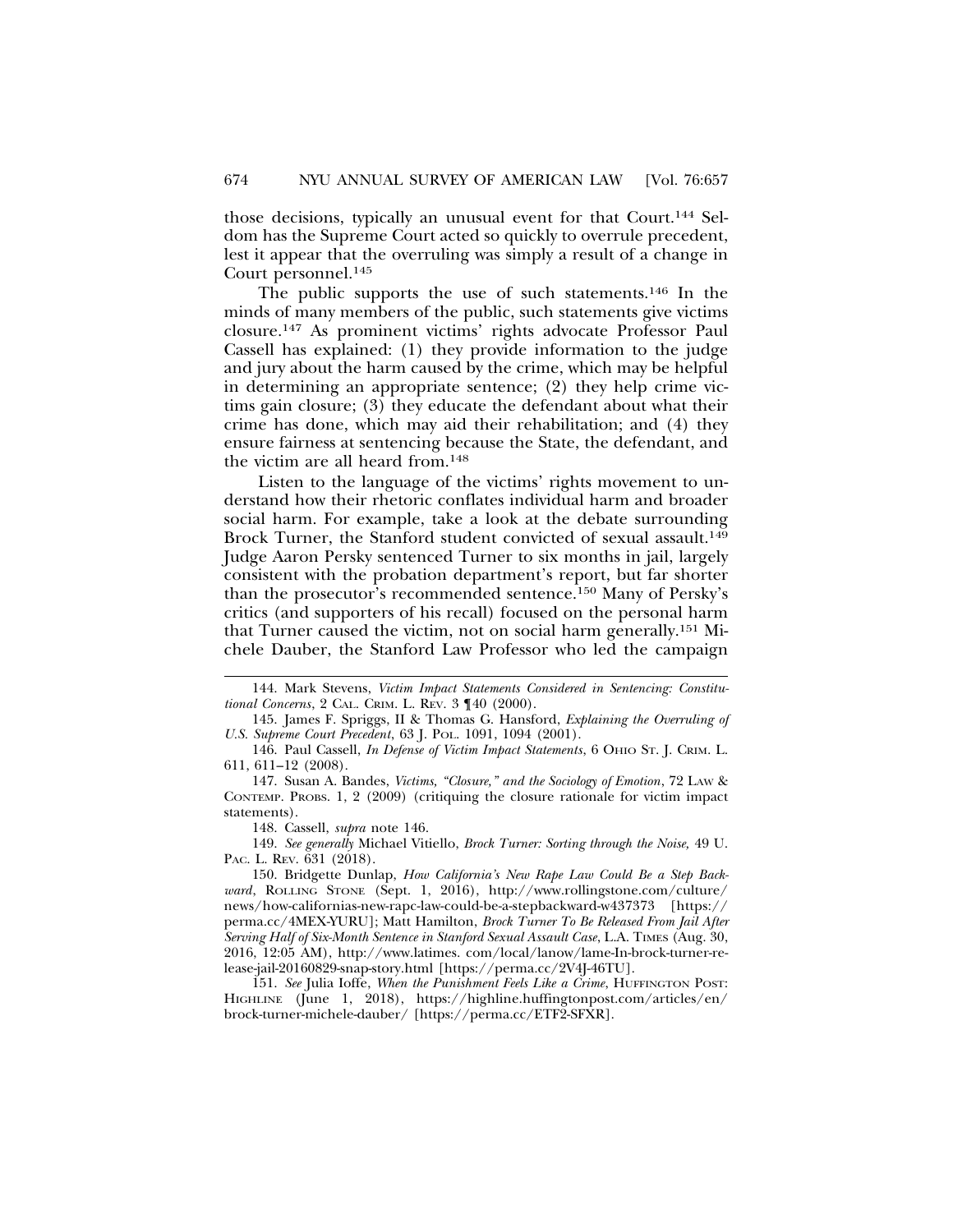for Persky's recall, stated that Persky "'[s]ees himself almost like a social worker . . . like his job is to rehabilitate these people' and 'Rehabilitation is an important goal of punishment, but I don't think that what he's doing is the right way. Because without accountability and consequences, I think your chances for rehabilitation, particularly for sex offenses, is lower. I think there has to be both.'"152 Similarly, Dauber argued that the victim in the Turner case was the "perfect victim" who did "everything right" and because she "didn't get justice," she felt "[t]he message this case is sending is 'Don't bother calling the police, you won't get justice."<sup>153</sup>

Personal harm to victims is not the same as social harm. A person may experience a great loss, for example, if a loved one dies in an auto accident. Society may experience a loss as well; for example, the deceased may have otherwise contributed to the good of society. But society may also be harmed by punishing the other person in the auto accident. That person may not be blameworthy; incarcerating that person may not be necessary to protect society in the future; that person's incarceration may remove that person from engagement in the workforce and from the person's loved ones. The equation of personal and social harm is simply incorrect. It confuses goals of the tort system with those of the criminal justice system.

In any number of stories about Turner, commentators focused largely on the harm to the victim.<sup>154</sup> That is often the case in situations when the public focuses on headline criminal cases.155 Harm to the victim should produce empathy for the victim from all of us.

<sup>152.</sup> *Id.*

<sup>153.</sup> AFP, *Stanford assault puts the spotlight back on rape culture*, WION (June 11, 2016), https://www.wionews.com/world/stanford-assault-puts-the-spotlight-backon-rape-culture-354 [https://perma.cc/9TLN-L9G3]

<sup>154.</sup> Katie Baker, *Here's the Powerful Letter the Stanford Victim Read to Her Attacker*, BUZZFEED NEWS (June 3, 2016, 4:17PM) (discussing the victim's disappointment with the "gentle" sentence and publishing her statement in full); Melissa Klein, *Stanford Assault Victim's Family Speaks: 'My heart's been broken'*, N.Y. POST, (June 12, 2016, 3:45 AM) (discussing the victim's family's feelings after the assault); Marina Koren, *Telling the Story of the Stanford Rape Case*, THE ATLANTIC, (June 6, 2016) (comparing the victim's experience to Brock Turner's father's).

<sup>155.</sup> *See Believed*: *Larry Nassar's Survivors Speak, And Finally The World Listens*— *And Believes*, MICHIGAN RADIO (Dec. 10, 2018), https://www.npr.org/2018/12/07/ 674525176/larry-nassars-survivors-speak-and-finally-the-world-listens-and-believes [https://perma.cc/XTJ2-SHC6]; Janine Rubenstein, *'It Was a Horrible Life': 8 Women Who Accuse R. Kelly of Painful Abuse Share Their Stories*, PEOPLE (Jan. 5, 2019), https://people.com/music/surviving-r-kelly-8-women-abuse-share-stories/ [https:/ /perma.cc/P8Z6-YXH7].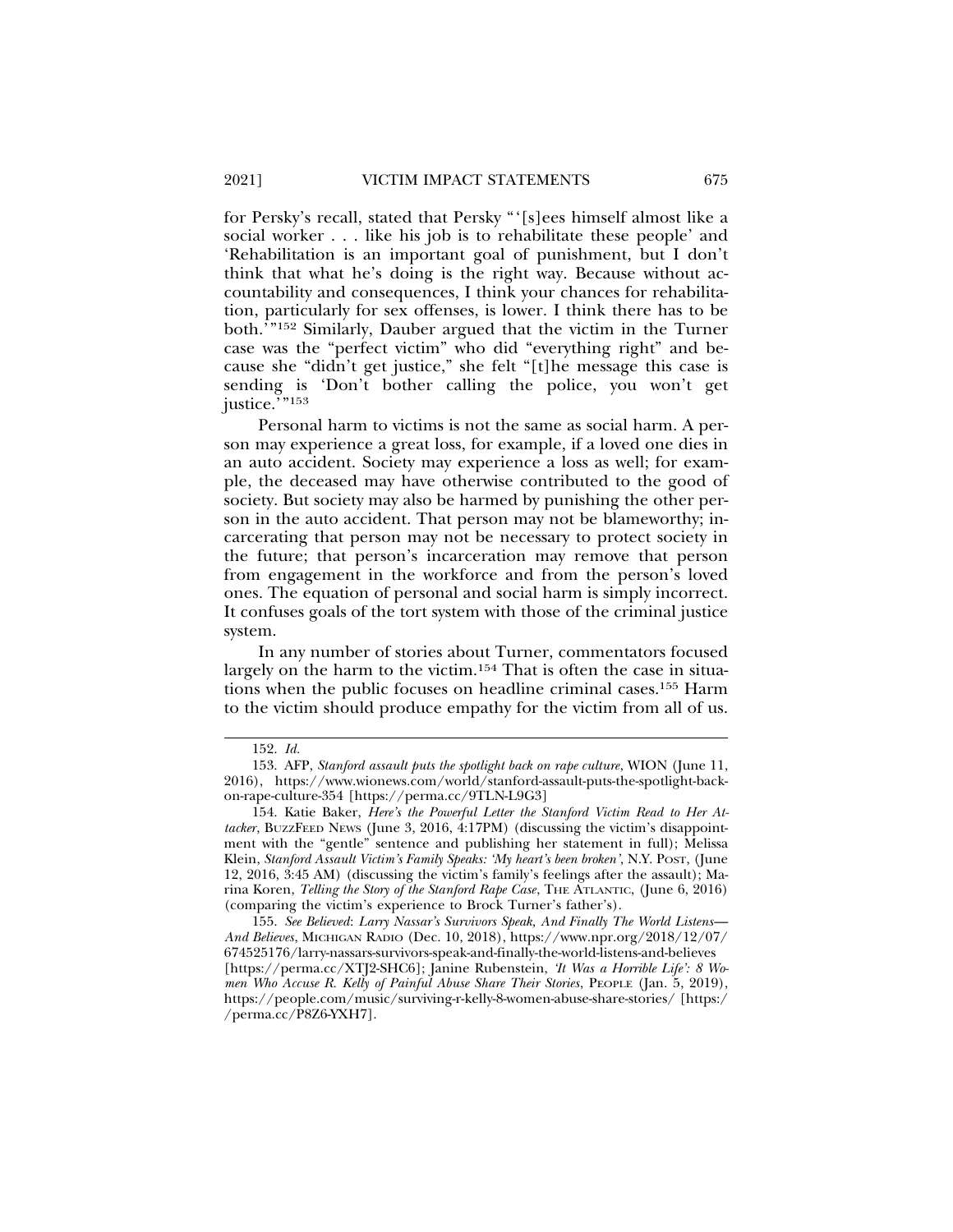One cannot debate that point. My concern focuses on the balance between culpability of an offender, personal harm to the victim, and the goals of punishment. The victims' rights movement has changed the focus of the theoretic framework of criminal law from the offender to the victim.156 That is a shift away from basic principles towards a tort concept of the criminal law. As developed below, this shift has often led to unnecessarily long sentences and can lead to unequal treatment of criminal defendants.

#### IV.

## BACK TO FIRST PRINCIPLES

Almost halfway into the semester of one of my recent Criminal Law classes, we turned to sexual assault. Class discussion focused on a provision of the Pennsylvania criminal code. Section 3124.1 provides that ". . . a person commits a felony of the second degree when that person engages in sexual intercourse with a complainant without the complainant's consent."<sup>157</sup> The discussion was far ranging, including a discussion of the relevant sentence for a felony of the second degree under Pennsylvania law (up to ten years in prison).158 It then focused on the absence of a mens rea term in the statute and whether it should be read as a strict liability offense.159 A student raised her hand and asked, "What would be wrong with making the offense strict liability?"

I suspect that many have the same question. After all, harm to a victim remains the same whether the defendant acted without a culpable frame of mind. This confusion has been propounded by the victims' rights movement. Focus on harm to a victim conflates tort concepts with first principles of the criminal law, as developed below.

Pick up any Criminal Law casebook, including Kadish, Schulhofer, et al.,<sup>160</sup> and look at the first few chapters.<sup>161</sup> They lay out the first principles of the criminal law. Among those essential

<sup>156.</sup> *Infra* Part IV.

<sup>157. 18</sup> PA. CONS. STAT. § 3124.1 (2019).

<sup>158.</sup> *See id.* at §106(b)(2).

<sup>159.</sup> For example, what if a person did not signal the lack of consent in any manner and an act of intercourse took place? The harm occurred: the act of nonconsensual sex. But the offender had no reason to know that consent was not present.

<sup>160.</sup> SANFORD KADISH ET. AL., CRIMINAL LAW AND ITS PROCESSES: CASES AND MATERIALS, (10th ed. 2017).

<sup>161.</sup> *Id.* at 1–349 (containing chapters on the institutions and processes of criminal law, the justification of punishment, and the elements of just punishment).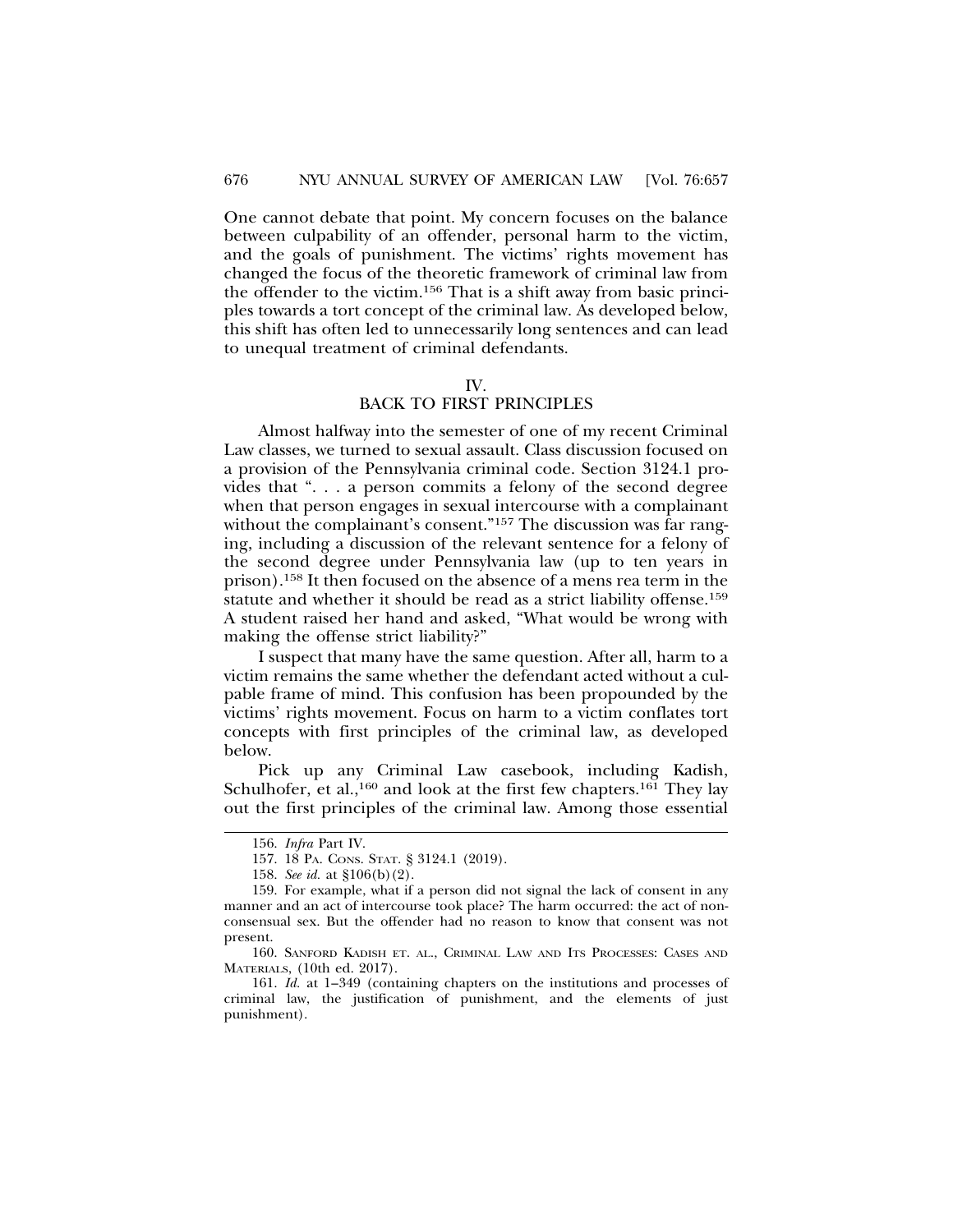aspects of the criminal law are principles that focus on an offender's culpability,162 on proportional punishment,163 and on the reasons for standards like guilt beyond a reasonable doubt.164 Some casebooks include a chapter on lenity,165 which focuses on rules that favor defendants and their liberty when the meaning of a statute is unclear.166 Casebooks raise questions about alternatives to criminal law, like tort law or other civil sanctions, to avoid imposing the weight of criminal law on some individuals.167

These are not transient notions, as the Supreme Court has observed.168 For example, while analyzing whether a statute includes a mens rea element, courts recognize that an offender's culpability is essential to the criminal law.169 Punishment is not measured by harm to the victim; instead, the major focus is on the offender's culpability.170 Indeed, that notion has constitutional status: in assessing whether an offender's sentence is grossly disproportionate, the Court looks to the gravity of an offense, measured in terms of *social* harm and the offender's level of culpability.171 Indeed, some commentators have questioned whether the law should even criminalize negligent offenders; after all, someone unable to achieve the standard of a reasonable person may be subject to punishment for their stupidity rather than for their individual fault.<sup>172</sup> As a result, the criminal law not only disfavors strict liability, it also shuns ordinary negligence, typically requiring more than the kind of risk that can lead to tort liability.173

165. JOSHUA DRESSLER & STEPHEN GARVEY, CASES AND MATERIALS ON CRIMINAL LAW 93–132 (7th ed. 2015).

166. *Id.* at 113.

167. *See* KADISH ET AL., *supra* note 160, at 87.

168. Staples v. United States, 511 U.S. 600, 605 (1994); Morissette v. United States, 342 U.S. 246, 250 (1952) ("The contention that an injury can amount to a crime only when inflicted by intention is no provincial or transient notion.").

169. *Staples*, 511 U.S. at 605 ("[W]e must construe the statute in light of the background rules of the common law . . . in which the requirement of some mens rea for a crime is firmly embedded.").

170. *See id.* at 616.

171. *See* Harmelin v. Michigan, 501 U.S. 957, 959–60 (1991) (Kennedy, J., concurring); Solem v. Helm, 463 U.S. 277, 292 (1983).

172. *See* Michael Vitiello, *Defining the Reasonable Person in the Criminal Law: Fighting the Lernaean Hydra*, LEWIS & CLARK L. REV., 1435, 1439–42 (2010).

173. *See id.*

<sup>162.</sup> *See id.* at 258.

<sup>163.</sup> *See id.* at 202.

<sup>164.</sup> *See id.* at 38.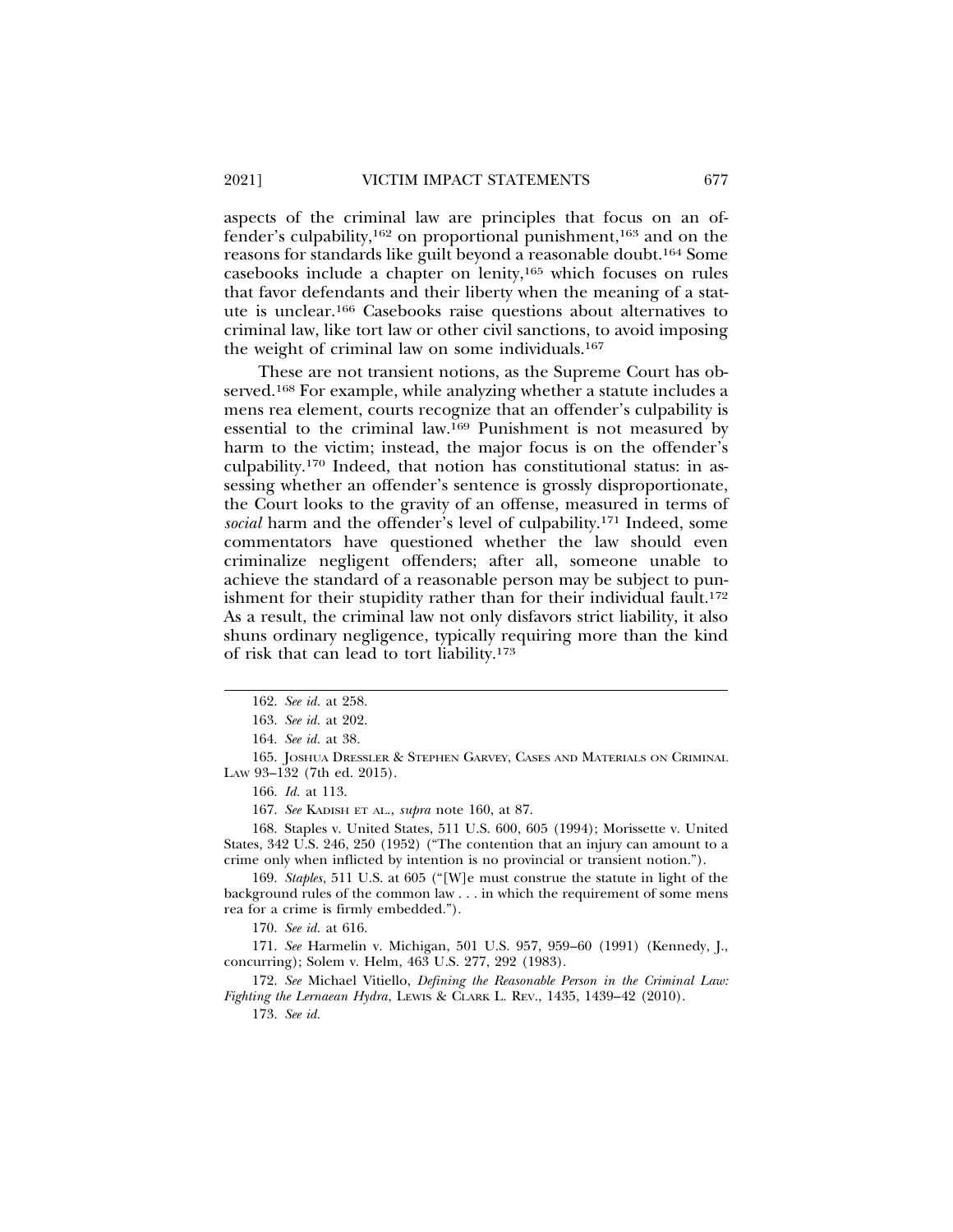The tort and criminal justice systems parted long ago. The two systems did so because they have different goals.174 A tort system focuses on individual—not social—harm, allocates loss, and often looks to who is in a better position to guard against harm or spread risk among users of a product.175 Hence, strict liability may be acceptable in tort because a manufacturer can spread the cost of its product's harm across a large number of consumers.176 A driver may be liable to tort damages based on momentary inattention while driving. The tort law system can tolerate such a result because the driver is in a better position to insure herself against such a risk than an innocent person injured by the driver's activity.177 By contrast, the criminal law system is about individual culpability and deserving punishment.<sup>178</sup>

Early in common law legal history, the law did not distinguish clearly between tort and criminal law actions.179 Indeed, early on, in cases involving a breach of the King's peace, victims could choose among different actions, including a writ of trespass, an indictment of a felony, or an indictment of trespass.180 The victim received compensation if she chose to pursue a writ of trespass; the other options led to criminal punishment.181 But the conflation of criminal law and tort law ended hundreds of years ago.182 As a result, the tort law system is about individual harm. The criminal law system is about social harm and offender culpability.

181. *See id.* at 59–60.

<sup>174.</sup> *Compare* DAN B. DOBBS ET AL., TORTS AND COMPENSATION: PERSONAL AC-COUNTABILITY AND SOCIAL RESPONSIBILITY FOR INJURY 5–6 (7th ed. 2013) (defining goals of tort law as including corrective justice, distributive justice, compensation, and risk distribution), *with* DRESSLER & GARVEY, *supra* note 165, at 157 (stating that doctrines regarding necessary criminal intent and a defendant's guilty mind are "deeply rooted in our legal tradition as one of our first principles of [criminal]  $law''$ ).

<sup>175.</sup> *See* DOBBS ET AL., *supra* note 174, at 6.

<sup>176.</sup> *See id.* 

<sup>177.</sup> *See* Richard Lewis, *Insurance and the Tort System*, 25 LEGAL STUD. 85, 93 (2005) ("[I]nsurance in this context is fundamental to the general operation of the tort system.").

<sup>178.</sup> DRESSLER & GARVEY, *supra* note 165, at 157–58.

<sup>179.</sup> *See* Kenneth Simons, *The Crime/Tort Distinction: Legal Doctrine and Normative Perspectives*, 17 WIDENER L.J. 719, 719 (2008); David J. Seipp, *The Distinction Between Crime and Tort in the Early Common Law*, 76 B.U. L. Rev. 59, 59 (1996).

<sup>180.</sup> *See* Seipp, *supra* note 179.

<sup>182.</sup> *See* Simons, *supra* note 179. Trying a criminal and civil case together can be problematic. *See* Danielle Lenth, *Life, Liberty, and the Pursuit of Justice: A Comparative Legal Study of the Amanda Knox Case*, MCGEORGE L. REV. 347, 355–67 (2013) (outlining the major criticisms of the Amanda Knox case).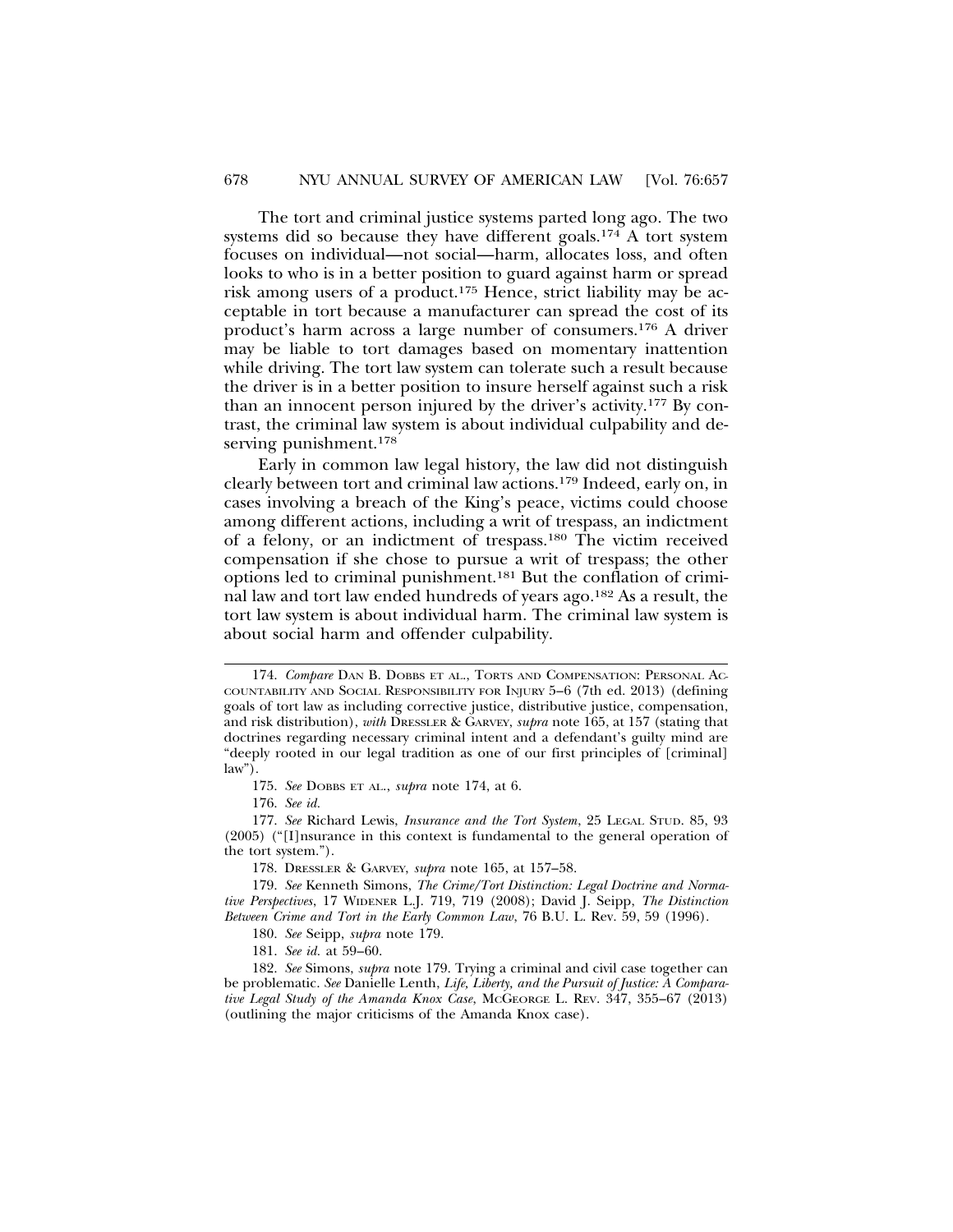Unlike tort law, criminal law is also concerned with liberty.183 Hence, in acknowledging that the Constitution includes the requirement of a presumption of innocence and of guilt beyond a reasonable doubt, the Court recognizes the preference for liberty.184 Thus, our criminal justice system has long recognized, if not literally then metaphorically, that we would rather acquit ten guilty offenders than convict one innocent offender.185

Liberty matters. Not only is the preference for liberty part of constitutional protections, it also explains the principle of lenity.186 Thus, although a legislature is free to abandon the principle of lenity, the principle requires courts to interpret ambiguous statutes in favor of the defendant.187 If the choice is between favoring the powerful state or the individual, the court should side with liberty; if necessary, the state can rewrite its laws.188 In the interim, close calls go to accused individuals.189

The tort system focuses on allocation of risk between the parties.190 A tort remedy focuses on compensating the victim.191 Except in cases of punitive damages, a defendant's culpability is irrelevant to the amount of damages.192

Social harm still counts in criminal law. But the movement towards modern criminal law was the shift in focus from social harm to the offender's culpability.193 *Regina v. Cunningham,* a classic case used by Professor Schulhofer in his casebook, captures this change in the criminal law.194 There, the defendant stole a gas meter to extract the coins.195 In doing so, he broke the gas line, leading to the asphyxiation of a resident of the other home in a duplex. He

189. *Id.*

- 191. *See id.*
- 192. *See id.*

193. *See* MODEL PENAL CODE § 2.02(3) (AM. LAW INST. 1985) ("When the culpability sufficient to establish a material element of an offense is not prescribed by law, such element is established if a person acts purposely, knowingly or recklessly."); Vitiello, *supra* note 172, at 1439 (discussing the Model Penal Code's reform of the criminal law to premise "criminal liability on an offender's culpable mental state").

194. Regina v. Cunningham [1957] 2 QB 396 (Eng.).

195. *See id.*

<sup>183.</sup> *See* Lenth, *supra* note 182, at 9; *In re* Winship, 397 U.S. 358, 363–64 (1970).

<sup>184.</sup> *See Winship*, 397 U.S. at 363–64.

<sup>185.</sup> *See id.* at 372.

<sup>186.</sup> DRESSLER & GARVEY, *supra* note 165, at 113–14.

<sup>187.</sup> *Id.*

<sup>188.</sup> *Id.*

<sup>190.</sup> *See* DOBBS, *supra* note 174, at 6.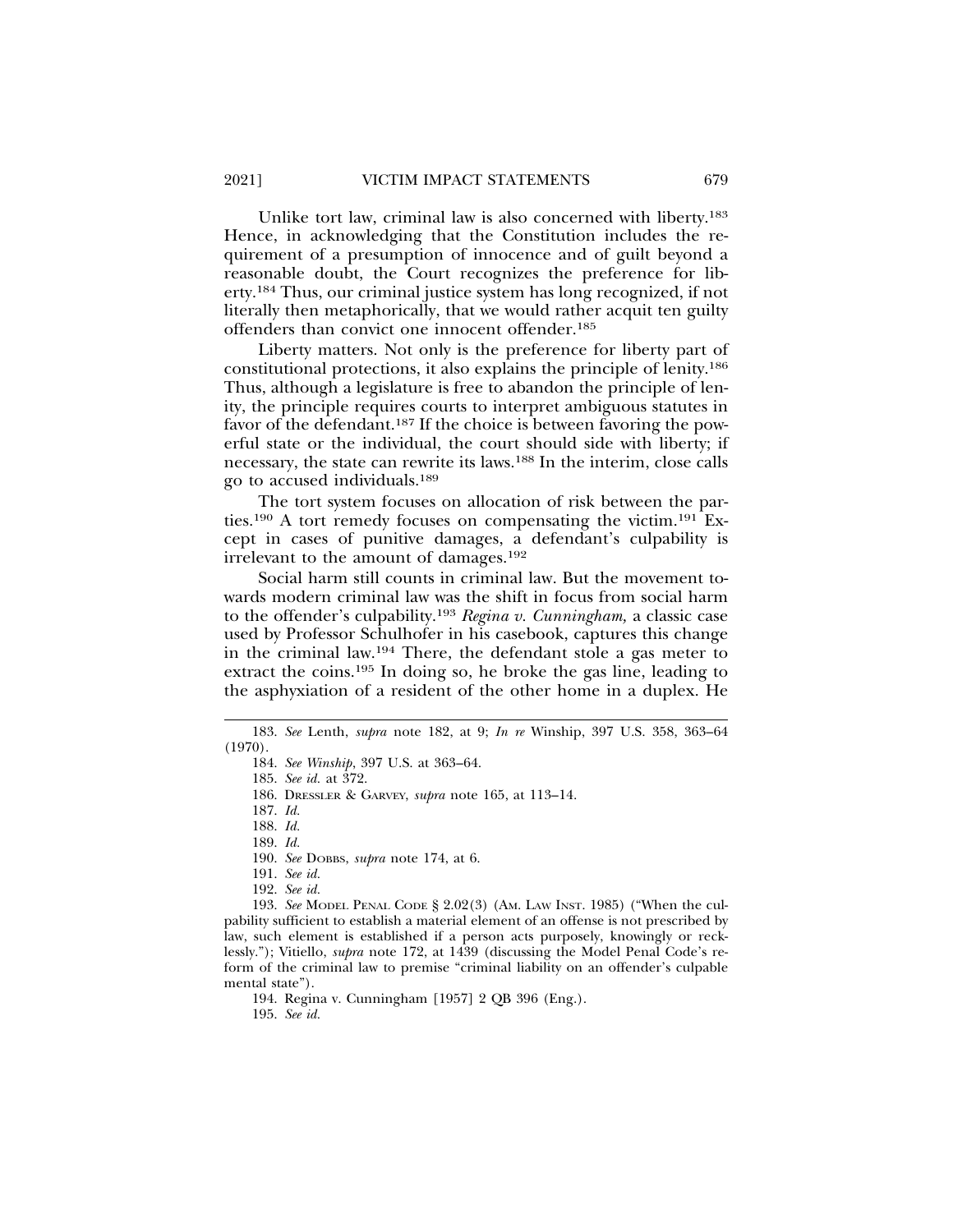was charged with maliciously administering a noxious thing to another person, thereby endangering that person.196 The trial court instructed the jury that it should find the defendant guilty as long as he did a wicked thing.197 Of course, he did so by committing the theft. The appellate court construed the statutory term "maliciously" as the equivalent to recklessness.198 It then parsed the statute to determine whether the mens rea term attached to the social harm.<sup>199</sup> In a compact way, the court signaled the change in modern criminal law: the social harm remains whether or not the offender was aware of the risk that he created. But an offender who was aware of the risk is more culpable than one who failed to recognize the risk.200

The Supreme Court has increasingly recognized the same principle through interpretation of modern criminal statutes. For example, in *United States v. Staples,* the Court inferred that Congress must have intended a malum prohibitum statute to include a mens rea term in light of the possible long prison term.201 The majority ignored early precedent that was willing to find liability even absent a mens rea term for such public welfare statutes.202 Similar examples abound.203 Thus, in its death penalty case law, even in cases where the defendant has killed another person, the Court has required some significant level of culpable mens rea.204

200. MODEL PENAL CODE § 2.02 (AM. LAW INST. 1985) (providing that the Code's recklessness standard, awareness of risk, is a higher culpability standard than that of negligence). Of course, disconnecting the culpability of the offender from the social harm is why almost all commentators rejected the felony murder rule. *See* Note, *Felony Murder as a First Degree Offense: An Anachronism Retained*, 66 YALE L.J. 427, 432–33 (1957) (stating that the felony murder rule renders the existence of differing degrees of murder meaningless); Sanford H. Kadish, *Foreword: The Criminal Law and the Luck of the Draw*, 84 J. CRIM. L. & CRIMINOLOGY 679, 680 (1994) (arguing the felony murder doctrine "does not serve the crime preventive purposes of the criminal law, and is not redeemed by any defensible normative principle").

201. *See* Staples v. U.S., 511 U.S. 600, 617 (1994).

202. *See id.* at 619.

203. *See, e.g.,* Elonis v. United States, 575 U.S. 723, 135 S. Ct. 2001, 2009 (2015) ("We have repeatedly held that 'mere omission from a criminal enactment of any mention of criminal intent' should not be read 'as dispensing with it.'").

204. *See* Tison v. Arizona, 481 U.S. 137, 157–58 (1987) (holding that reckless disregard for human life is the lowest mental state required before imposition of the death penalty).

<sup>196.</sup> *See id.*

<sup>197.</sup> *See id.*

<sup>198.</sup> *Id.*

<sup>199.</sup> *See id.*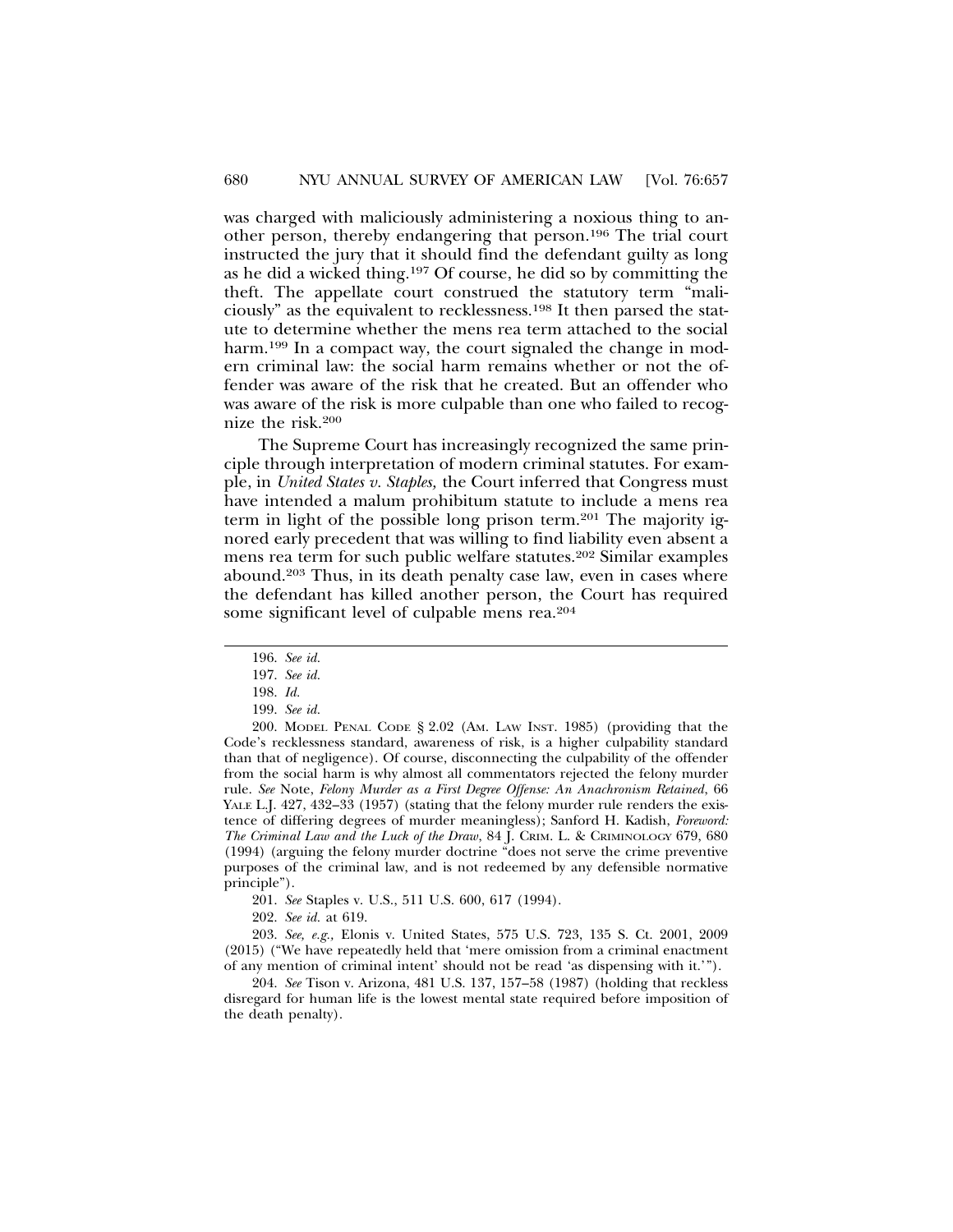The Model Penal Code offers even more examples of the modern trend. For instance, strict liability offenses are disfavored<sup>205</sup> and prison time is not suitable in such cases.206 Absent a stated mens rea, under the Code's default provision, the court must read into the statute a minimum of recklessness.207 While retaining negligence as a possible mens rea term, the Code's drafters rejected that level of culpability as generally acceptable.208 Indeed, the drafters debated whether a negligent actor, one who lacks subjective awareness, is ever a suitable subject for punishment.209

Contrary to modern criminal law theory, victim impact evidence skews the criminal process away from an offender's culpability toward increased attention to the individual harm, not necessarily to societal harm. When the Court first addressed victim impact evidence in two cases in the 1980s, the Court rejected the evidence absent some showing that the offender acted with some awareness that family members would experience grave harm.210 In *Payne v. Tennessee,* the Court granted broad authority for admission of victim impact evidence.211 In doing so, not only did it overrule recent precedent (more rapidly than in almost any other instance), the Court introduced an arbitrariness into the criminal justice system with a special focus on harm to the victim's family.212

To demonstrate, imagine two homicide victims of a single crime: in one instance, that victim's family is vengeful; in the other, the victim's family believes in forgiveness.213 The offender's conduct towards the two victims is otherwise identical. In one instance, the jury may impose the death penalty and not in the other based on factors relating only to social harm.214 A host of other factors,

211. *See* Payne v. Tennessee, 501 U.S. 808, 827 (1991)

212. *See id.*; Michael Vitiello, *Payne v. Tennessee: A "Stunning IPSE Dixit*,*"* NO-TRE DAME J.L. ETHICS & PUB. POL'Y, 165, 195, 211 (1991).

213. Vitiello, *supra* note 212, at 225 n.394.

214. *See id.* at 225.

<sup>205.</sup> *See* MODEL PENAL CODE at § 2.05.

<sup>206.</sup> *See id.*

<sup>207.</sup> *See* MODEL PENAL CODE at § 2.02(3).

<sup>208.</sup> *See id.*; *id.* at § 2.02(2)(d) (requiring a gross deviation from the standard of care that a reasonable person would observe in the actor's situation); Vitiello, *supra* note 172, at 1439–42 (2010).

<sup>209.</sup> Vitiello, *supra* note 172, at 1439–41.

<sup>210.</sup> *See* Booth v. Maryland, 482 U.S. 496, 507–09 (1987) (concluding that victim impact statements at the sentencing phase of a defendant's trial violate the 8th Amendment); South Carolina v. Gathers, 490 U.S. 805, 811–12 (1989) (holding that the information contained in the victim impact statement was inadmissible because it did not relate directly to the circumstances of the crime and was unknown to the defendant).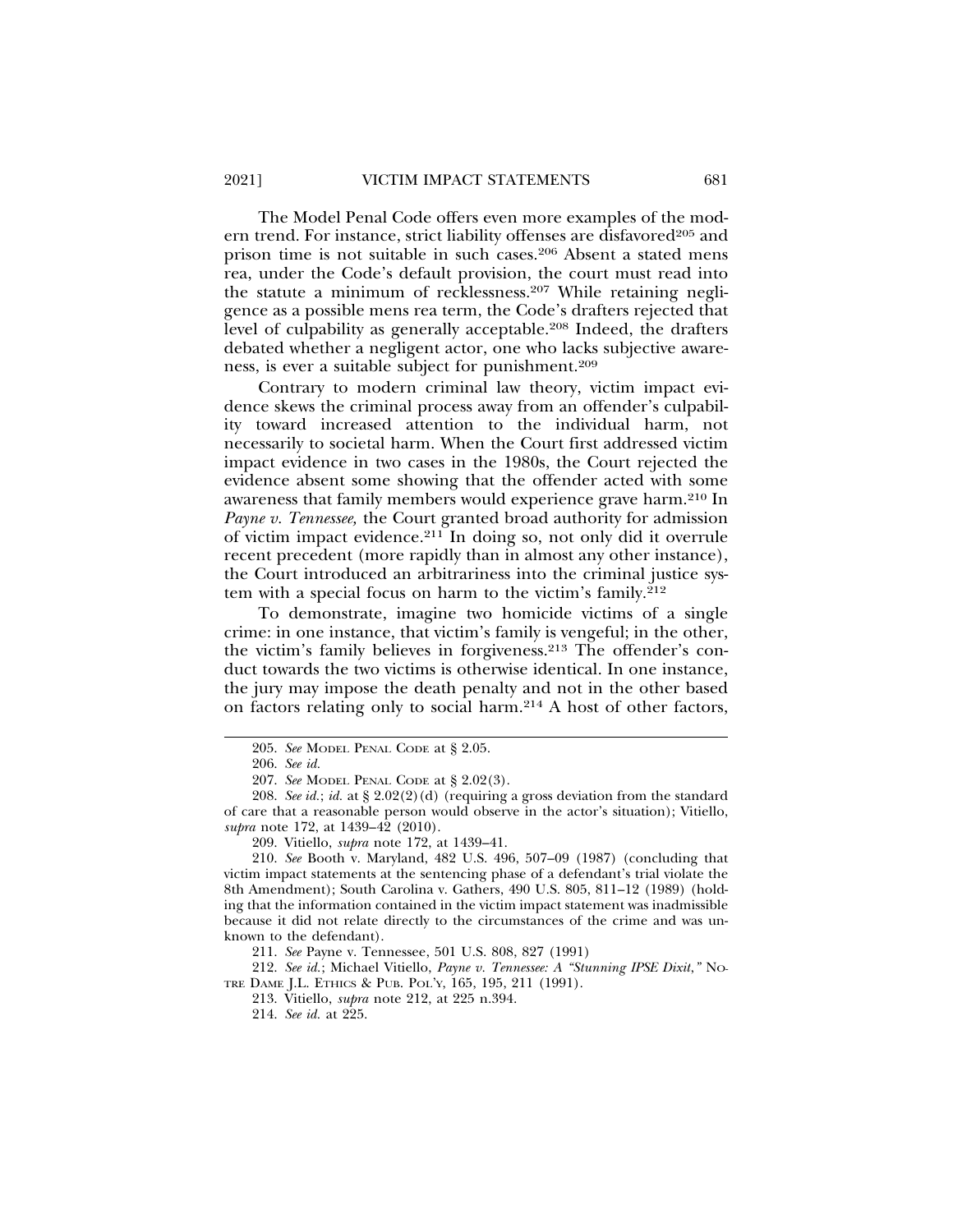unrelated to the offender's culpability might factor into the jury's decision as well, factors that reverse the modern emphasis on culpability.215 For example, a family's religion and that religion's view of forgiveness may determine whether the family testifies in favor of the death penalty.216 Whether family members are articulate, perhaps a result of educational advantages and wealth, can influence the jury's decision to impose the death penalty.217 Indeed, while I pose this example as a hypothetical, one can find real life instances where a family's wishes have resulted in prosecutors seeking the death penalty.218

As mentioned above, the victims' rights movement focuses on individual harm, not the harm to society generally. This means that a victim's or her family's desire for a long prison term for an offender may make no sense from a societal point of view.219 An offender may represent a very low risk to the public if he is released after a short prison term.220 Private vengeance demanded by the victim may result in excessive punishment.221 As a result, the center-

216. *See, e.g.*, Lucy Pasha-Robinson, *Investigator Jailed After Refusing to Testify in Death Penalty Case for Religious Reasons*, THE INDEPENDENT (Feb. 28, 2018, 6:08 PM), https://www.independent.co.uk/news/world/americas/mennonite-investigatorjailed-death-penalty-colorado-not-testify-refuse-religious-capital-punishmenta8233336.html [https://perma.cc/KG3A-BD2R].

217. *See Booth*, 482 U.S. at 506 (finding the family members' statements in that case "articulate and persuasive in expressing their grief," yet recognizing that, in other cases, "the family members may be less articulate in describing their feelings even though their sense of loss is equally severe"—thus the "fact that the imposition of the death sentence may turn on such distinctions illustrates the danger of allowing juries to consider this information").

218. *See Death the Only Just Sentence in Taft's Murder, State Says*, WRAL.COM (June 7, 2012), https://www.wral.com/death-the-only-just-sentence-in-taft-s-murder-state-says/11177003/ (noting that the Wake County District Attorney's office sought the death penalty because the "sentence [would] help her family—and more importantly the community—put this heinous act behind [them]").

219. *See* Vitiello, *supra* note 149, at 658 (arguing long prison terms are costlier than potential alternatives, such as drug treatment or close parole supervision, and because criminality correlates with age, criminals in their thirties and older are "more likely to phase out of criminality").

220. *See id.* at 641.

<sup>215.</sup> *See* Booth, 482 U.S. at 505 ("Allowing the jury to rely on a VIS could result in imposing the death sentence because of factors about which the defendant was unaware, and that were irrelevant to the decision to kill."); Stephen Schulhofer, *Harm and Punishment: A Critique of Emphasis on the Results of Conduct in the Criminal Law*, 122 U. PA. L. REV. 1497, 1498 (1974) (explaining that factors such as "[t]he precise location of a knife or gunshot wound, [or] the speed of intervention by neighbors or the police" may determine a case's result, even though the defendant had no knowledge or control of those factors).

<sup>221.</sup> *Id.*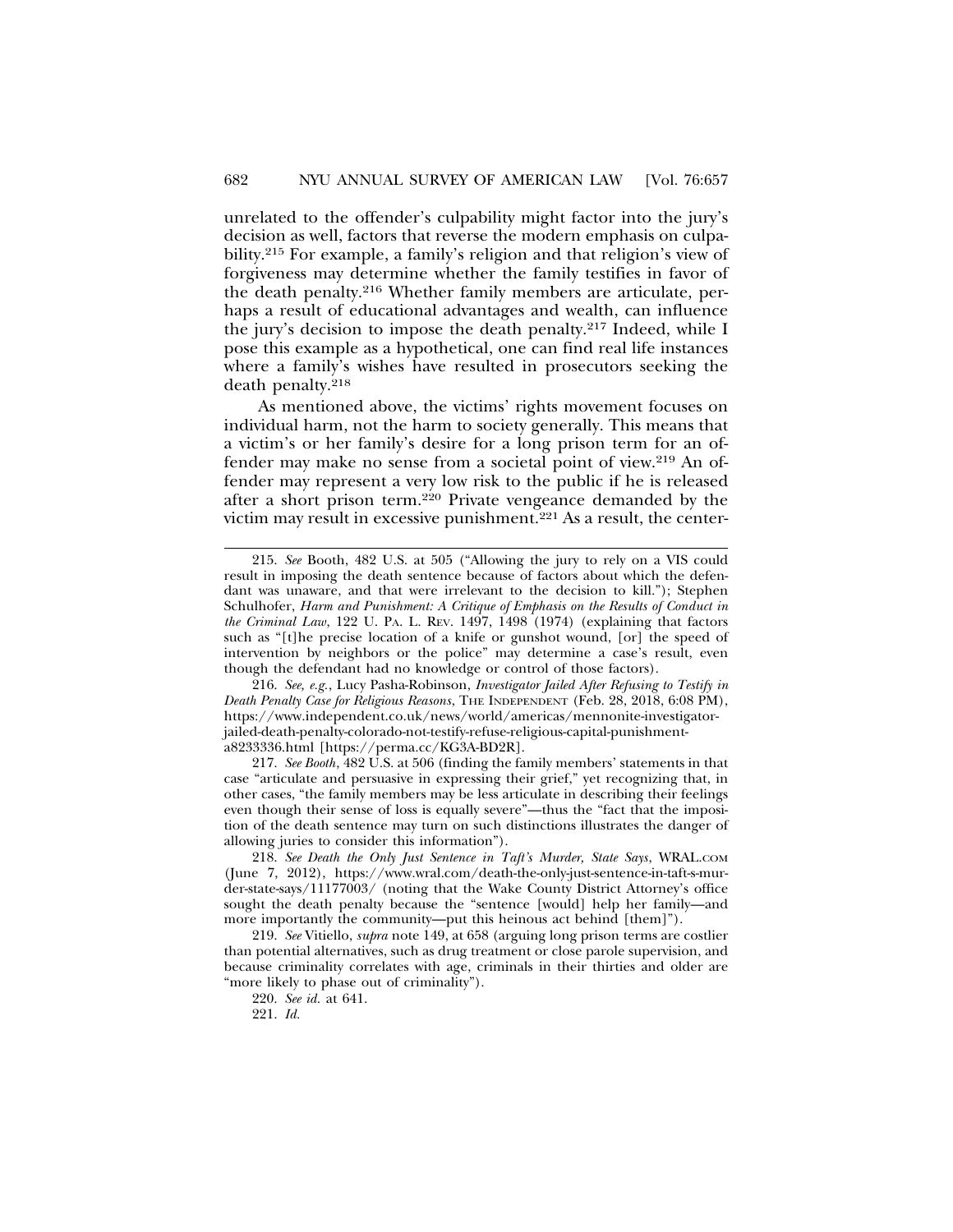piece of the victims' rights movement—the victim impact statement—is at odds with fundamental principles of our criminal law system.

## V. WHAT ABOUT ON CONSEQUENTIALIST GROUNDS?

One might respond to the concerns raised above by arguing that victims' participation in the criminal justice system is justified on consequentialist grounds. Thus, one might argue that, on balance, victim participation is justified because it benefits victims more than it harms offenders. That argument seems implicit in some of the language used by victims' advocates.<sup>222</sup> Proponents commonly state that a victim of a crime or her family experiences closure by participating in the process.223 Thus, one might argue that even if an offender receives a longer sentence than the judge might otherwise impose absent powerful impact statements, the net benefit to society justifies the increased punishment. Here, the benefit would be helping the innocent victim recover more quickly than they otherwise might have, had they not participated in the process.

Victims' rights supporters can point to anecdotal evidence to support such claims. For example, after hearing one victim's statement, a judge reassured her that she was not to blame for the incident, thereby acknowledging her suffering.224 The victim said, "Because of what the judge said, it was so easy just to walk out of that court and start my life".225 One report noted that when judges make statements to the defendant in front of the victim, like "I can't believe how much damage you have caused here," it can help victims as well.226

<sup>222.</sup> *See* Bandes, *supra* note 147, at 11 n.62 (describing the argument in favor of victim impact statements as one which emphasizes the giving back of something to victims' families and friends that was previously taken by the defendant).

<sup>223.</sup> *See id.* at 2 (stating that victim impact statements "assist with healing and closure because they permit victims and survivors to give voice to their pain and sense of loss in a public setting").

<sup>224.</sup> Susan A. Bandes, *Share Your Grief but Not Your Anger: Victims and the Expression of Emotion in Criminal Justice*, in THE EXPRESSION OF EMOTION: PHILOSOPHICAL, PSYCHOLOGICAL AND LEGAL PERSPECTIVES 274 (Catherine Abell & Joel Smith, eds., 2016).

<sup>225.</sup> *Id*.

<sup>226.</sup> MARY LAY SCHUSTER & AMY D. PROPER, VICTIM ADVOCACY IN THE COURT-ROOM: PERSUASIVE PRACTICES IN DOMESTIC VIOLENCE AND CHILD PROTECTION CASES 86 (2011).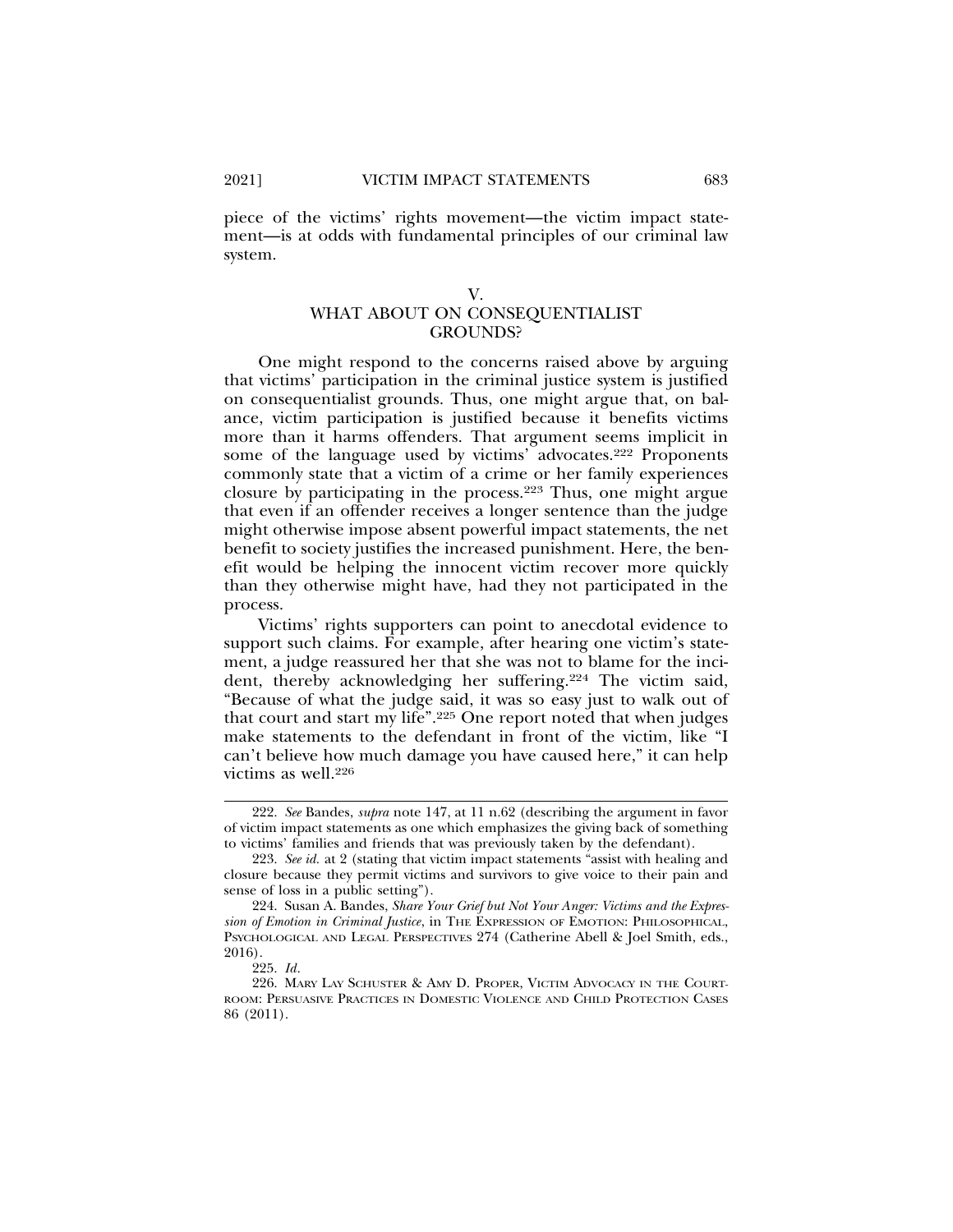Elsewhere, one victim of the Boston Marathon attack wrote to the defendant that it aided her to deliver her statement even if he failed to make eye contact with her when she spoke.<sup>227</sup> As she stated, "Today I looked at you right in the face and realized I wasn't afraid anymore. And today I realized that sitting across from you was somehow the crazy kind of step forward that I needed all along."228 This suggests that victims' impact statements may benefit victims by allowing them to confront defendants for the pain and suffering that the defendants have caused.<sup>229</sup>

The problem with that position is that consequentialist arguments rest on empirical claims. The support for the idea that victims benefit by participating in the process is thin. Marilyn Armour, director of the Institute for Restorative Justice and Restorative Dialogue has spent twenty years researching co-victims and writes that "[t]hey'll tell you over and over and over again that there's no such thing as closure."230

Further, psychological studies have found that executions do little to heal the victims' families.231 A Marquette University study compared the effects of executions on victims' families in Minnesota and Texas. Minnesota has no death penalty; Texas leads the nation in executions. The study found that families of victims in Minnesota had higher levels of physical, psychological, and behavioral health and more satisfaction with the criminal justice system than families of victims in Texas.232

Victims' families have, in fact, formed a group, *Murder Victims Families for Reconciliation*, whose mission statement is to mobilize

228. *Id*.

230. Laura Santhanam, *Does the Death Penalty Bring Closure to a Victim's Family*, PBS NEWSHOUR, (Apr. 25, 2017, 3:02 PM), https://www.pbs.org/newshour/nation/death-penalty-bring-closure-victims-family [https://perma.cc/GYY6-6RFT].

231. Traci Pedersen, *Study Finds Executions Do Little to Heal Victims' Families*, PSYCHCENTRAL, https://psychcentral.com/news/2014/01/26/study-finds-executions-do-little-to-heal-victims-families/64973.html [https://perma.cc/TYB5- DQWJ].

232. *See* Marilyn P. Armour & Mark S. Umbreit, *Assessing the Impact of the Ultimate Penal Sanction on Homicide Survivors: A Two State Comparison*, 96 MARQ. L. REV. 1, 91–95 (2012); *see also* Scott Vollum & Dennis R. Longmire, *Covictims of Capital Murder: Statements of Victims' Family Members and Friends Made at the Time of Execution*, 22 VIOLENCE AND VICTIMS 601–19 (2007).

<sup>227.</sup> Lindsey Bever, *'Dear Dzokhar Tsarnaev': A Survivor's Letter to Accused Boston Bomber*, WASH. POST (Mar. 5, 2015, 4:50 PM), https://www.washingtonpost.com/ news/morning-mix/wp/2015/03/05/dear-dzhokhar-tsarnaev-a-boston-marathonsurvivors-letter-to-the-man-who-maimed-her/?noredirect=ON&utm\_ term=.F057f374ebfa [https://perma.cc/EH5K-XSQ4].

<sup>229.</sup> Bandes, *supra* note 147.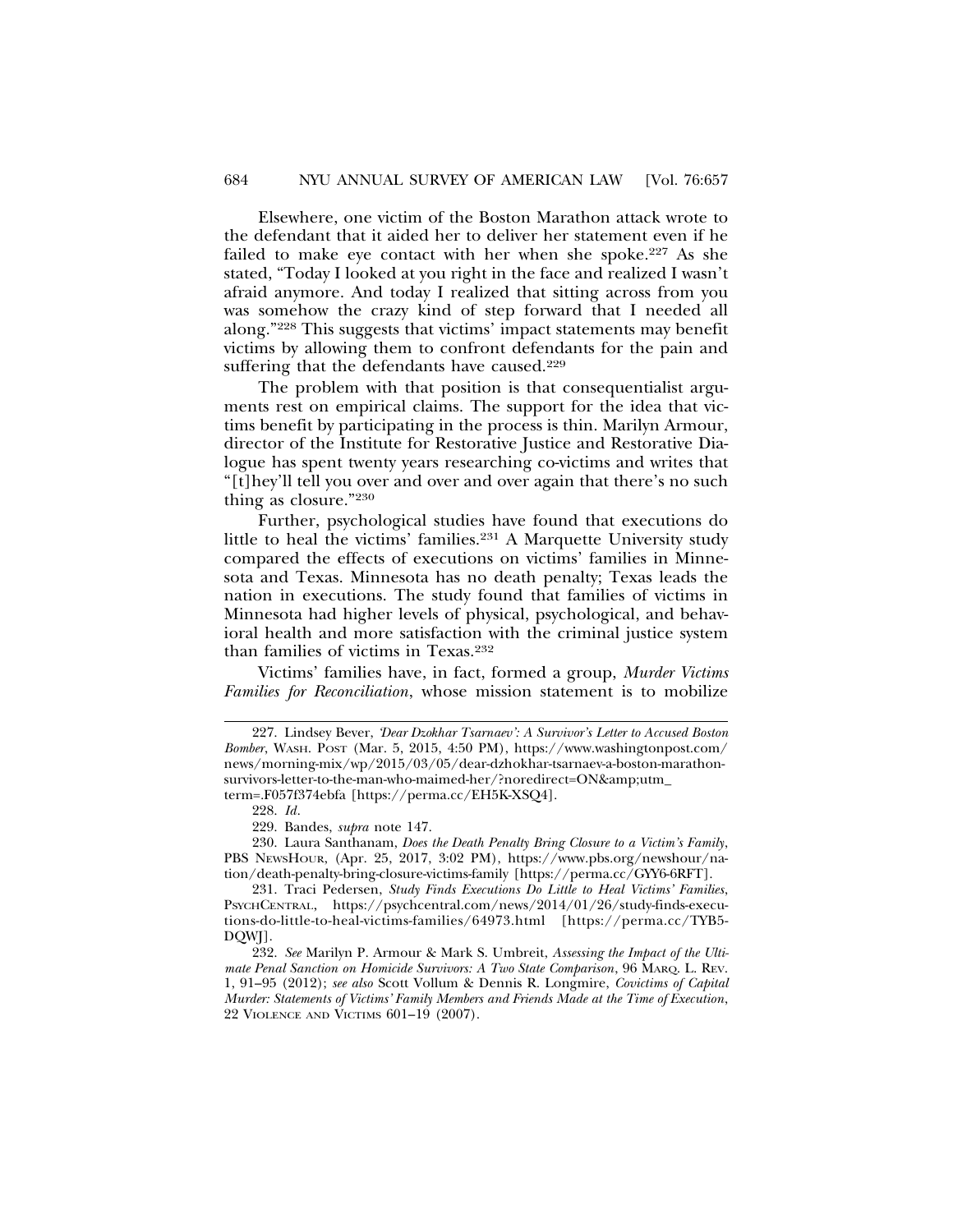"victim families and help them tell their stories in ways that disrupt and dismantle the death penalty and create pathways for wholeness, reconciliation and restoration."233 This all tends to suggest that executions do not in fact provide the alleged closure that many death penalty advocates have clung to for so long as justification for the practice.234

Absent compelling evidence to the contrary, one should be suspicious that expressing one's loss to the defendant on one instance in open court can provide closure, if by closure proponents mean psychological healing. Victims of violent crime often suffer major trauma, often post-traumatic stress disorder (PTSD).235 The idea that venting one's emotions in court on a single occasion does much to heal victims is out of line with the reality that PTSD, while treatable, is a serious condition. It requires far more treatment than can be provided by a day in court.236

Absent empirical evidence to support the idea that a victim's participation provides meaningful psychological benefits, one is left to find some other justification to abandon traditional criminal law principles. Our system long ago abandoned private vengeance.<sup>237</sup> Yet, as some of the examples above indicate, the current use of victim impact statements may lead to a difference in an offender's sentence only because the family of the victim or the victim herself

234. Pedersen, *supra* note 231.

235. Dean G. Kilpatrick & Ron Acierno, *Mental Health Needs of Crime Victims: Epidemiology and Outcomes*, 16 J. TRAUMATIC STRESS 119, 125–26 (2003)(stating "[v]ictims of violence experience a variety of emotional problems [and] PTSD is among these," and finding 32% of rape victims had lifetime PTSD and 38.5% of physical assault victims had lifetime PTSD).

236. *See* James Herbie DiFonzo, *In Praise of Statutes of Limitations in Sex Offense Cases*, 41 HOUS. L. REV. 1205, 1273–75 (2004) (suggesting continuing symptoms of PTSD may be a result of inadequate coping strategies and "[a] criminal prosecution may provide a juristic ending to the victim's violation. But depending on the vagaries of the criminal justice system to provide psychological balm is to risk relying on other actors for the resolution of one's own trauma."); Lynne N. Henderson, *The Wrongs of Victim's Rights*, 37 STAN. L. REV 937, 998–99 (1985) (arguing the victim recovery process is more complicated than can be accomplished simply by participation in the defendant's sentencing, and "to say to a victim that after sentencing he or she can now put the experience to rest denies that any remaining questions of meaning, fears of death, or feelings of helplessness exist").

237. *See* Henderson, *supra* note 236, at 1000–01; *In re* Estrada, 408 P.2d 948, 951 (Cal. 1965) (stating a desire for vengeance is not permitted under modern theories of penology).

<sup>233.</sup> Lisa Murtha, *These Families Lost Loved Ones to Violence. Now They Are Fighting the Death Penalty*, AM. JESUIT REV. (Dec. 28, 2017), https://www.americamag azine.org/faith/2017/12/28/these-families-lost-loved-ones-violence-now-they-arefighting-death-penalty [https://perma.cc/4GNU-5MFQ].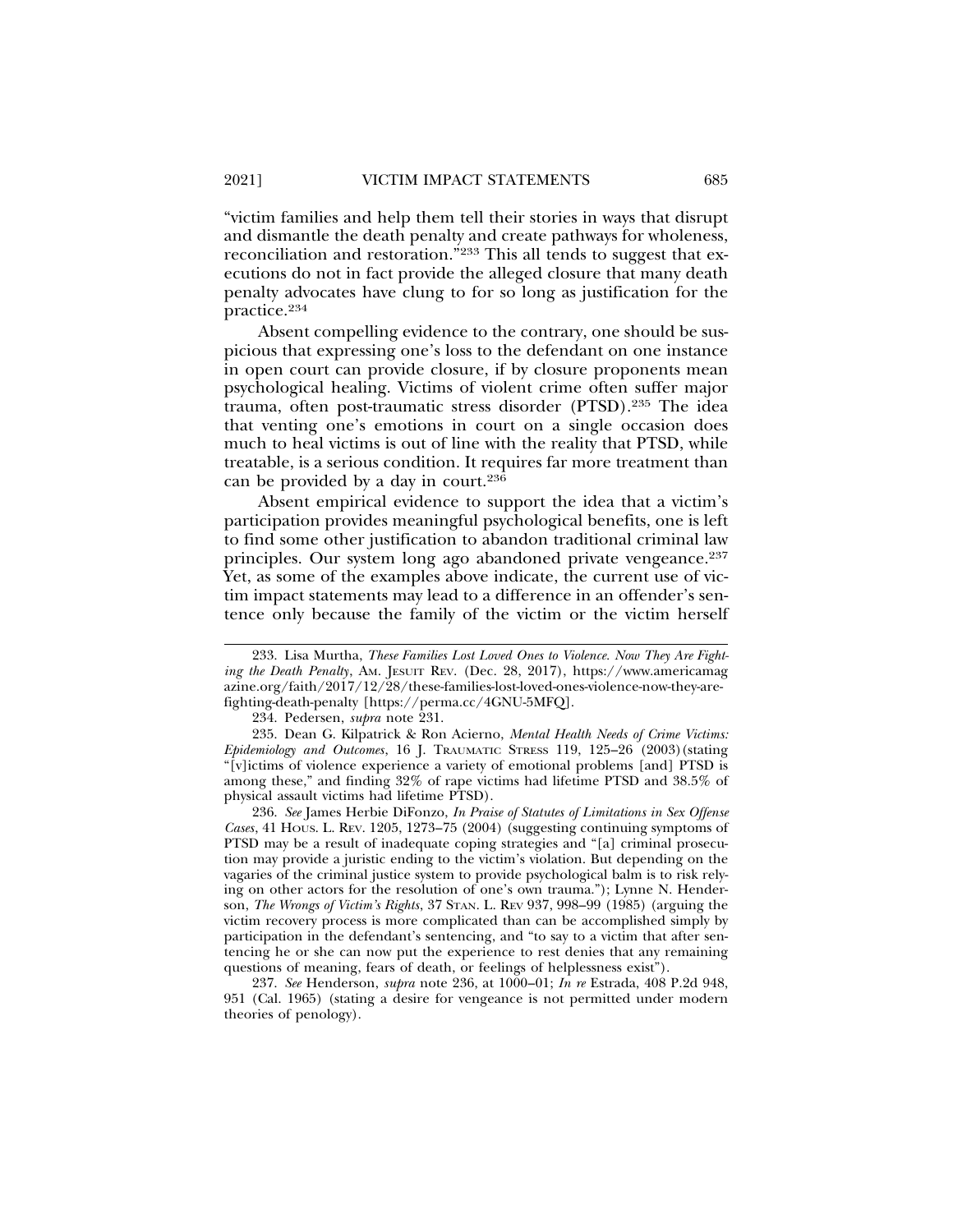advocates for a longer or shorter sentence.<sup>238</sup> The added sentence may be entirely unnecessary to assure public safety and may not at all relate to the offender's culpability.239

#### VI.

## WHAT ABOUT DEMOCRACY?

Anyone who listens to victims articulate the suffering caused by being criminal victims must feel their pain and outrage, as long as the listener has a modicum of empathy. Headline cases can be flash points for popular outrage.240 That outrage moves members of the public to action, as it did when California enacted its draconian Three Strikes law in reaction to news about Richard Allen Davis' kidnap and murder of twelve-year-old Polly Klaas.<sup>241</sup>

Another example of the power of the victims' rights movement is the reaction in California after Brock Turner's criminal sentence.242 Even at a time when the state had started to advance liberal sentencing reforms, California changed its law to mandate a minimum prison sentence for an offender convicted of sexual assault of an unconscious woman in reaction to the sentence imposed on Turner.243 Turner's case also led to the sentencing judge's recall, despite the fact that Judge Aaron Persky, a well-regarded judge, followed the probation report's recommendation when he imposed Turner's sentence.244

Both the passage of Three Strikes and the recall of Judge Persky garnered broad public support. For example, Three Strikes

241. Vitiello, *"Three Strikes" and the Romero Case: The Supreme Court Restores Democracy*, *supra* note 240, at 1602–03.

242. *See* Vitiello, *supra* note 149, at 634–38.

243. *See id.* at 639; *Sexual Assault Law—Judicial Recall—California Judge Recalled for Sentence in Sexual Assault Case*, 132 HARV. L. REV. 1369 (2019).

244. *See* Vitiello, *supra* note 149, at 637; Report of Probation Officer, People v. Brock Allen Turner, No. B1577162 (Cal. Super. Ct., June 2, 2016); Dunlap, *supra* note 150; Paul Elias, *Judge in Stanford Rape Case Often Follows Sentencing Reports*, AS-SOCIATED PRESS (June 17, 2016), https://apnews.com/a01788e9c0374cf19a942625 fde93174 [https://perma.cc/XC3Q-RS9Z] (stating Judge Persky followed the sentencing recommendation of the Santa Clara County Probation Department).

<sup>238.</sup> WRAL.COM*, supra* note 218.

<sup>239.</sup> *See* Booth v. Maryland, 482 U.S. 496, 509 (1987); Schulhofer, *supra* note 215.

<sup>240.</sup> *See* Michael Vitiello, *Three Strikes: Can We Return to Rationality,* 87 J. CRIM. L. & CRIMINOLOGY 395, 411–12 (1997); Michael Vitiello, *"Three Strikes" and the Romero Case: The Supreme Court Restores Democracy*, 30 LOY. L.A. L. REV. 1601 (1997).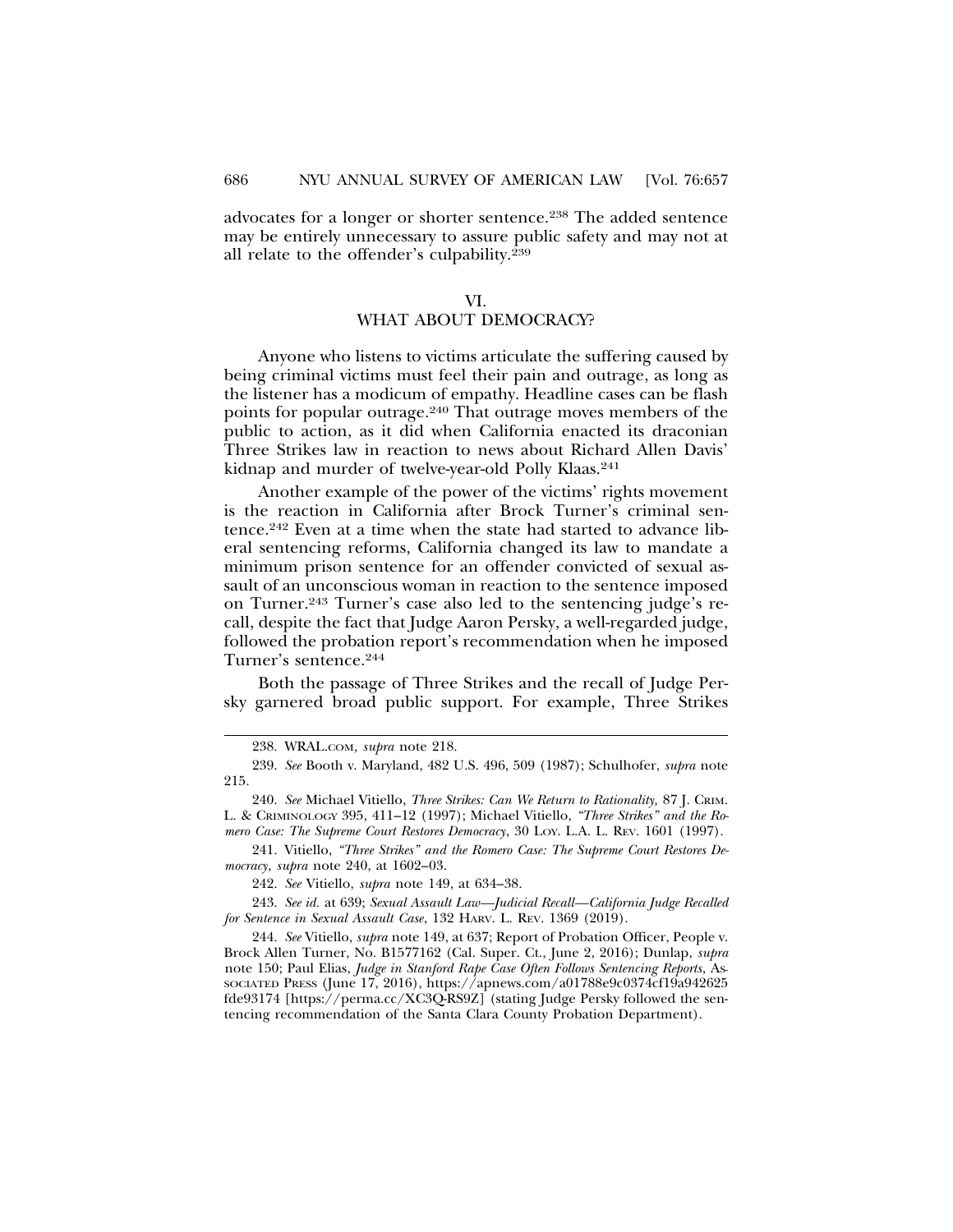passed with support of  $72\%$  of the voters.<sup>245</sup> Almost 60% of the voters in Santa Clara County voted to oust Judge Persky.246

One might ask: what is wrong with democracy or, more particularly, what is wrong with voters determining sentencing policy? The answer is a great deal, in the area of criminal sentencing. Long ago, Jeremy Bentham argued that a criminal justice system should center on a government's properly developed penal code, not on public morals or outrage.247 Scholars have demonstrated that Bentham was right and that public involvement in criminal sentences results in prison terms longer than needed for protecting public safety.248

The authors of *Punishment and Democracy* demonstrated the excesses of California's Three Strikes law.249 The authors found at best a minor deterrent effect for future criminal activity.250 Further, three strike offenders tended to be older and, in many instances, guilty of mid-level offenses.251 The offenders who Three Strikes proponents claimed would be subject to the law (murderers, rapist, and child molesters)252 were already subject to very long terms of imprisonment or even the death penalty.253 The offenders tended to be older because they had already served prison sentences for their qualifying strikes.254 Hence, the most common offenders given very long sentences under the law were mid-level offenders who were no longer in their prime criminal years age-wise: for most

<sup>245.</sup> BILL JONES, CAL. SEC'Y OF STATE, STATEMENT OF VOTE: NOV. 8, 1994 GEN. ELEC. xxv (1994).

<sup>246.</sup> Richard Gonzales & Camila Domonoske, *Voters Recall Aaron Persky, Judge Who Sentenced Brock Turner*, NPR (June 5, 2018, 1:58 PM), https://www.npr.org/ sections/thetwo-way/2018/06/05/617071359/voters-are-deciding-whether-to-recall-aaron-persky-judge-who-sentenced-brock-tur [https://perma.cc/N56A-GNF5].

<sup>247.</sup> Guyora Binder, *Punishment Theory: Moral or Political*, 5 BUFF. CRIM. L. REV. 321, 338–48 (2002); *see also* Kent Greenwalt, *Punishment*, *in* 3 ENCYCLOPEDIA OF CRIME & JUSTICE 1282, 1286–87 (Joshua Dressler ed., 2d ed. 2002).

<sup>248.</sup> *See generally* FRANKLIN E. ZIMRING ET AL., PUNISHMENT AND DEMOCRACY: THREE STRIKES AND YOU'RE OUT IN CALIFORNIA (2001) (discussing the California legislature's enactment of the Three Strikes law and its implications for criminal sentencing).

<sup>249.</sup> *Id.*

<sup>250.</sup> *Id.* at 94–105.

<sup>251.</sup> *See id.* at 56.

<sup>252.</sup> *See id.* at 4–7.

<sup>253.</sup> *Id.* at 44.

<sup>254.</sup> *See* ZIMRING ET AL., *supra* note 248, at 56; *see also, e.g.,* FED. BUREAU OF INVESTIGATION, DEP'T OF JUSTICE, AGE-SPECIFIC ARREST RATES AND RACE-SPECIFIC AR-REST RATES FOR SELECTED OFFENSES 1993–2001 (Nov. 2003), https://ucr.fbi.gov/ additional-ucr-publications/age\_race\_arrest93-01.pdf, [https://perma.cc/8YG9- ERSP].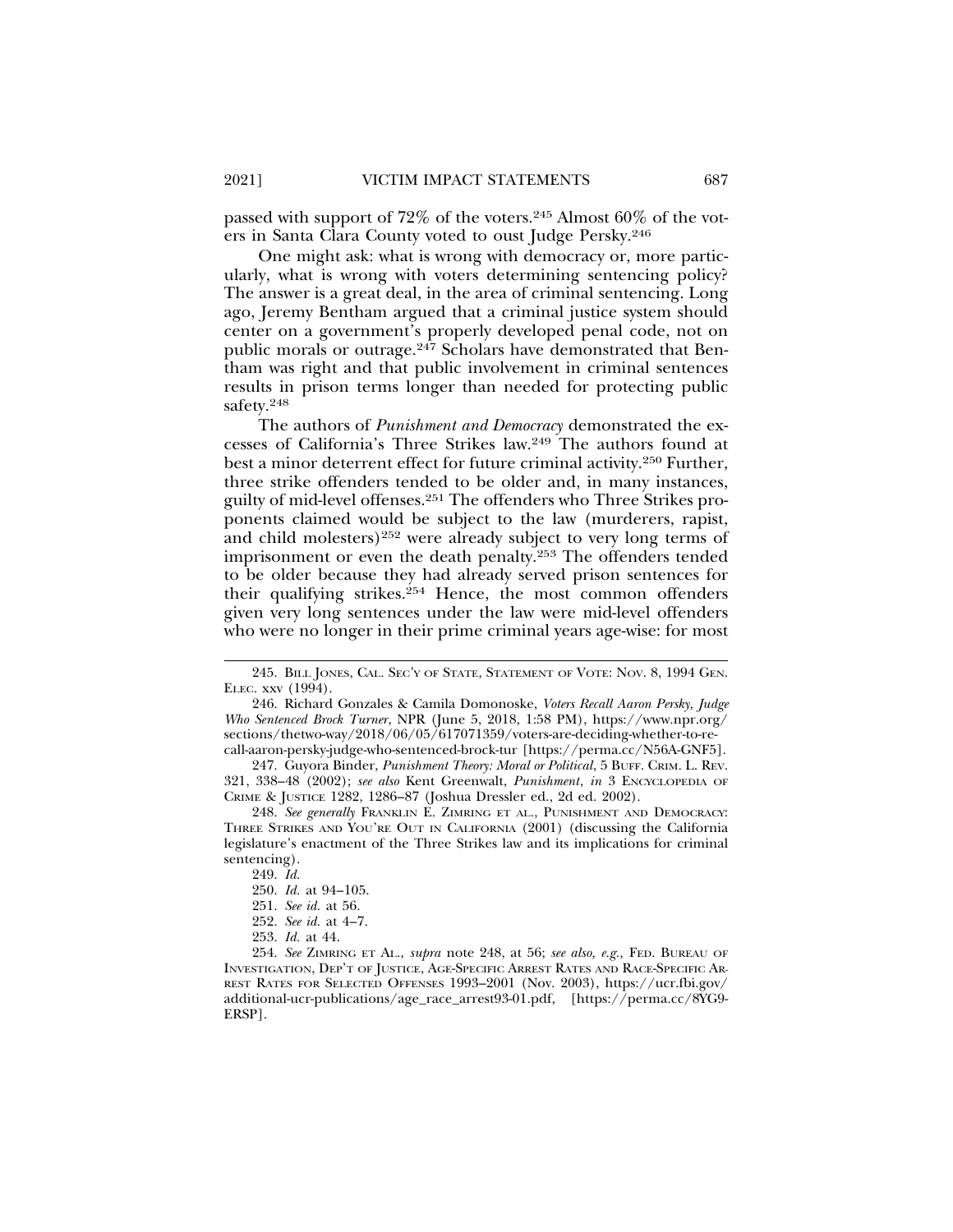men, between nineteen and twenty-nine years old.255 A 25-year-tolife sentence imposed on a 35-year-old mid-level offender results in many years of expensive incarceration that cannot be justified based on any resulting social protection.256

Similarly, many commentators who opposed Judge Persky's recall did so, in part, out of concern about judicial independence, especially relating to length of prison sentences.257 Imagine, for a moment, another judge sentencing a defendant in a case like Brock Turner's case after witnessing the successful recall effort. Consciously or unconsciously, the judge would have to consider the risk to his or her career if the sentence seemed to the public to be inadequate.258 While recall supporters downplayed the impact on judicial independence, empirical data supports the concern about judges imposing unnecessarily long sentences.259

In December 2015, the Brennan Center for Justice at New York University Law School published a study on state court judicial sentencing practices.260 The report measured the effect of an upcoming re-election on a judge's sentencing practices and discussed the increased cost of judicial elections.261 Much of the funding for election campaigns is from outside groups that typically fund negative ads.262 Largely, those ads attack opposition candidates as soft on crime or tout candidates as tough on crime.263 Relevant to this dis-

258. *Id.* ("Opponents [to the recall] said . . . independence from popular opinion is what has allowed judges to rule on civil rights, integrated schools, free speech, access to birth control and marriage equality."); *see* Vitiello, *supra* note 149, at 652–59.

259. *See* Julian V. Roberts, *Public Opinion and Mandatory Sentencing: A Review of International Findings*, 30 CRIM. JUST. & BEHAVIOR 483, 505 (2003) (concluding that members of the public are "sensitive to the principle of proportionality and recognize the threat to this principle created by laws that mandate the same sentence for all offenders regardless of their levels of culpability").

<sup>255.</sup> *See id.*

<sup>256.</sup> *Id.* at 60 ("The offense charged at the current arrest is less likely to be a crime of violence for a third-strike defendant than for a defendant with no strikes at all.").

<sup>257.</sup> *See* Tracey Kaplan, *Recall Aftermath: Will the Removal of Judge Aaron Persky Prompt a New Legal Battle?*, MERCURY NEWS (June 6, 2018), https:// www.mercurynews.com/2018/06/06/judge-persky/ [https://perma.cc/6QTX-DD8M].

<sup>260.</sup> Kate Berry, *How Judicial Elections Impact Criminal Cases*, BRENNAN CTR. FOR JUST. (2015), https://www.brennancenter.org/sites/default/files/publications/ How\_Judicial\_Elections\_Impact\_Criminal\_Cases.pdf [https://perma.cc/REA9- GGPD].

<sup>261.</sup> *See id.* at 1

<sup>262.</sup> *See id.* at 8.

<sup>263.</sup> *See id.* at 3.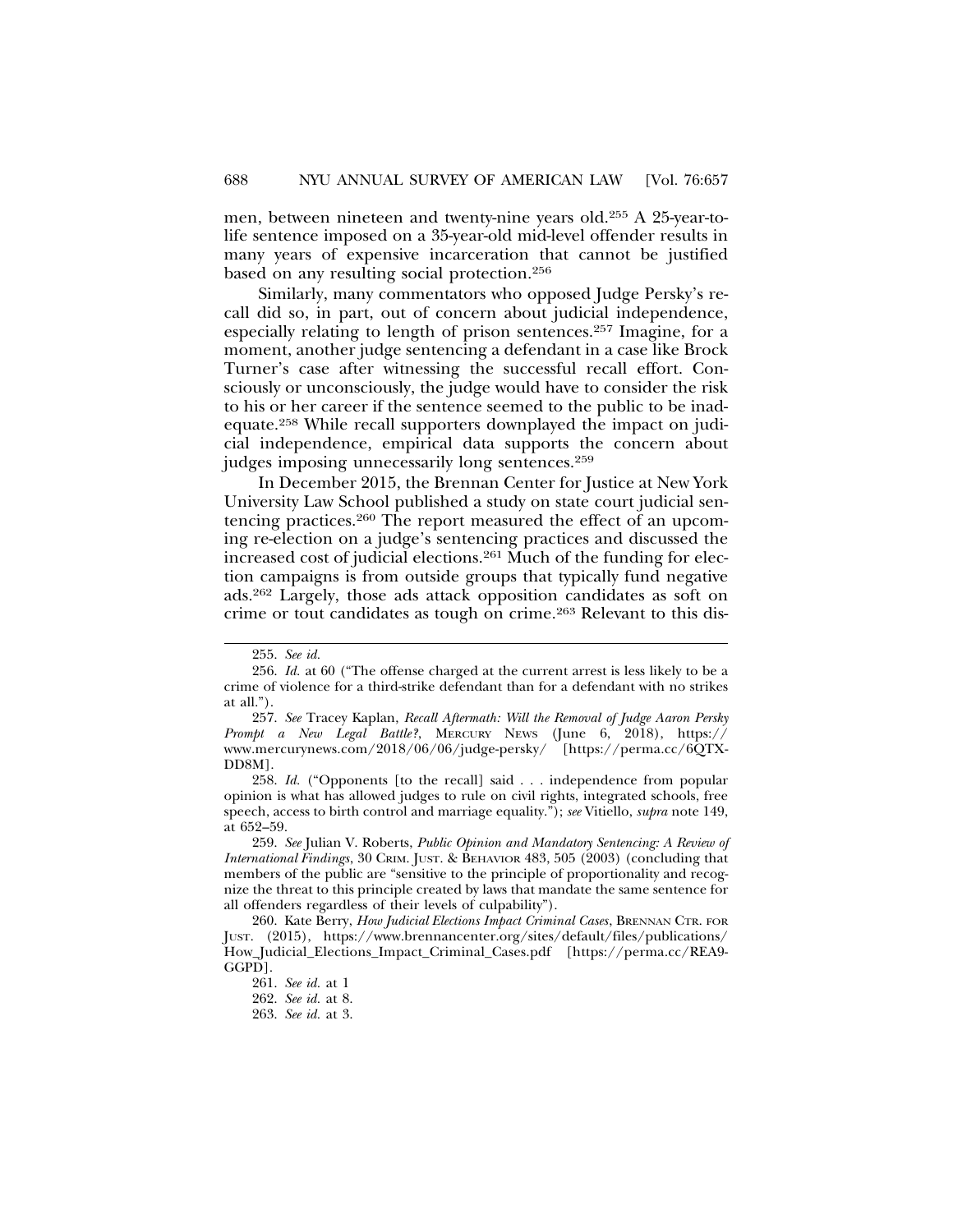cussion, judges up for retention gave longer sentences as those judges got closer to reelection.<sup>264</sup> Keep in mind that in many states, victims' rights groups provide much of the money for judicial election ads.265 In California, the prison guards' union, working closely with victims' rights groups, often provides funding to back toughon-crime judges.266 Not surprisingly, therefore, the political process ends up adding unnecessary years of confinement in many cases.<sup>267</sup>

While in recent years the public seems exhausted with mass incarceration,268 the democratic process will almost inevitably result in sentences that are longer than necessary to protect public safety.269

Often lost in the reaction to Judge Persky's sentencing decision was his reliance on a detailed probation report.<sup>270</sup> That report, in turn, focused on the California legislature's criteria for determining the length of a criminal sentence.271 Those criteria include a

266. Sagar Jethani, *Union of the Snake: How California's Prison Guards Subvert Democracy*, MIC (Feb. 5, 2019), https://mic.com/articles/41531/union-of-thesnake-how-california-s-prison-guards-subvert-democracy#.P004fsUjN (stating that the California Correctional Peace Officers Association "has been one of the leading backers of tough sentencing laws," spending \$100,000 in support of the Three Strikes law and \$1 million on beating Proposition 66).

267. Berry, *supra* note 260, at 7.

268. *See, e.g.*, Lauren-Brooke Eisen & Inimai Chettiar, *39% of Prisoners Should Not Be in Prison*, TIME (Dec. 9, 2016) https://time.com/4596081/incarceration-report/ [https://perma.cc/UGM6-HDQC]; ACLU N. CAL., *supra* note 55; *see also* Peter K. Ennis, *The Public's Increasing Punitiveness and Its Influence on Mass Incarceration in the United States*, 58 AM. J. POL. SCI. 857 (2014) (examining punitive tendencies of the U.S. public since 1953 and revealing a significant decrease in public support for "tough on crime" policies since the mid 1990's).

269. *See generally* Berry, *supra* note 260; *see* Lauren-Brooke Eisen et al., *How Many Americans Are Unnecessarily Incarcerated*, BRENNAN CTR. FOR JUST. 42 (2016), https://www.brennancenter.org/publication/how-many-americans-are-unnecessarily-incarcerated [https://perma.cc/U27L-2XEZ] (suggesting that mass incarceration will continue to rise unless bold solutions are provided, including reducing minimum and maximum required sentencing, and eliminating prison terms for lower level crimes).

270. Elias, note 244; *see also Brock Turner Sentencing Packet*, N.Y. TIMES (Jun. 12, 2016), https://www.nytimes.com/interactive/2016/06/12/us/document-SentencingPacket.html [https://perma.cc/4QVK-6AAZ].

271. *See Brock Turner Sentencing Packet*, *supra* note 270; *see also* CAL. PENAL CODE § 1170 (West 2020). *Cf.* Nicole Knight, *Brock Turner Sentencing Prompts California Legislators to Expand Rape Definition*, REWIRE (Sept. 2, 2016, 1:40 PM), https:// rewirenewsgroup.com/article/2016/09/02/brock-turner-sentencing-prompts-california-legislators-expand-rape-definition/ [https://perma.cc/E626-BGFC]; Matt Ford, *How Brock Turner Changed California's Rape Laws*, THE ATLANTIC (Oct. 1,

<sup>264.</sup> *See id.* at 9.

<sup>265.</sup> Alicia Bannon et al., *Who Pays for Judicial Races? The Politics of Judicial Elections 2015-2016*, BRENNAN CTR. FOR JUST. 29, 36 (2017).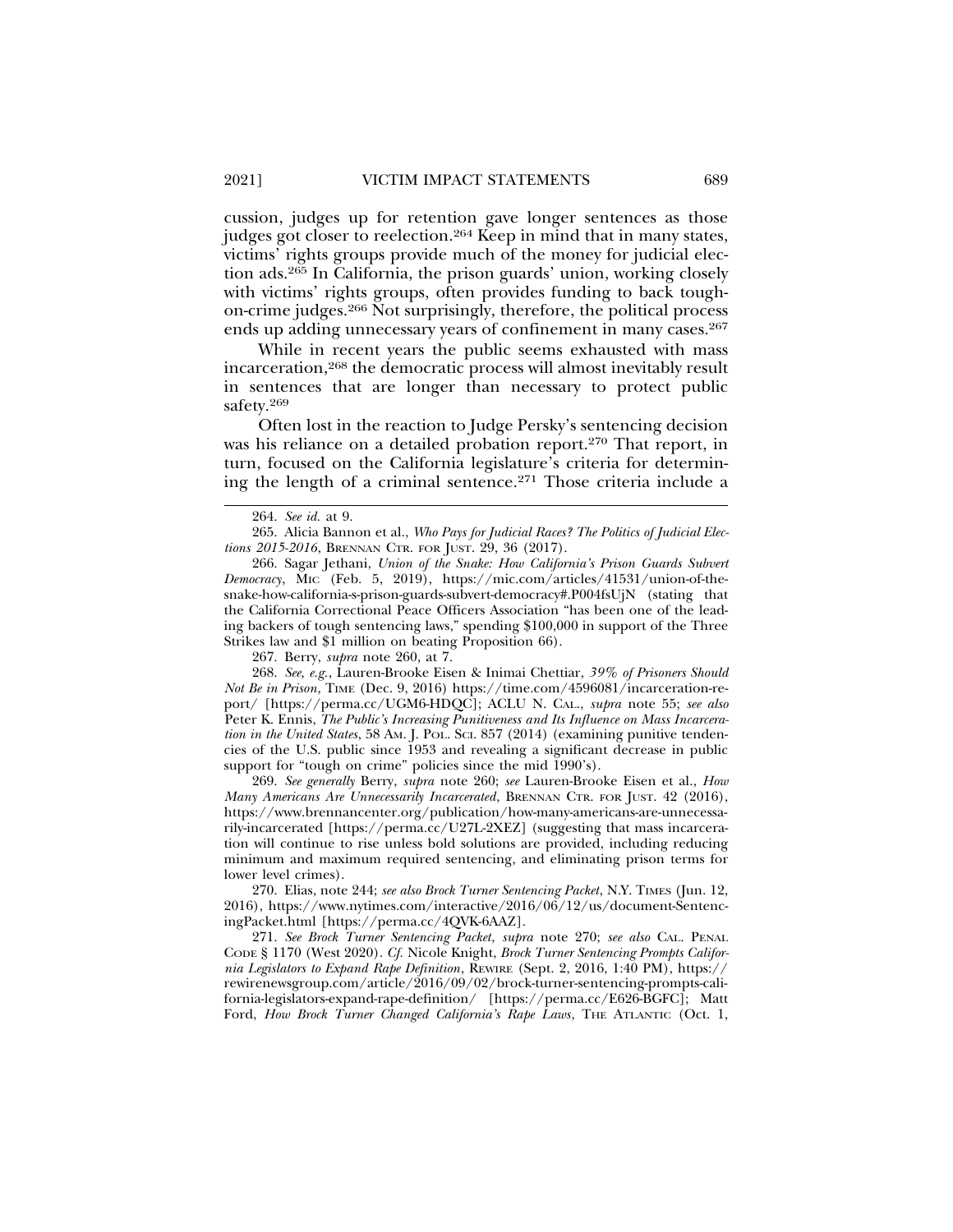risk assessment instrument, which provides a reasonably accurate prediction of whether an offender will recidivate.272 In light of his age and lack of prior criminal record, Turner's score indicated a low likelihood of reoffending.<sup>273</sup> The sentence imposed was not only lawful, but also based on that substantial probation report.274

Like many, I read the headlines about the light jail sentence and assumed that the sentence demonstrated the worst kind of bias, a light sentence imposed on a well-to-do athlete.275 After reading the probation report, I was less certain about the sentence. In addition, I was not in the courtroom and did not see the defendant when he testified. As a result, like most people who have heard about the case, I have no idea whether he was credible. Apparently, the judge found the defendant's testimony about some of the events to be credible, including the defendant's belief that the victim was consenting.276 Over time, I became increasingly agnostic about whether Turner's sentence was too lenient.

My experience with the Turner case is illustrative: even someone who has written about excessive punishment and urged greater attention to limiting prison sentences and focusing on rehabilitation was initially moved by news headlines.277 Most voters are not criminal law scholars and have little time to read probation reports or to reflect on first principles of the criminal law. Many people learned about the case from headlines, often ones that misrepresented the facts of the case.278

<sup>2016),</sup> https://www.theatlantic.com/news/archive/2016/10/california-law-brockturner/502562/ [https://perma.cc/2P45-YGDL]; Mollie Reilly, *California Closes Loophole That Allowed Brock Turner's Light Sentence*, HUFFPOST (Sept. 30, 2016, 3:26 PM ET), https://www.huffpost.com/entry/california-rape-sentencing-brock-turner\_n\_57c6f0a9e4b078581f10631c [https://perma.cc/B4FW-FA7Z].

<sup>272.</sup> *See Brock Turner Sentencing Packet*, *supra* note 270, at 8–9; *See* CAL. PENAL CODE § 290.04 (West).

<sup>273.</sup> *See Brock Turner Sentencing Packet*, *supra* note 270, at 9.

<sup>274.</sup> Elias, *supra* note 244.

<sup>275.</sup> Vitiello, *supra* note 149.

<sup>276.</sup> Marina Koren, *Why the Stanford Judge Gave Brock Turner Six Months*, THE ATLANTIC (June 17, 2016), https://www.theatlantic.com/news/archive/2016/06/ stanford-rape-case-judge/487415/ (noting that Persky stated, "I mean, I take him at his word that, subjectively, that's his version of events.").

<sup>277.</sup> *See generally* Vitiello, *supra* note 95; Vitiello, *supra* note 172; Vitiello, *supra* note 212; Vitiello, *supra* note 240.

<sup>278.</sup> Vitiello, *supra* note 149, at 637–38; Kendall Fisher, *No Time Like the Present, Except the Past Fifty Years: Why California Should Finally Adopt the Model Penal Code Sentencing Provisions*, 49 U. PAC. L. REV. 661, 662–64 (2018); Wiemond Wu, *Crocodiles in the Judge's Bathtub? Why California Should End "Unregulated" Judicial Recall*, 49 U. PAC. L. REV. 699, 719–21 ( 2018); Justine McGrath, *Stanford Rapist Brock Turner Lost His Sexual Assault Conviction Appeal*, TEEN VOGUE (Aug. 9, 2018), https://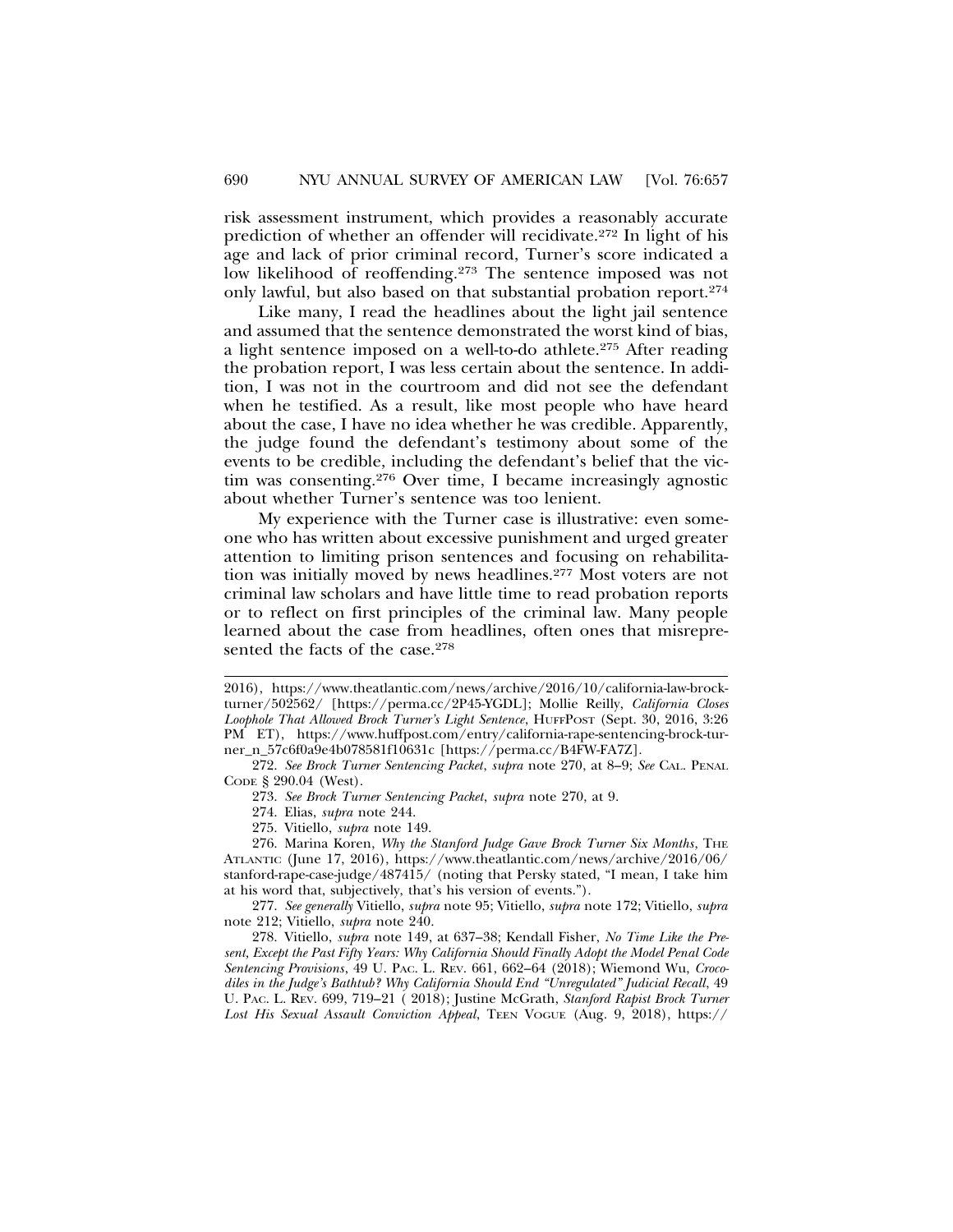Even worse were reports on social media that distorted the facts of the case. So many false accusations were made on largely unregulated social media sites that a law professor set up a webpage to rebut misstatements or outright lies made about the case.279

The democratic process does not work in right-sizing criminal punishment. Anyone with empathy feels for victims. We may see ourselves or our loved ones as victims. Guilty defendants have done something wrong.<sup>280</sup> Getting past those realities to a position where one can assess appropriate punishment dispassionately is difficult. Explaining first principles of criminal law to members of the public takes one into a theoretical realm, which is harder to understand than the immediate pain of victims.

#### VII.

### CONCLUDING THOUGHTS

For the first time in many years, liberal criminal justice advocates may have something to cheer about.281 Americans have rejected many of the policies that led to mass incarceration.282 Their politicians are enacting reform legislation in many states. Many

280. JAMES S. KUNEN, "HOW CAN YOU DEFEND THOSE PEOPLE?" THE MAKING OF A CRIMINAL LAWYER (1983).

281. *See* Garrett, *supra* note 21; Law, *supra* note 22; Jacobs, *supra* note 105; McAllister & Plotz, *supra* note 105; Arango, *supra* note 105.

www.teenvogue.com/story/stanford-rapist-brock-turner-lost-his-sexual-assault-conviction-appeal [https://perma.cc/5BU8-YP2Y] (labeling defendant a "rapist" in the headline); Will Garbe, *Attorney Tells Judges Brock Turner Practiced 'Sexual Outercourse*,*'* THE ATLANTA J.-CONSTITUTION (July 25, 2018), https://www.ajc.com/ news/national/brock-turner-stanford-student-convicted-rape-practiced-sexual-

outercourse-attorney-says-appeal/b9bm0xCSSrHmrIzDmI5VvJ/ [https:// perma.cc/Y93G-G3GW] (changing the headline of the article and concluding in an editor's note that the article headline previously misstated the facts and alleged Turner was convicted of rape).

<sup>279.</sup> *See* Elspeth Farmer & Ellen Kreitzberg, *Guest Opinion: We Need Reform, Not a Recall*, PALO ALTO ONLINE (May 11, 2018, 6:28 AM), https:// www.paloaltoonline.com/news/2018/05/11/guest-opinion-we-need-reform-not-arecall [https://perma.cc/9L4X-JCJD] (listing the website norecall2018.org/getthe-facts/ that claims to "debunk the distortions and false narrative of the recall campaign").

<sup>282.</sup> *See* Law, *supra* note 22 (voting for politicians who brand themselves as "progressives"); Udi Ofer, *ACLU Poll Finds Americans Reject Trump's Tough-on-Crime Approach*, ACLU (Nov. 16, 2017, 1:45 PM), https://www.aclu.org/blog/smart-justice/aclu-poll-finds-americans-reject-trumps-tough-crime-approach [https:// perma.cc/EF9W-4PCY] ("Seventy-one percent of respondents agreed that 'sending someone to prison for a long sentence increases the chances that he or she will commit another crime when they get out because prison doesn't do a good job of rehabilitating problems like drug addiction and mental illness.'").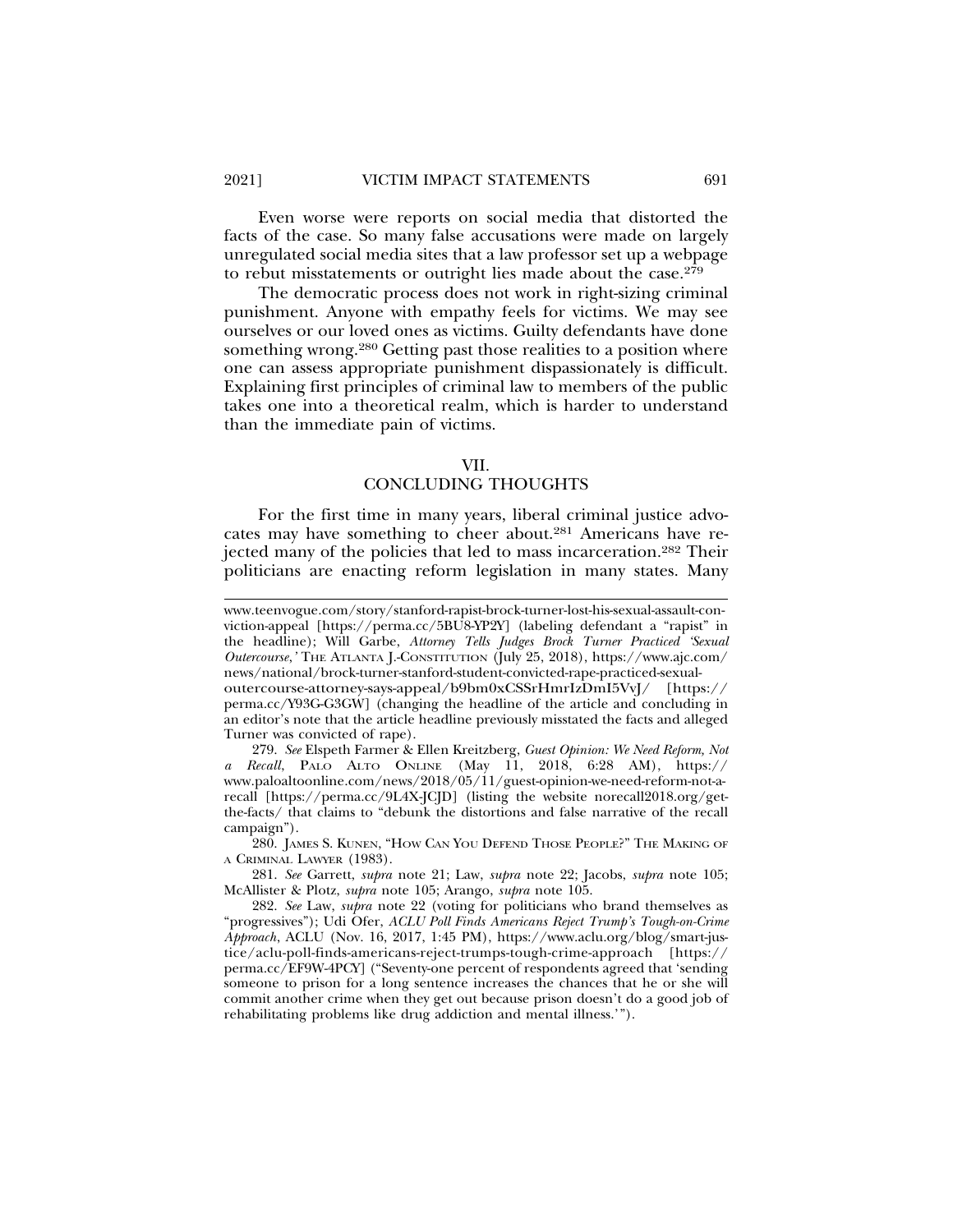states are reinstituting rehabilitation programs.283 They are recalibrating their views of mandatory minimum sentences and of the war on drugs.284

At the same time, the victims' rights movement remains a powerful force in the criminal justice system, even in an era of sentencing reform.285 The movement towards amending the Constitution to add a victims' rights provision remains strong.286 Victims routinely testify at sentencing hearings and judges often give great deference to their views.287

As argued above, the main premises of the victims' rights movement are contrary to first principles of the criminal law.288 The theoretical basis for the movement is about compensating the victims.289 But that is the goal of the tort system in the United States.290 Criminal justice is about offender culpability and is grounded in principles supportive of an offender's liberty.291 This shift in focus is meaningful and often leads to punishment unjustified to guarantee public safety.292

Even in a more reform-minded era, the victims' rights movement can win the battle for hearts and minds. When I gave a work in progress to develop my thesis, I started out with the following observation: "I am going to convince very few of you that my central thesis is correct. But that is my point: the victims' rights narrative is far easier to understand than are the core values of the criminal law." Think about the optics of the debate: an injured sympathetic victim and an offender who has committed a crime. Why should we favor a wrongdoer over an innocent victim? One cannot explain those reasons in ways that are quickly digested by one's listeners. Ideas like "closure," balancing the system to put victims on an even playing field with criminal defendants, and restoring fairness to our system, are emotionally compelling. Arguing the nuances of crimi-

<sup>283.</sup> *See* Wool & Stemen, *supra* note 14.

<sup>284.</sup> *See id.*

<sup>285.</sup> *See supra* Part I; *see also* Jill Lepore, *The Rise of the Victims'-Rights Movement*, NEW YORKER (May 21, 2018), https://www.newyorker.com/magazine/2018/05/ 21/the-rise-of-the-victims-rights-movement [https://perma.cc/LXJ2-DD76].

<sup>286.</sup> *See* ACLU FACT SHEET, *supra* note 26.

<sup>287.</sup> *See* Carey, *supra* note 138; Paternoster & Deise, *supra* note 137; Vitiello, supra note 149, at 646 (stating judges are required to consider victims' statements as relevant to sentencing).

<sup>288.</sup> *See supra* Part IV.

<sup>289.</sup> *See id.*

<sup>290.</sup> *See id.*

<sup>291.</sup> *See id.*

<sup>292.</sup> *See id.*